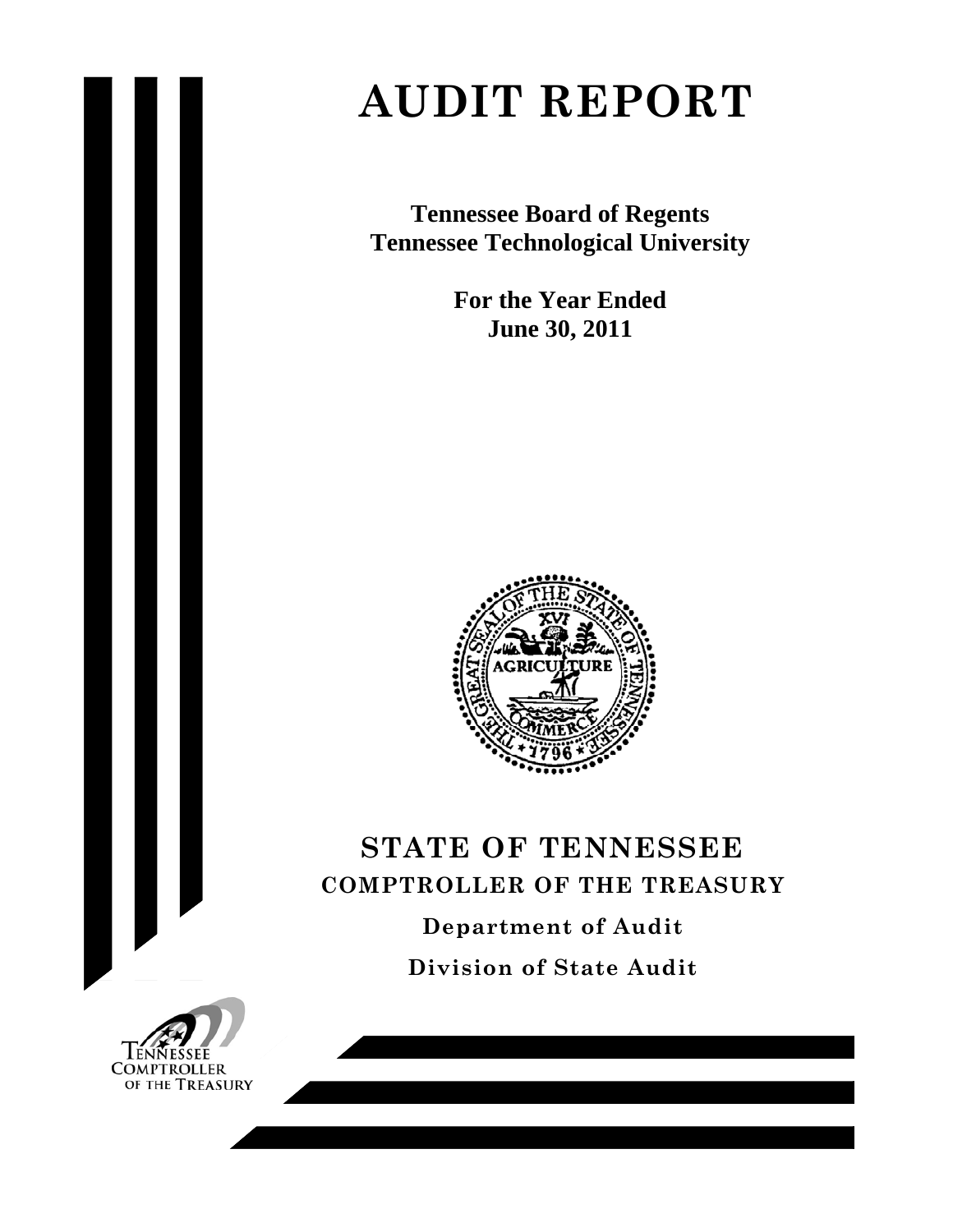#### *Arthur A. Hayes, Jr., CPA, JD, CFE* **Director**

*Edward Burr, CPA*  Assistant Director

*Donna Jewell, CPA, CFE*  Audit Manager **In-Charge Auditors** 

> *Brandi Boles Divon Crutchfield Justin Daniel Benjamin Elliott Jennifer Pedersen Rebecca Troyani, CPA, CFE* Staff Auditors

*Gerry Boaz, CPA Amy Brack*  Technical Manager Editor

*Angela Courtney Jeff Lafever, CFE* 

Comptroller of the Treasury, Division of State Audit 1500 James K. Polk Building, Nashville, TN 37243-1402 (615) 401-7897

Financial/compliance audits of colleges and universities are available online at www.comptroller.tn.gov/sa/AuditReportCategories.asp. For more information about the Comptroller of the Treasury, please visit our website at www.comptroller.tn.gov.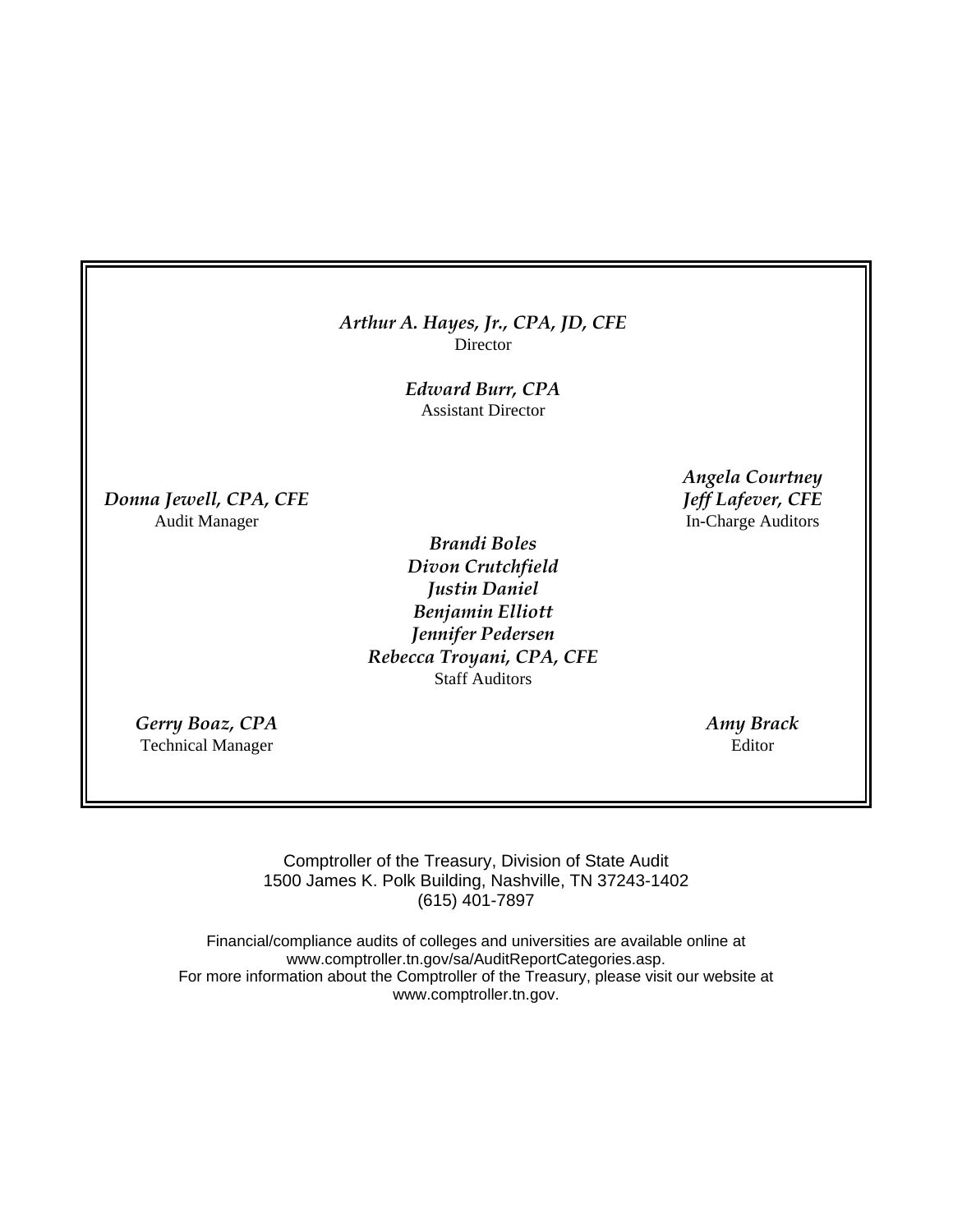

#### **STATE OF TENNESSEE COMPTROLLER OF THE TREASURY DEPARTMENT OF AUDIT DIVISION OF STATE AUDIT**

**SUITE 1500 JAMES K. POLK STATE OFFICE BUILDING NASHVILLE, TENNESSEE 37243-1402 PHONE (615) 401-7897 FAX (615) 532-2765** 

May 24, 2012

The Honorable Bill Haslam, Governor and Members of the General Assembly State Capitol Nashville, Tennessee 37243 and The Honorable John G. Morgan, Chancellor Tennessee Board of Regents 1415 Murfreesboro Road, Suite 340 Nashville, Tennessee 37217 and Dr. Robert R. Bell, President Tennessee Technological University Box 5007 Cookeville, Tennessee 38505

Ladies and Gentlemen:

 Transmitted herewith is the financial and compliance audit of the Tennessee Board of Regents, Tennessee Technological University, for the year ended June 30, 2011. You will note from the independent auditor's report that unqualified opinions were given on the fairness of the presentation of the financial statements.

 Consideration of internal control over financial reporting and tests of compliance disclosed certain deficiencies, which are detailed in the Results of the Audit section of this report. The university's administration has responded to the audit finding; the responses are included following the finding. The Division of State Audit will follow up the audit to examine the application of the procedures instituted because of the audit finding.

Sincerely,

Hayez P.

 Arthur A. Hayes, Jr., CPA Director

AAH/jgl 11/066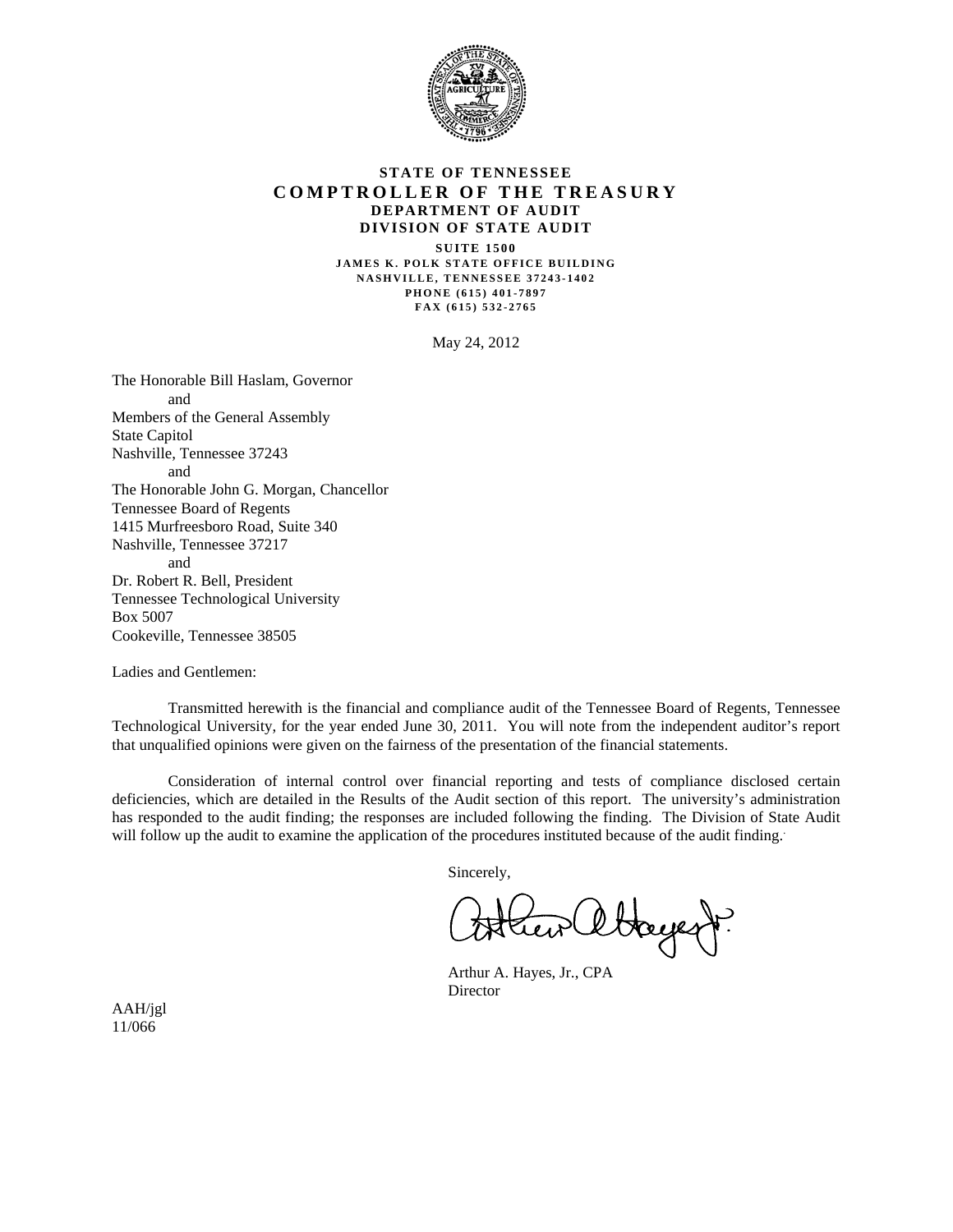State of Tennessee

# Audit Highlights

Comptroller of the Treasury Division of State Audit

Financial and Compliance Audit **Tennessee Technological University**  For the Year Ended June 30, 2011

## **AUDIT OBJECTIVES**

\_\_\_\_\_\_\_\_

The objectives of the audit were to consider the university's internal control over financial reporting; to determine compliance with certain provisions of laws, regulations, contracts, and grant agreements; to determine the fairness of the presentation of the financial statements; and to recommend appropriate actions to correct any deficiencies.

## **INTERNAL CONTROL FINDING**

**Tennessee Technological University Did Not Have Adequate Control Over Two Areas of Information Technology Security, Resulting in the Increased Risk of Loss of Data**  The auditors observed significant conditions that violated best practices for information security controls during an examination of the Information Technology system at TTU (page 9).

## **OPINIONS ON THE FINANCIAL STATEMENTS**

The opinions on the financial statements are unqualified.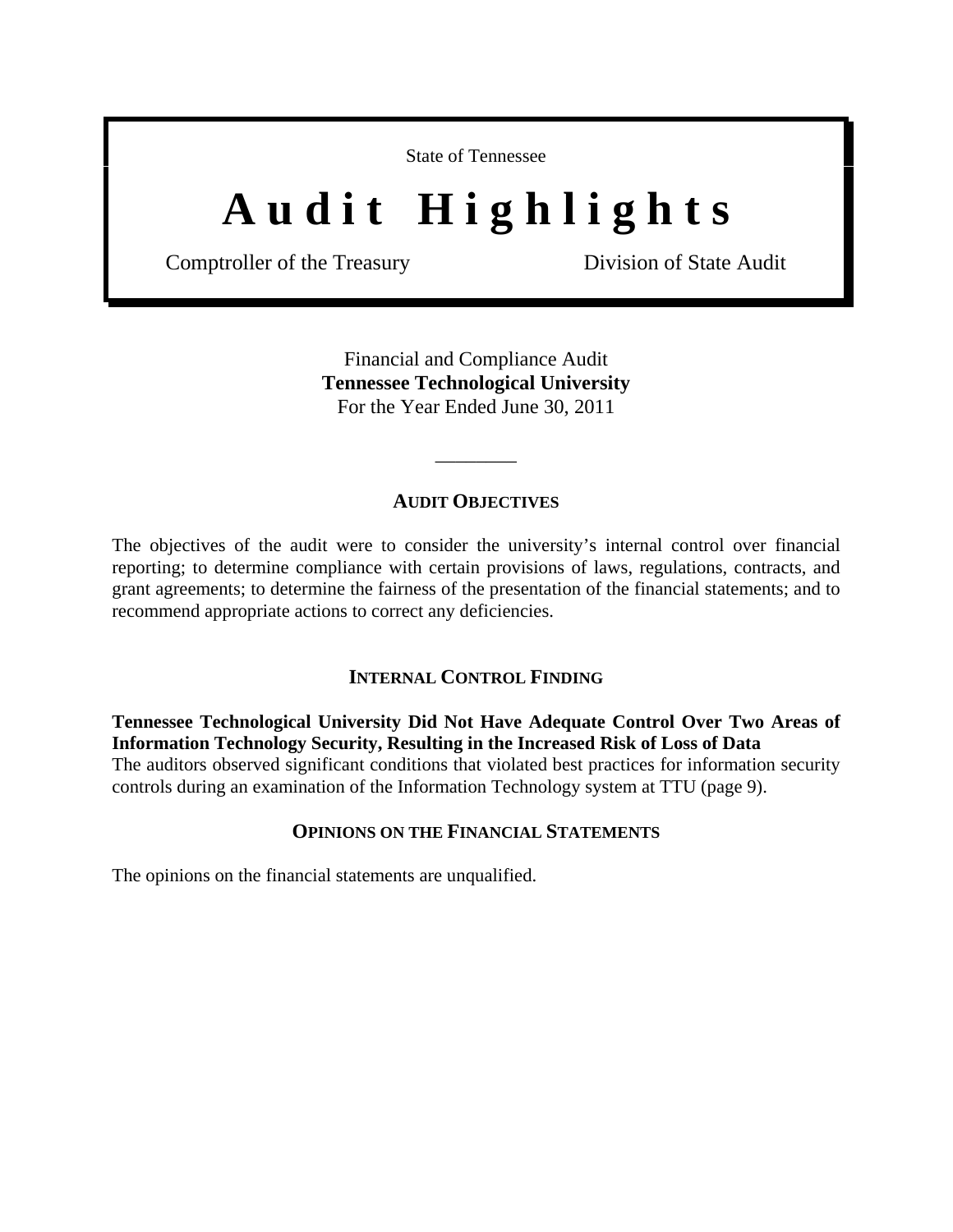# **Audit Report Tennessee Board of Regents Tennessee Technological University For the Year Ended June 30, 2011**

## **TABLE OF CONTENTS**

|                                                                                                                                                                 | Exhibit | Page |
|-----------------------------------------------------------------------------------------------------------------------------------------------------------------|---------|------|
| <b>INTRODUCTION</b>                                                                                                                                             |         | 1    |
| Post-Audit Authority                                                                                                                                            |         | 1    |
| <b>Background</b>                                                                                                                                               |         | 1    |
| Organization                                                                                                                                                    |         | 1    |
| <b>AUDIT SCOPE</b>                                                                                                                                              |         | 2    |
| <b>OBJECTIVES OF THE AUDIT</b>                                                                                                                                  |         | 2    |
| <b>PRIOR AUDIT FINDING</b>                                                                                                                                      |         | 3    |
| <b>OBSERVATIONS AND COMMENTS</b>                                                                                                                                |         | 3    |
| Management's Responsibility for Risk Assessment                                                                                                                 |         | 3    |
| <b>Fraud Considerations</b>                                                                                                                                     |         | 4    |
| <b>RESULTS OF THE AUDIT</b>                                                                                                                                     |         | 4    |
| <b>Audit Conclusions</b>                                                                                                                                        |         | 4    |
| Report on Internal Control Over Financial Reporting and<br>on Compliance and Other Matters Based on an Audit<br>of Financial Statements Performed in Accordance |         |      |
| With Government Auditing Standards                                                                                                                              |         | 6    |
| Finding and Recommendation                                                                                                                                      |         | 9    |
| Tennessee Technological University did not have<br>adequate control over two areas of Information                                                               |         |      |
| Technology security, resulting in the increased risk of<br>loss of data                                                                                         |         | 9    |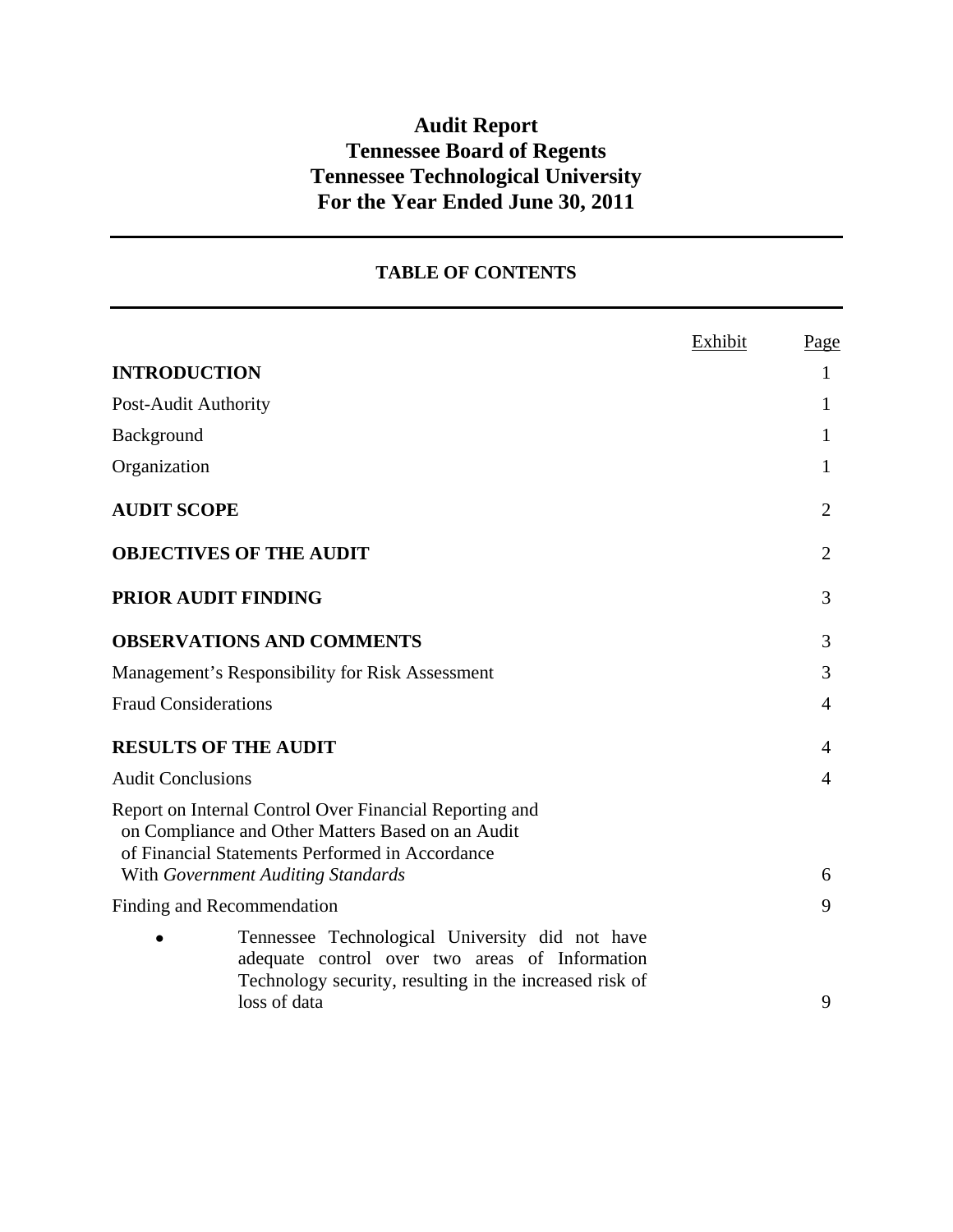## **TABLE OF CONTENTS (CONT.)**

|                                                             | Exhibit       | <u>Page</u> |
|-------------------------------------------------------------|---------------|-------------|
| <b>FINANCIAL SECTION</b>                                    |               |             |
| Independent Auditor's Report                                |               | 10          |
| Management's Discussion and Analysis                        |               | 13          |
| <b>Financial Statements</b>                                 |               |             |
| <b>Statements of Net Assets</b>                             | A             | 30          |
| Statements of Revenues, Expenses, and Changes in Net Assets | B             | 31          |
| <b>Statement of Cash Flows</b>                              | $\mathcal{C}$ | 33          |
| Notes to the Financial Statements                           |               | 34          |
| <b>Required Supplementary Information</b>                   |               |             |
| <b>OPEB</b> Schedule of Funding Progress                    |               | 61          |
| Supplementary Information                                   |               |             |
| Schedule of Cash Flows - Component Unit                     |               | 62          |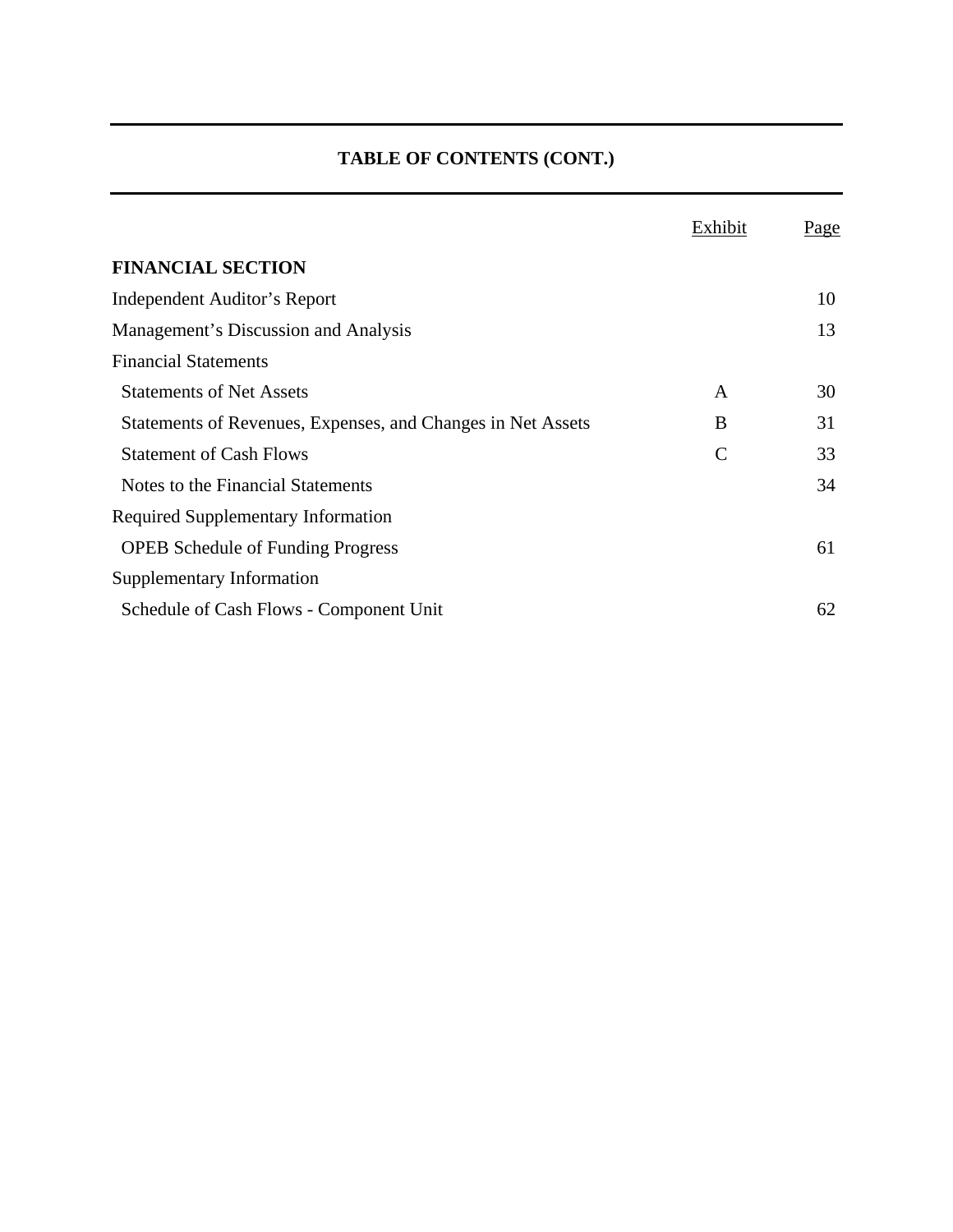## **Tennessee Board of Regents Tennessee Technological University For the Year Ended June 30, 2011**

#### **INTRODUCTION**

#### **POST-AUDIT AUTHORITY**

 This is a report on the financial and compliance audit of the Tennessee Board of Regents, Tennessee Technological University. The audit was conducted pursuant to Section 4-3-304, *Tennessee Code Annotated,* which authorizes the Department of Audit to "perform currently a post-audit of all accounts and other financial records of the state government, and of any department, institution, office, or agency thereof in accordance with generally accepted auditing standards and in accordance with such procedures as may be established by the comptroller."

 Section 8-4-109, *Tennessee Code Annotated,* authorizes the Comptroller of the Treasury to audit any books and records of any governmental entity that handles public funds when the Comptroller considers an audit to be necessary or appropriate.

#### **BACKGROUND**

 Tennessee Technological University was established in 1915 by the Tennessee General Assembly as Tennessee Polytechnic Institute. In 1929, the institution was raised to the status of a four-year college and empowered to grant the bachelor's degree. The administrative structure of the university was expanded in 1949 into five schools: Arts and Sciences, Agriculture and Home Economics, Business Administration, Education, and Engineering. In 1965, the five undergraduate schools were designated as colleges. By an act of the General Assembly, effective July 1, 1965, the name of the institution was officially changed to Tennessee Technological University. In 1980, the instutution's new Schools of Nursing and the Joe L. Evins Appalachian Center for Crafts began their bachelor's degree programs.

#### **ORGANIZATION**

 The governance of Tennessee Technological University is vested in the Tennessee Board of Regents. The Governor, the Commissioner of Education, the Commissioner of Agriculture, and the Executive Director of the Tennessee Higher Education Commission serve *ex officio* on this board. The chief administrative officer of the university is the president, who is assisted and advised by members of the faculty and administrative staff.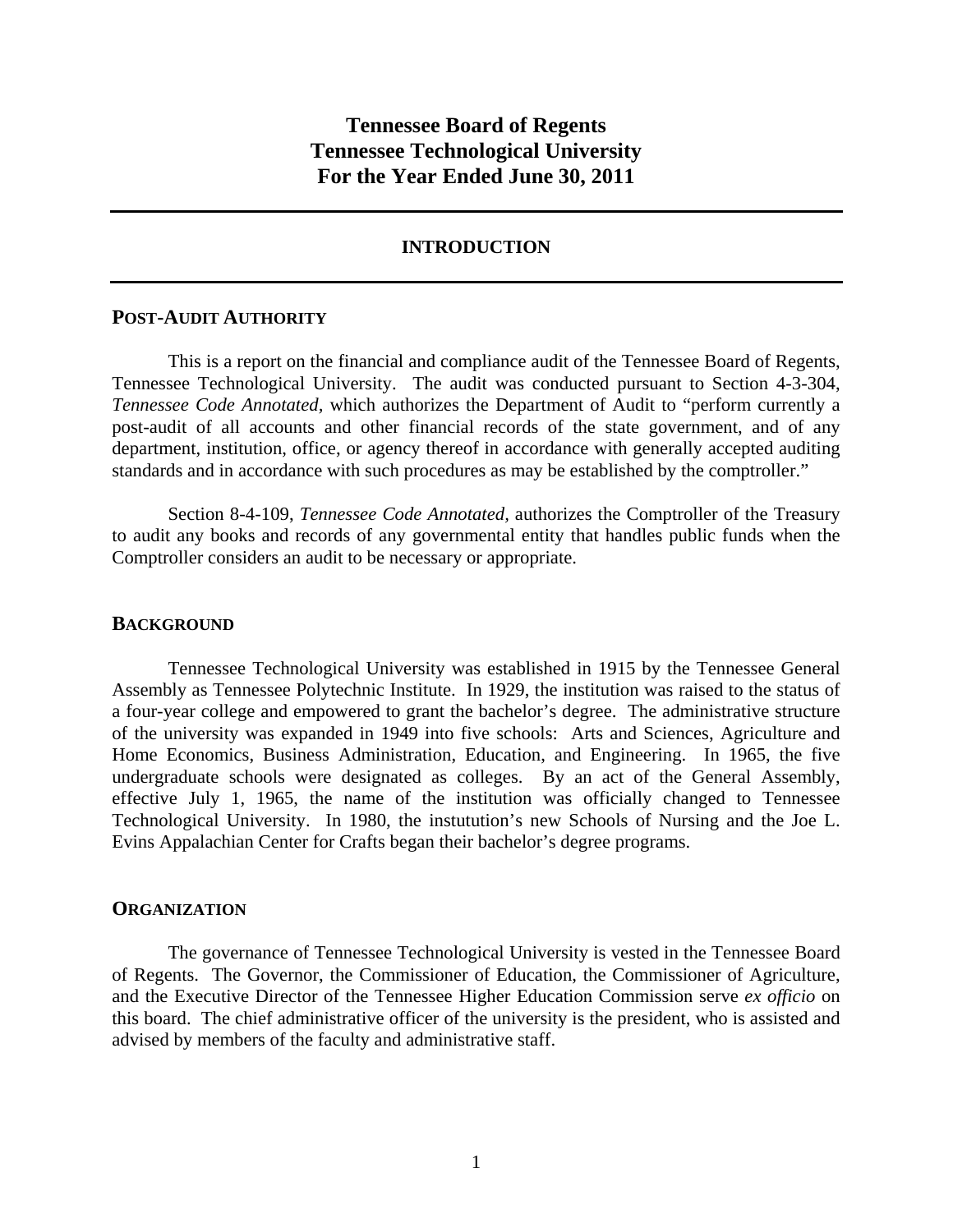## **AUDIT SCOPE**

 The audit was limited to the period July 1, 2010, through June 30, 2011, and was conducted in accordance with auditing standards generally accepted in the United States of America and the standards applicable to financial audits contained in generally accepted government auditing standards. Financial statements are presented for the year ended June 30, 2011. Tennessee Technological University is an institution of the Tennessee Board of Regents, which is an integral part of state government. As such, the Tennessee Board of Regents has been included as a component unit in the *Tennessee Comprehensive Annual Financial Report.* 

## **OBJECTIVES OF THE AUDIT**

The objectives of the audit were

- 1. to consider the university's internal control over financial reporting as a basis for designing auditing procedures for the purpose of expressing opinions on the financial statements;
- 2. to determine compliance with certain provisions of laws, regulations, contracts, and grant agreements;
- 3. to determine the fairness of the presentation of the financial statements; and
- 4. to recommend appropriate actions to correct any deficiencies.

**Although this audit was not intended to serve as an organization-wide audit as described in the Single Audit Act, as amended by the Single Audit Act Amendments of 1996, and Office of Management and Budget (OMB) Circular A-133,** *Audits of States, Local Governments, and Non-Profit Organizations***, it included tests of compliance with applicable federal laws and regulations and consideration of internal control used in administering federal financial assistance programs. This audit is a segment of the organization-wide audit of the State of Tennessee, which is conducted in accordance with the Single Audit Act.**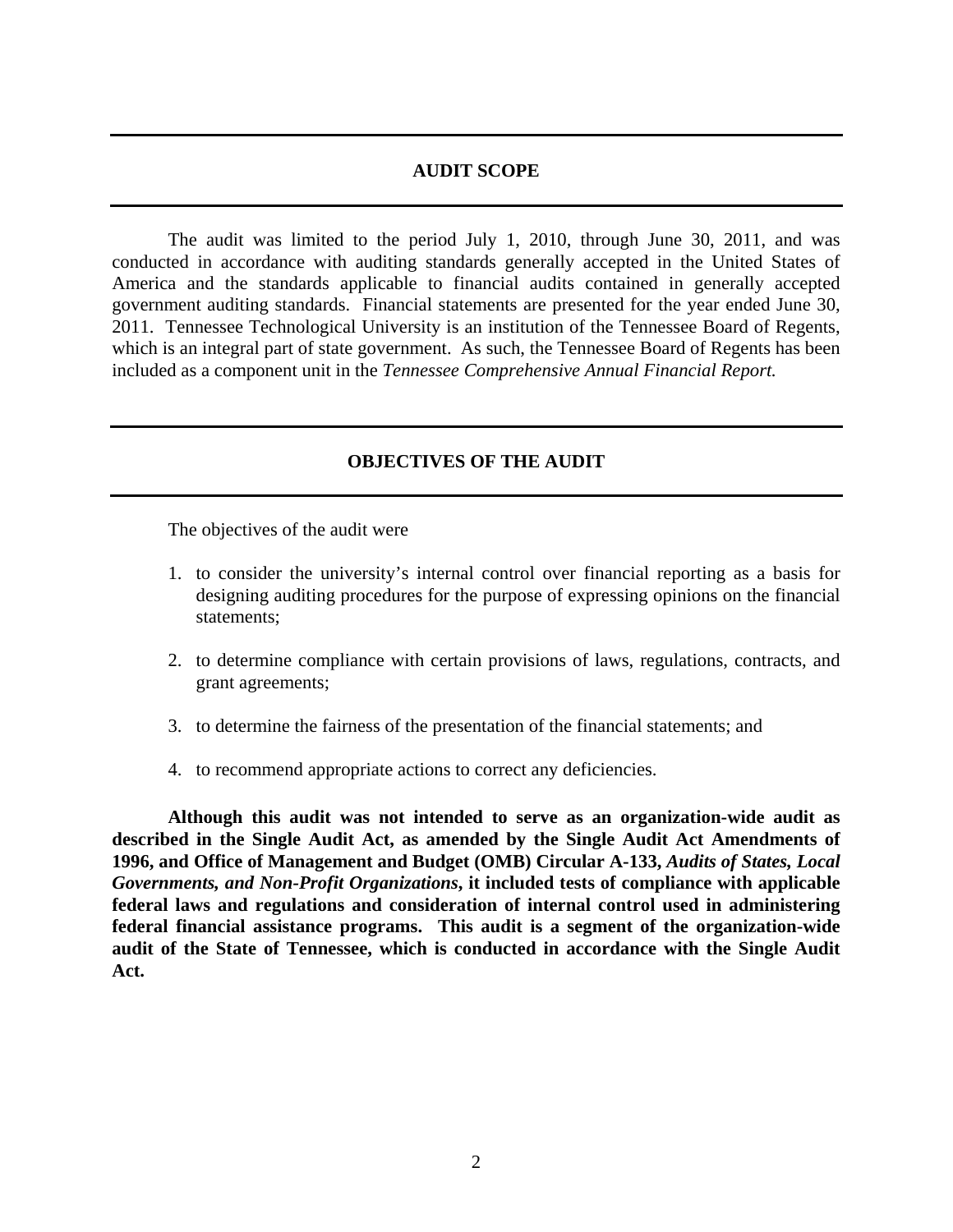#### **PRIOR AUDIT FINDING**

 Section 8-4-109*, Tennessee Code Annotated*, requires that each state department, agency, or institution report to the Comptroller of the Treasury the action taken to implement the recommendations in the prior audit report. The university filed its report with the Department of Audit on November 9, 2011. A follow-up of the prior audit finding was conducted as part of the current audit. The current audit disclosed that the university has corrected the previous audit finding concerning financial reporting.

#### **OBSERVATIONS AND COMMENTS**

#### **MANAGEMENT'S RESPONSIBILITY FOR RISK ASSESSMENT**

Auditors and management are required to assess the risk of fraud in the operations of the institution. The risk assessment is based on a critical review of operations considering what frauds could be perpetrated in the absence of adequate controls. The auditors' risk assessment is limited to the period during which the audit is conducted and is limited to the transactions that the auditors are able to test during that period. The risk assessment by management is the primary method by which the institution is protected from fraud, waste, and abuse. Since new programs may be established at any time by management or older programs may be discontinued, that assessment is ongoing as part of the daily operations of the institution.

Risks of fraud, waste, and abuse are mitigated by effective internal controls. It is management's responsibility to design, implement, and monitor effective controls in the institution. Although internal and external auditors may include testing of controls as part of their audit procedures, these procedures are not a substitute for the ongoing monitoring required of management. After all, the auditor testing is limited and is usually targeted to test the effectiveness of particular controls. Even if controls appear to be operating effectively during the time of the auditor testing, they may be rendered ineffective the next day by management override or by other circumventions that, if left up to the auditor to detect, will not be noted until the next audit engagement and then only if the auditor tests the same transactions and controls. Furthermore, since staff may be seeking to avoid auditor criticisms, they may comply with the controls during the period that the auditors are on site and revert to ignoring or disregarding the controls after the auditors have left the field.

The risk assessments and the actions of management in designing, implementing, and monitoring the controls should be adequately documented to provide an audit trail both for auditors and for management, in the event that there is a change in management or staff, and to maintain a record of areas that are particularly problematic.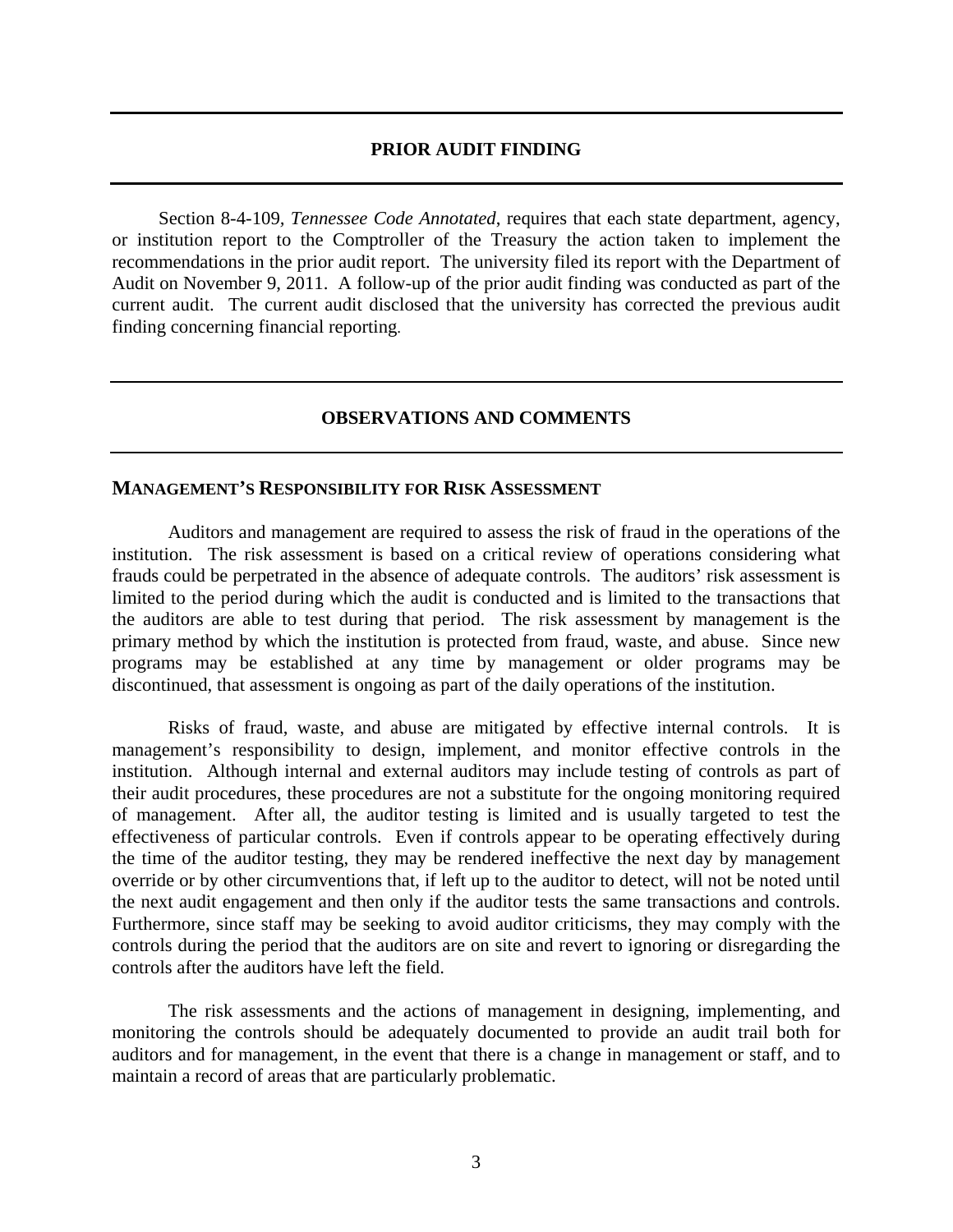#### **FRAUD CONSIDERATIONS**

 Statement on Auditing Standards No. 99, *Consideration of Fraud in a Financial Statement Audit*, promulgated by the American Institute of Certified Public Accountants, requires auditors to specifically assess the risk of material misstatement of an audited entity's financial statements due to fraud. The standard also restates the obvious premise that management, not the auditors, is primarily responsible for preventing and detecting fraud in its own entity. Management's responsibility is fulfilled in part when it takes appropriate steps to assess the risk of fraud within the entity and to implement adequate internal controls to address the results of those risk assessments.

 During our audit, we discussed these responsibilities with management and how management might approach meeting them. We also increased the breadth and depth of our inquiries of management and others in the entity as we deemed appropriate. We obtained formal assurances from top management that management had reviewed the entity's policies and procedures to ensure that they are properly designed to prevent and detect fraud and that management had made changes to the policies and procedures where appropriate. Top management further assured us that all staff had been advised to promptly alert management of all allegations of fraud, suspected fraud, or detected fraud and to be totally candid in all communications with the auditors. All levels of management assured us there were no known instances or allegations of fraud that were not disclosed to us.

#### **RESULTS OF THE AUDIT**

#### **AUDIT CONCLUSIONS**

#### Internal Control

 As part of the audit of the university's financial statements for the year ended June 30, 2011, we considered internal control over financial reporting as a basis for designing auditing procedures for the purpose of expressing opinions on the financial statements, as required by auditing standards generally accepted in the United States of America and the standards applicable to financial audits contained in generally accepted government auditing standards. A significant deficiency, along with the recommendation and management's response, is detailed in the Finding and Recommendation section. Consideration of internal control over financial reporting disclosed no material weaknesses.

#### Compliance and Other Matters

 The results of our tests disclosed no instances of noncompliance or other matters that are required to be reported under generally accepted government auditing standards.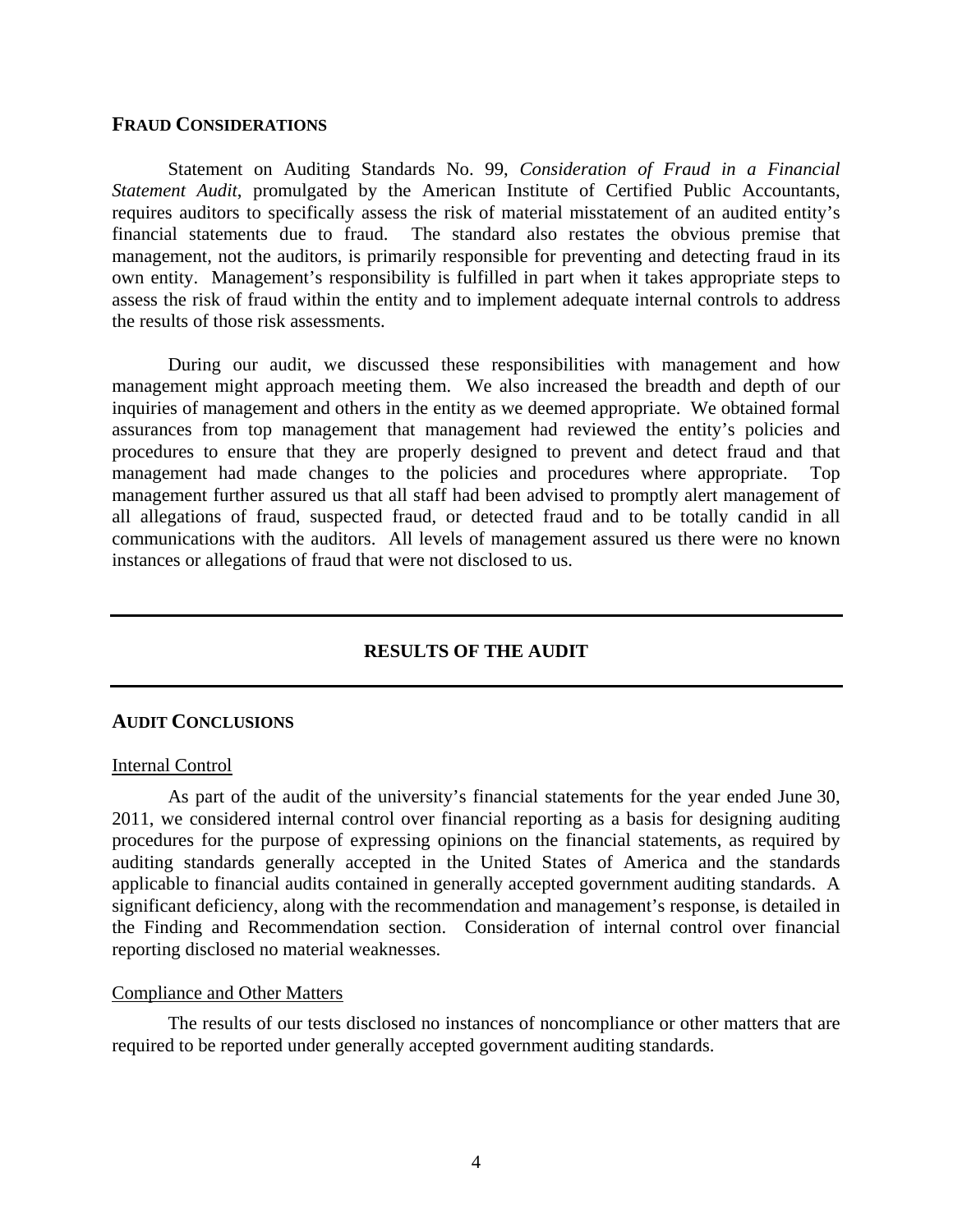# Fairness of Financial Statement Presentation

 The Division of State Audit has rendered unqualified opinions on the university's financial statements.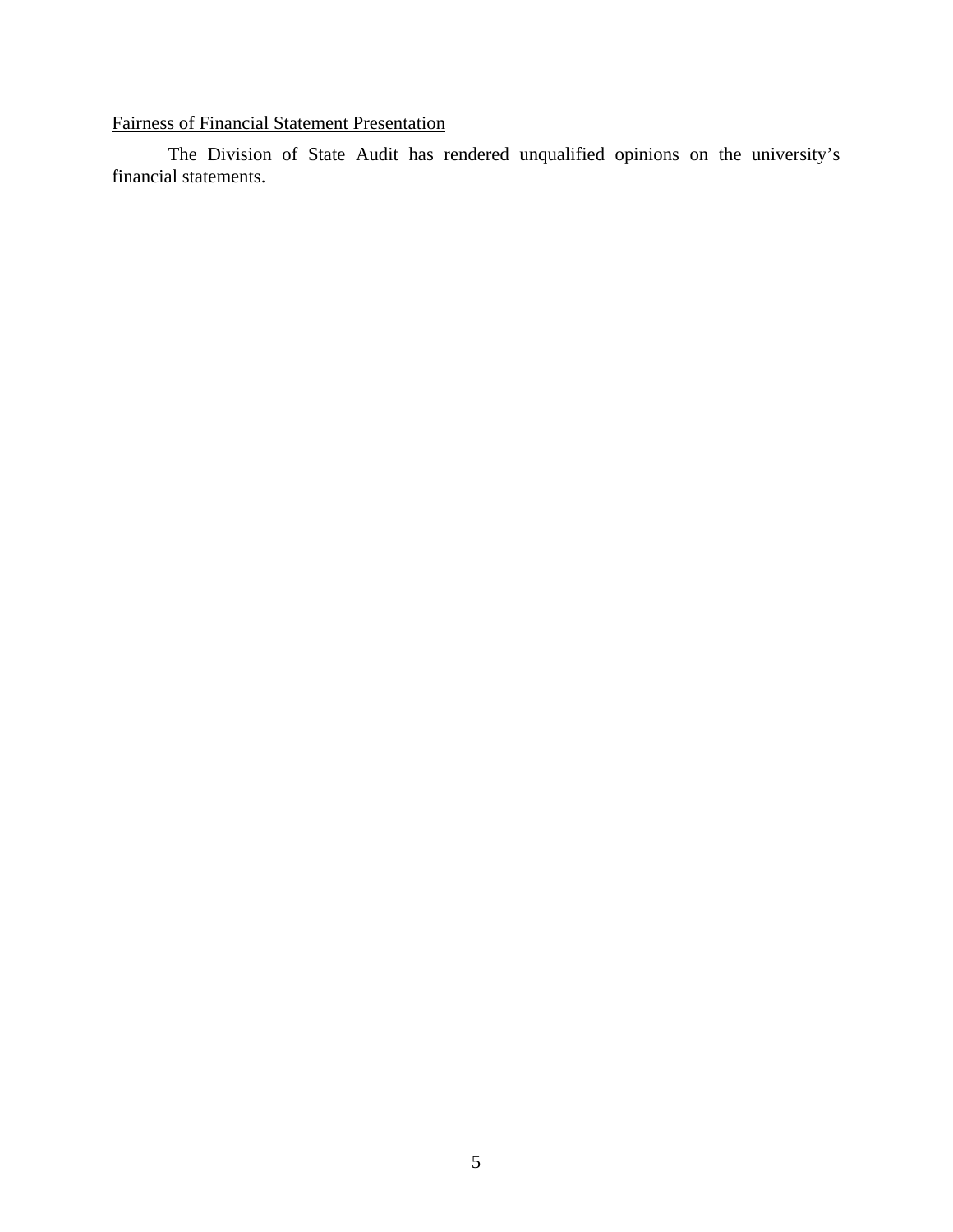

#### **STATE OF TENNESSEE COMPTROLLER OF THE TREASURY DEPARTMENT OF AUDIT DIVISION OF STATE AUDIT**

**SUITE 1500 JAMES K. POLK STATE OFFICE BUILDING NASHVILLE, TENNESSEE 37243-1402 PHONE (615) 401-7897 FAX (615) 532-2765** 

**Report on Internal Control Over Financial Reporting and on Compliance and Other Matters Based on an Audit of Financial Statements Performed in Accordance With**  *Government Auditing Standards* 

April 4, 2012

The Honorable Bill Haslam, Governor and Members of the General Assembly State Capitol Nashville, Tennessee 37243 and The Honorable John G. Morgan, Chancellor Tennessee Board of Regents 1415 Murfreesboro Road, Suite 340 Nashville, Tennessee 37217 and Dr. Robert R. Bell, President Tennessee Technological University Box 5007 Cookeville, Tennessee 38505

Ladies and Gentlemen:

 We have audited the financial statements of Tennessee Technological University, an institution of the Tennessee Board of Regents, which is a component unit of the State of Tennessee, and its discretely presented component unit as of and for the year ended June 30, 2011, and have issued our report thereon dated April 4, 2012. We conducted our audit in accordance with auditing standards generally accepted in the United States of America and the standards applicable to financial audits contained in generally accepted government auditing standards.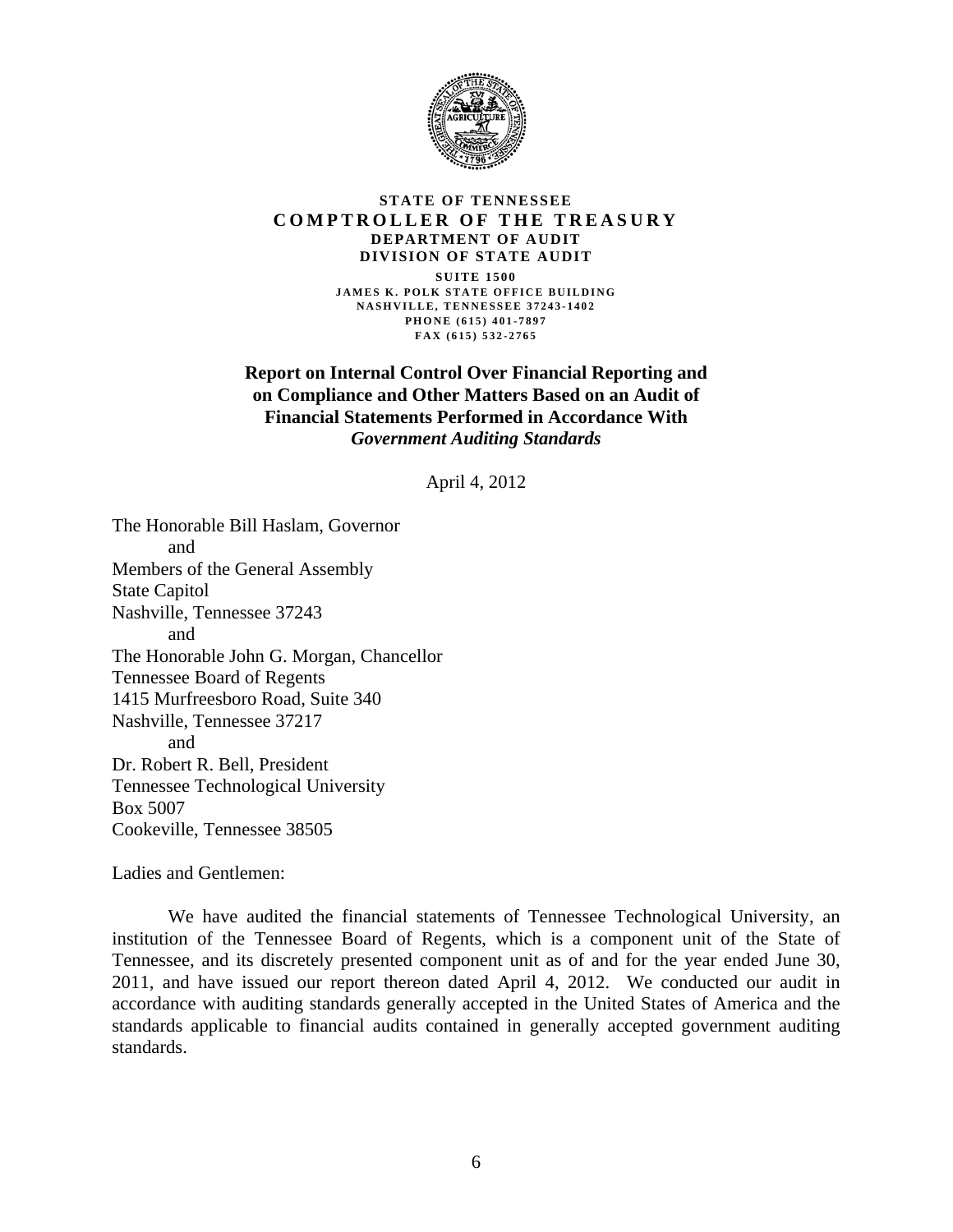April 4, 2012 Page Two

#### **Internal Control Over Financial Reporting**

 Management of the university is responsible for establishing and maintaining effective internal control over financial reporting. In planning and performing our audit, we considered the university's internal control over financial reporting as a basis for designing our auditing procedures for the purpose of expressing our opinions on the financial statements, but not for the purpose of expressing an opinion on the effectiveness of the university's internal control over financial reporting. Accordingly, we do not express an opinion on the effectiveness of the university's internal control over financial reporting.

A *deficiency in internal control* exists when the design or operation of a control does not allow management or employees, in the normal course of performing their assigned functions, to prevent, or detect and correct misstatements on a timely basis. A *material weakness* is a deficiency, or a combination of deficiencies, in internal control, such that there is a reasonable possibility that a material misstatement of the financial statements will not be prevented, or detected and corrected on a timely basis.

Our consideration of internal control over financial reporting was for the limited purpose described in the first paragraph of this section and was not designed to identify all deficiencies in internal control over financial reporting that might be deficiencies, significant deficiencies, or material weaknesses. We did not identify any deficiencies in internal control over financial reporting that we consider to be material weaknesses, as defined above. However, as discussed below, we identified a deficiency in internal control over financial reporting that we consider to be a significant deficiency in internal control over financial reporting. A *significant deficiency* is a deficiency, or a combination of deficiencies, in internal control that is less severe than a material weakness, yet important enough to merit attention by those charged with governance.

 We consider the following deficiency to be a significant deficiency in internal control over financial reporting:

 Tennessee Technological University did not have adequate control over two areas of Information Technology security, resulting in the increased risk of loss of data

This deficiency is described in the Finding and Recommendation section of this report.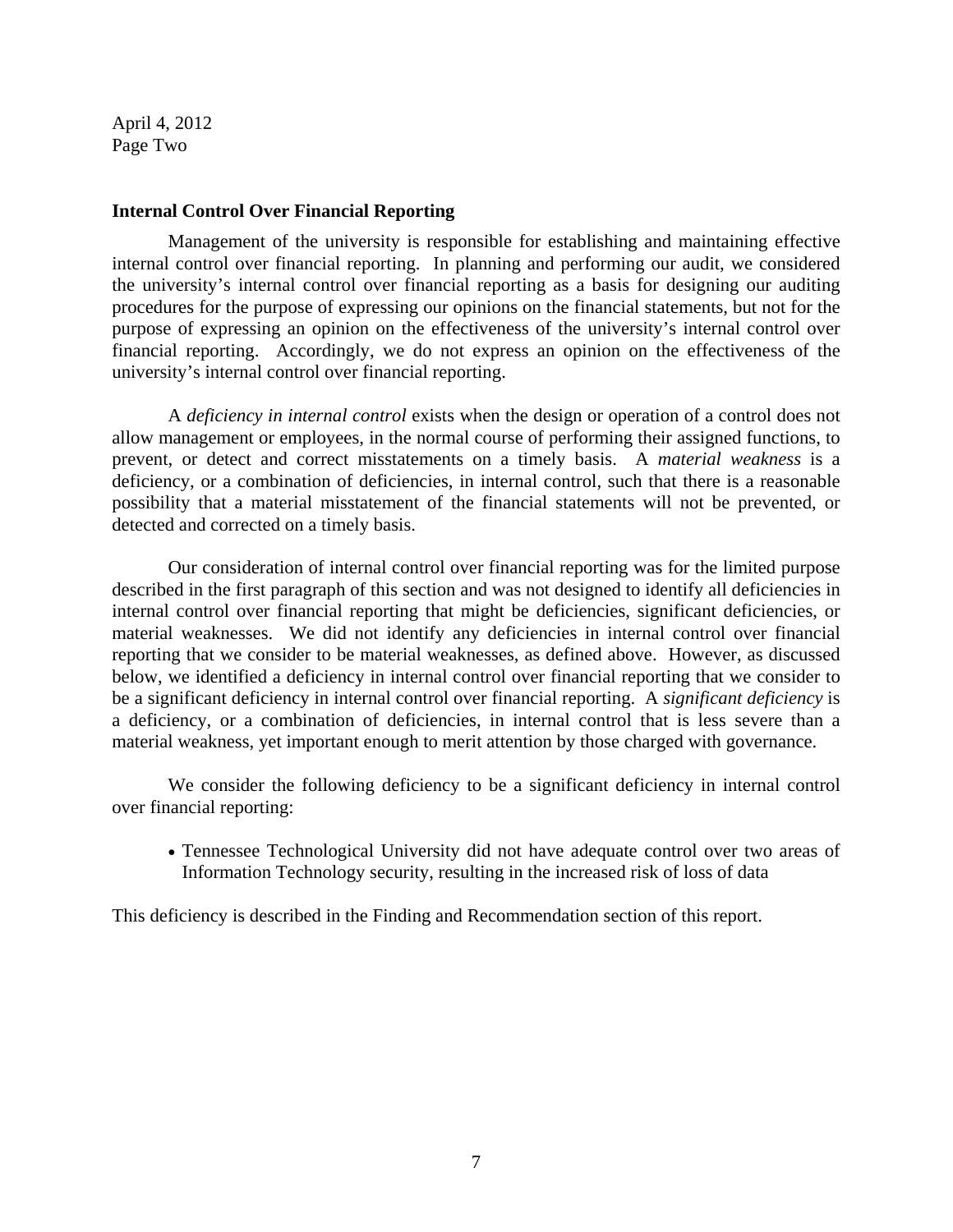April 4, 2012 Page Three

#### **Compliance and Other Matters**

 As part of obtaining reasonable assurance about whether the university's financial statements are free of material misstatement, we performed tests of its compliance with certain provisions of laws, regulations, contracts, and grant agreements, noncompliance with which could have a direct and material effect on the determination of financial statement amounts. However, providing an opinion on compliance with those provisions was not an objective of our audit, and accordingly, we do not express such an opinion. The results of our tests disclosed no instances of noncompliance or other matters that are required to be reported under generally accepted government auditing standards.

 We noted certain matters that we reported to the management of Tennessee Technological University in a separate letter.

 The university's response to the finding identified in our audit is included in the Finding and Recommendation section of this report. We did not audit the university's response and, accordingly, we express no opinion on it.

This report is intended solely for the information and use of the General Assembly of the State of Tennessee, the Tennessee Board of Regents, and management and is not intended to be and should not be used by anyone other than these specified parties. However, this report is a matter of public record.

Sincerely,

attagent.

 Arthur A. Hayes, Jr., CPA **Director** 

AAH/jgl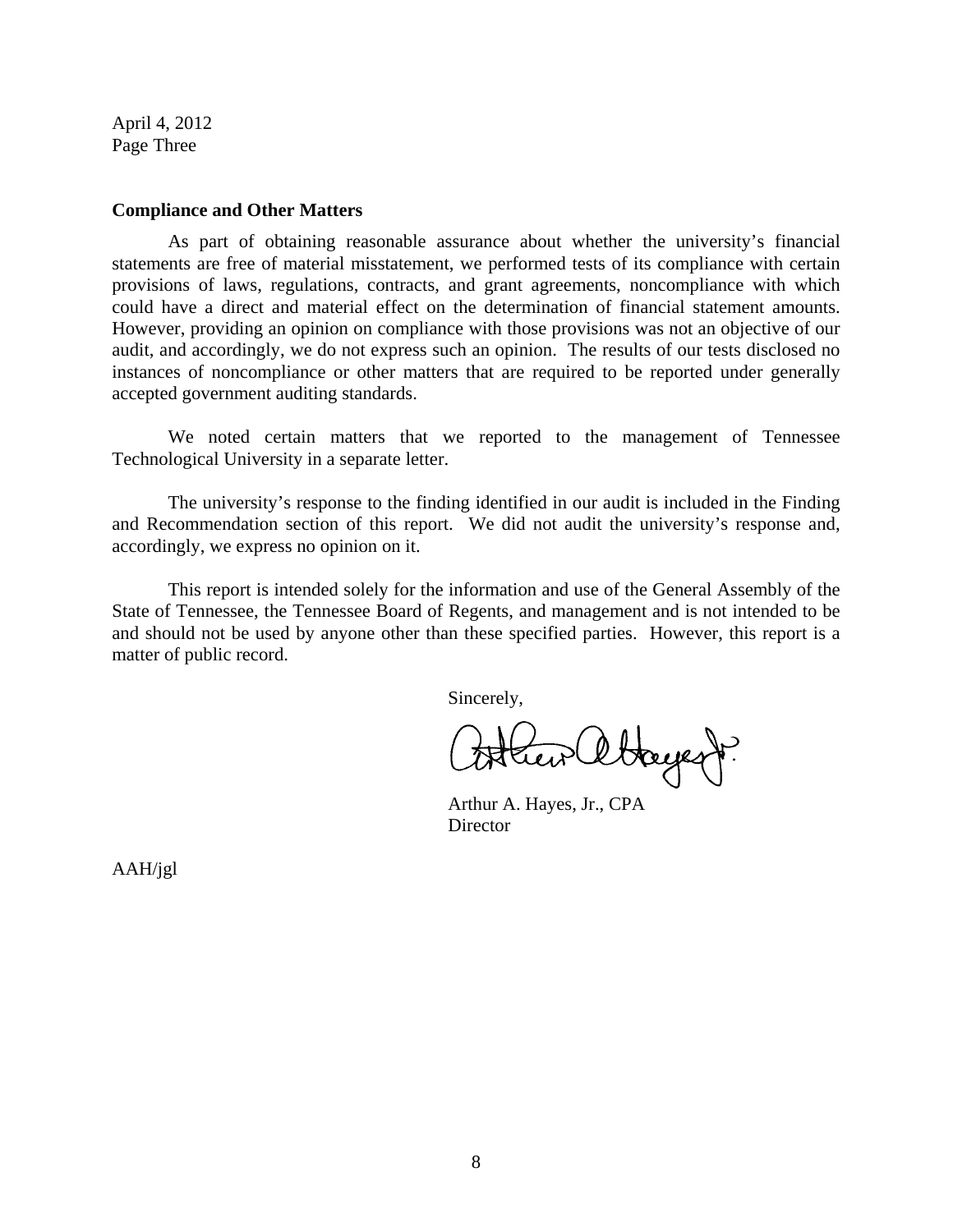**FINDING AND RECOMMENDATION**

## **Tennessee Technological University did not have adequate control over two areas of Information Technology security, resulting in the increased risk of loss of data**

#### **Finding**

Tennessee Technological University did not have adequate control over information security in two specific areas, resulting in an increased risk of loss of data. The auditors observed significant conditions that violated best practices for information security controls during an examination of the Information Technology system at the university.

The wording of this finding does not identify specific vulnerabilities that could allow someone to exploit the university's systems. Disclosing those vulnerabilities could present a potential security risk by providing readers with information that might be confidential pursuant to Section 10-7-504(i), *Tennessee Code Annotated*. We provided department management with detailed information regarding the specific vulnerabilities we identified as well as our recommendations for improvement.

#### **Recommendation**

Management should ensure that these conditions are remedied through planning that encompasses all aspects of effective Information Technology controls over the two deficient areas identified in the finding. Management should implement effective controls to ensure compliance with applicable requirements, assign staff to be responsible for ongoing monitoring of the risks, and take action if deficiencies occur. Management should also reassess controls to include the risks noted in this finding in management's documented risk assessment. The risk assessment and the mitigating controls should be adequately documented and approved by the President.

#### **Management's Comment**

 We concur with the finding. A plan has been established to ensure that control over information security complies with best practices. Management's risk assessment will be revised to address risks noted in this finding and the mitigating controls related to those risks; the resulting risk assessment will be reviewed by university management, including the President.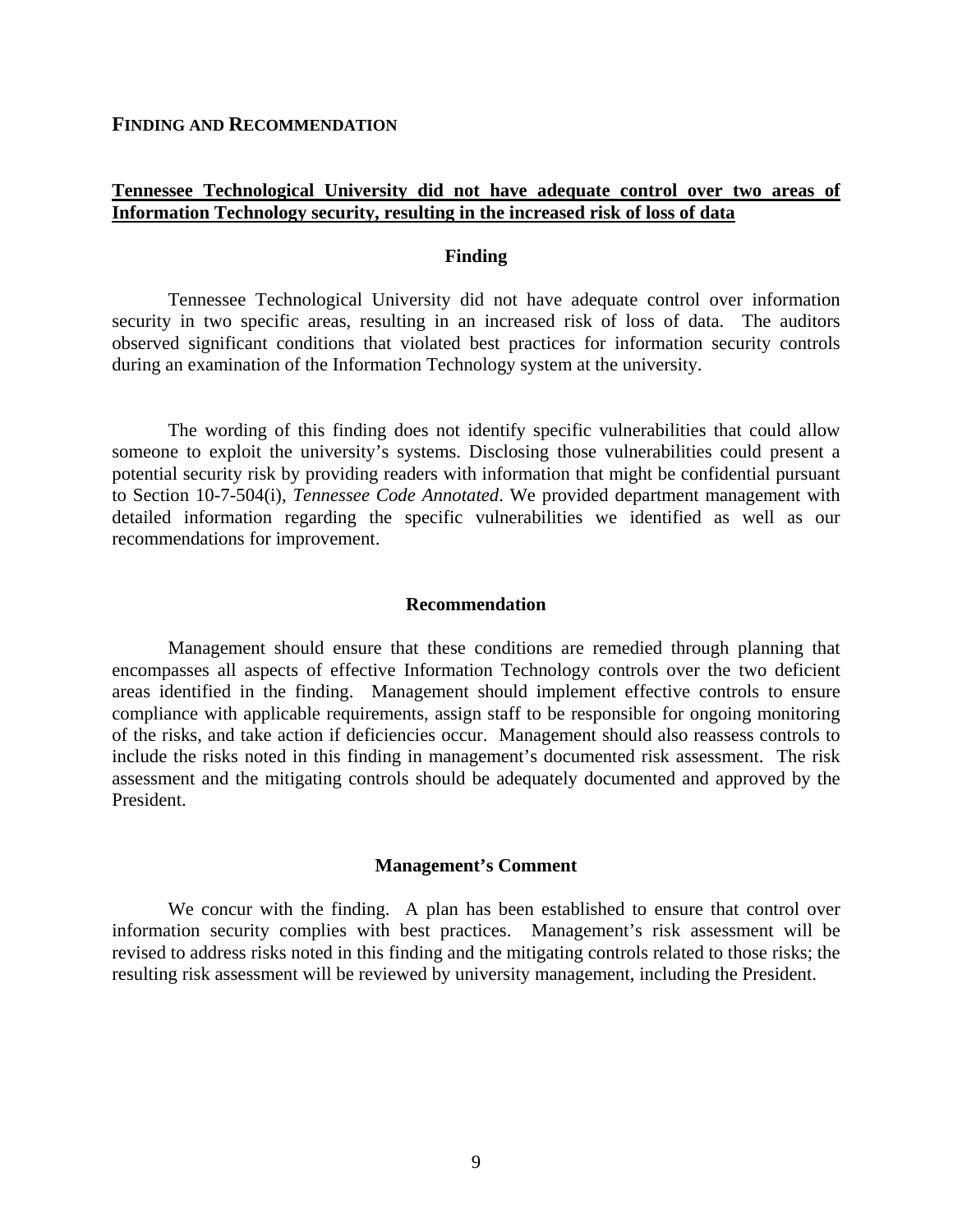

#### **STATE OF TENNESSEE COMPTROLLER OF THE TREASURY DEPARTMENT OF AUDIT DIVISION OF STATE AUDIT**

**SUITE 1500 JAMES K. POLK STATE OFFICE BUILDING NASHVILLE, TENNESSEE 37243-1402 PHONE (615) 401-7897 FAX (615) 532-2765** 

#### **Independent Auditor's Report**

April 4, 2012

The Honorable Bill Haslam, Governor and Members of the General Assembly State Capitol Nashville, Tennessee 37243 and The Honorable John G. Morgan, Chancellor Tennessee Board of Regents 1415 Murfreesboro Road, Suite 340 Nashville, Tennessee 37217 and Dr. Robert R. Bell, President Tennessee Technological University Box 5007 Cookeville, Tennessee 38505

Ladies and Gentlemen:

 We have audited the accompanying basic financial statements of Tennessee Technological University, an institution of the Tennessee Board of Regents, which is a component unit of the State of Tennessee, and its discretely presented component unit as of and for the year ended June 30, 2011, as listed in the table of contents. These financial statements are the responsibility of the university's management. Our responsibility is to express opinions on these financial statements, based on our audit.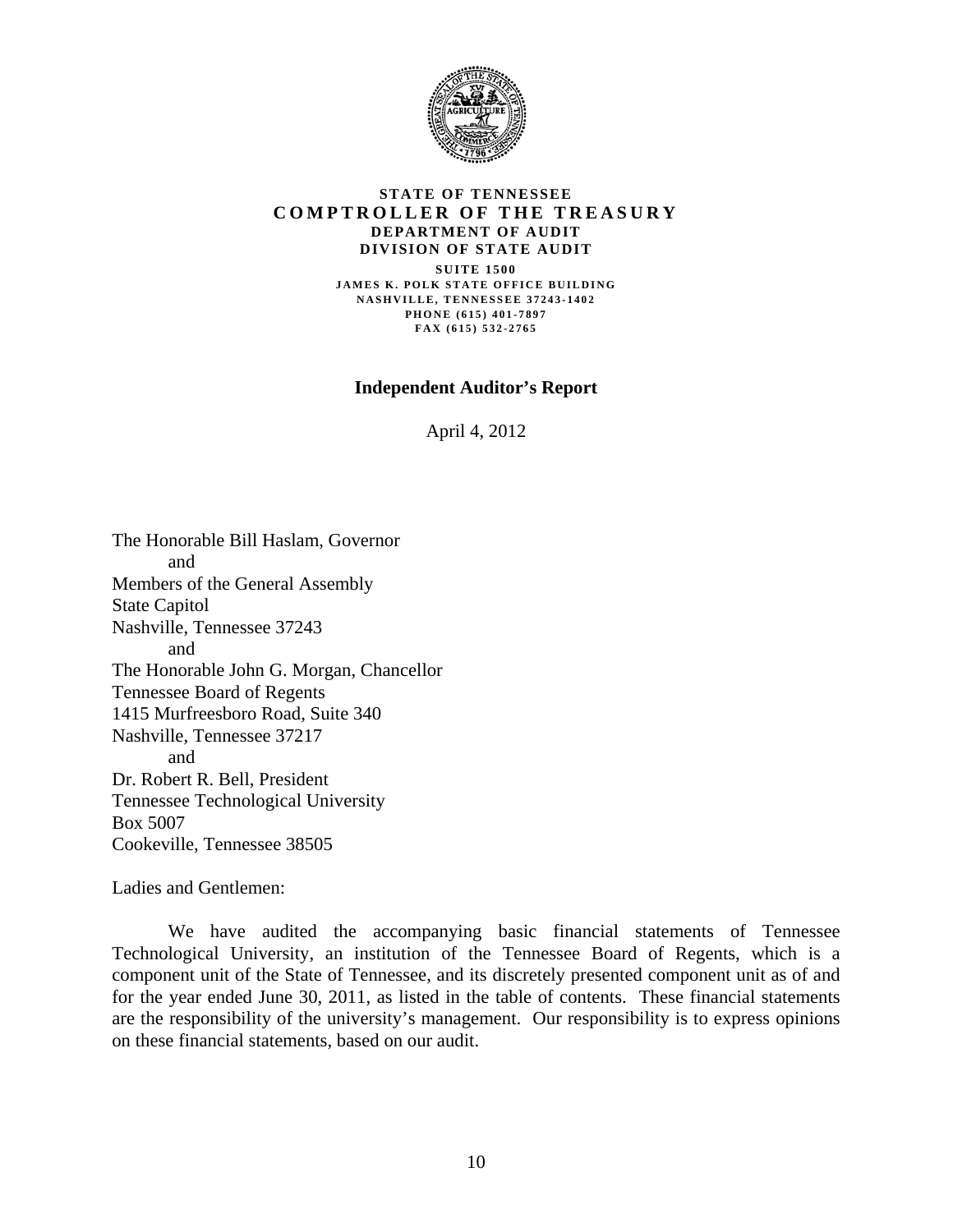April 4, 2012 Page Two

We conducted our audit in accordance with auditing standards generally accepted in the United States of America and the standards applicable to financial audits contained in generally accepted government auditing standards. Those standards require that we plan and perform the audit to obtain reasonable assurance about whether the financial statements are free of material misstatement. An audit includes examining, on a test basis, evidence supporting the amounts and disclosures in the financial statements. An audit also includes assessing the accounting principles used and significant estimates made by management, as well as evaluating the overall financial statement presentation. We believe that our audit provides a reasonable basis for our opinions.

As discussed in Note 1, the financial statements of Tennessee Technological University, an institution of the Tennessee Board of Regents, are intended to present the financial position, the changes in financial position, and the cash flows of only Tennessee Technological University. They do not purport to, and do not, present fairly the financial position of the Tennessee Board of Regents, as of June 30, 2011, and the changes in its financial position and cash flows for the year then ended in conformity with accounting principles generally accepted in the United States of America.

 In our opinion, the financial statements referred to above present fairly, in all material respects, the respective financial position of Tennessee Technological University, and its discretely presented component unit as of June 30, 2011, and the respective changes in financial position and cash flows for the year then ended in conformity with accounting principles generally accepted in the United States of America.

 As discussed in Note 20, the financial statements of Tennessee Technological University Foundation, a discretely presented component unit of Tennessee Technological University, include investments valued at \$6,757,184.61 (12.6 percent of net assets of the foundation), whose fair values have been estimated by management in the absence of readily determinable fair values. Management's estimates are based on information provided by the fund managers or the general partners.

 The management's discussion and analysis on pages 13 through 29 and the schedule of funding progress on page 61 are not a required part of the basic financial statements but are supplementary information required by accounting principles generally accepted in the United States of America. We have applied certain limited procedures, which consisted principally of inquiries of management regarding the methods of measurement and presentation of the required supplementary information. However, we did not audit the information and express no opinion on it.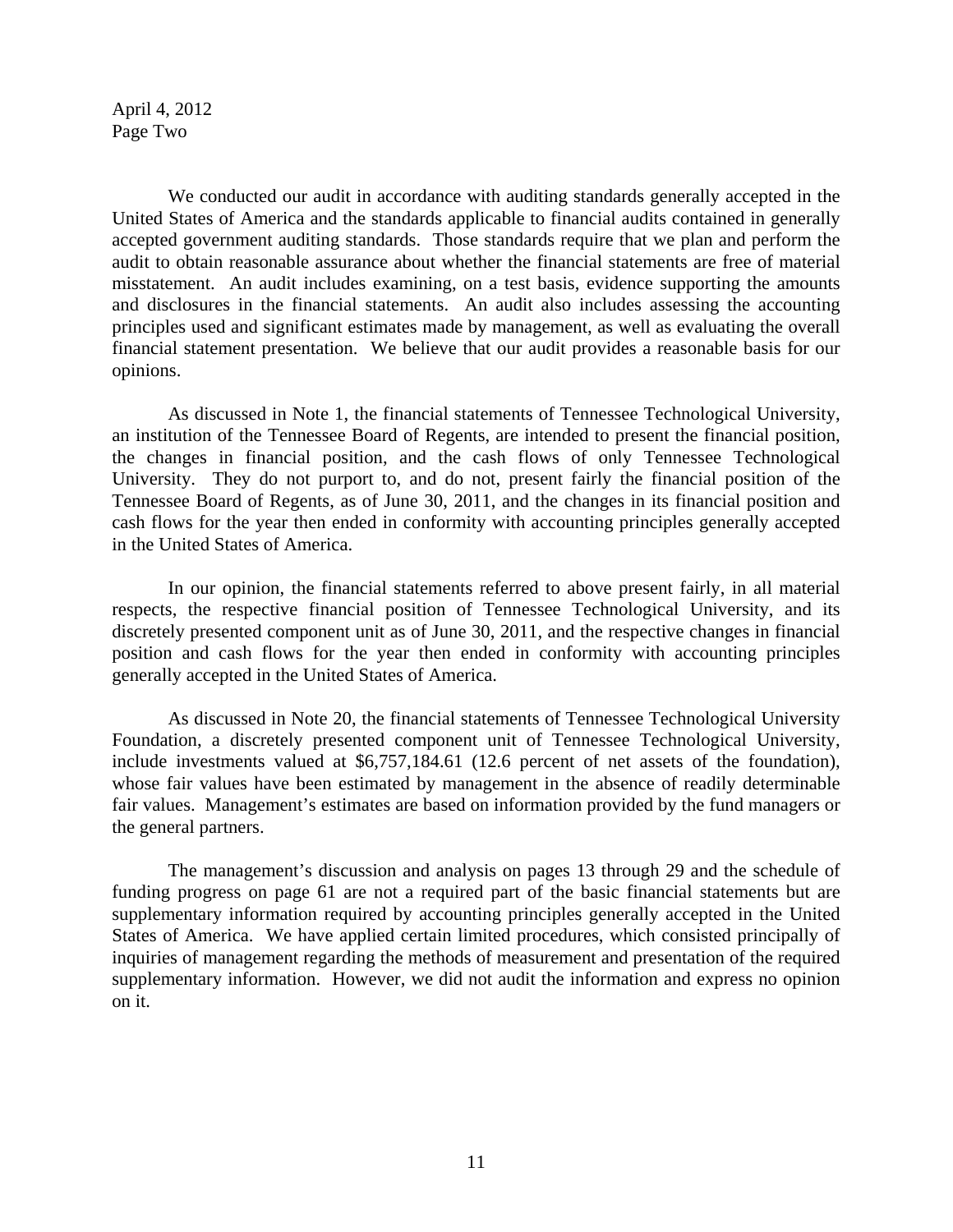April 4, 2012 Page Three

 Our audit was conducted for the purpose of forming opinions on the basic financial statements. The accompanying financial information on page 62 is presented for purposes of additional analysis and is not a required part of the basic financial statements. Such information has been subjected to the auditing procedures applied in the audit of the basic financial statements and, in our opinion, is fairly stated in all material respects in relation to the basic financial statements taken as a whole.

In accordance with generally accepted government auditing standards, we have also issued our report dated April 4, 2012, on our consideration of the university's internal control over financial reporting and our tests of its compliance with certain provisions of laws, regulations, contracts, and grant agreements and other matters. The purpose of that report is to describe the scope of our testing of internal control over financial reporting and compliance and the results of that testing, and not to provide an opinion on the internal control over financial reporting or on compliance. That report is an integral part of an audit performed in accordance with generally accepted government auditing standards and should be considered in assessing the results of our audit.

Sincerely,

Abbayez P.

 Arthur A. Hayes, Jr., CPA **Director** 

AAH/jgl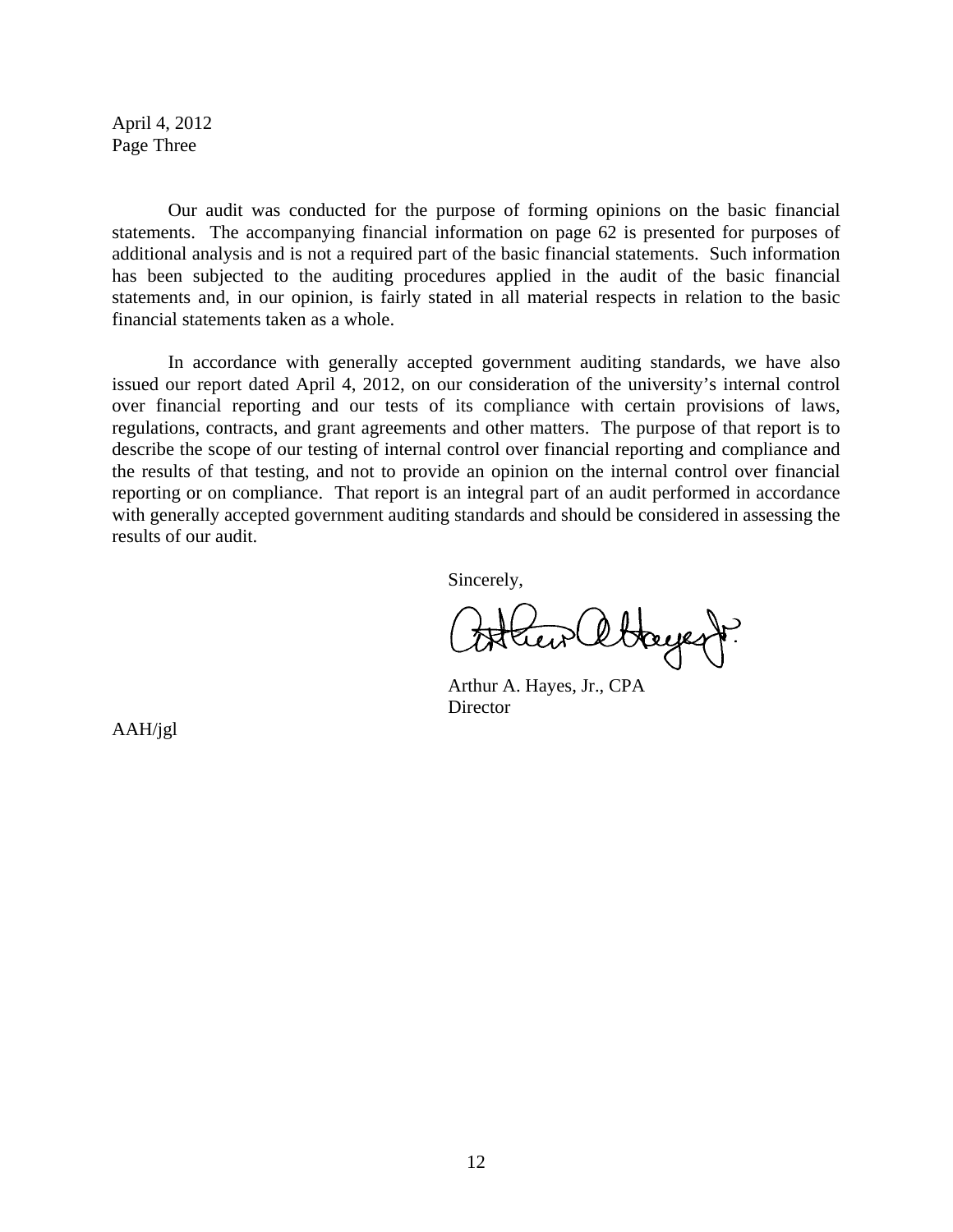This section of Tennessee Technological University's report presents a discussion and analysis of the financial performance of the university during the fiscal year ended June 30, 2011, with comparative information presented for the fiscal year ended June 30, 2010. This discussion has been prepared by management along with the financial statements and related note disclosures and should be read in conjunction with the independent auditor's report, the audited financial statements, and the accompanying notes. The financial statements, notes, and this discussion are the responsibility of management.

## **Using This Annual Report**

This report consists of three basic financial statements. The Statement of Net Assets; the Statement of Revenues, Expenses, and Changes in Net Assets; and the Statement of Cash Flows provide information on Tennessee Technological University as a whole and present a long-term view of the university's finances.

## **The Statement of Net Assets**

The Statement of Net Assets presents the financial position of the university at the end of the fiscal year and includes all assets and liabilities of the university. The difference between total assets and total liabilities—net assets—is an indicator of the current financial condition of the university. Assets and liabilities are generally measured using current values. One notable exception is capital assets, which are stated at historical cost less an allowance for depreciation.

Net assets are divided into three major categories. The first category, invested in capital assets, net of related debt, provides the university's equity in property, plant, and equipment owned by the university. The next asset category is restricted net assets, which is divided into two categories, nonexpendable and expendable. The corpus of nonexpendable restricted resources is only available for investment purposes. Expendable restricted net assets are available for expenditure by the university but must be spent for purposes as determined by donors and/or external entities that have placed time or purpose restrictions on the use of the assets. The final category is unrestricted net assets. Unrestricted net assets are available to the university for any lawful purpose of the university.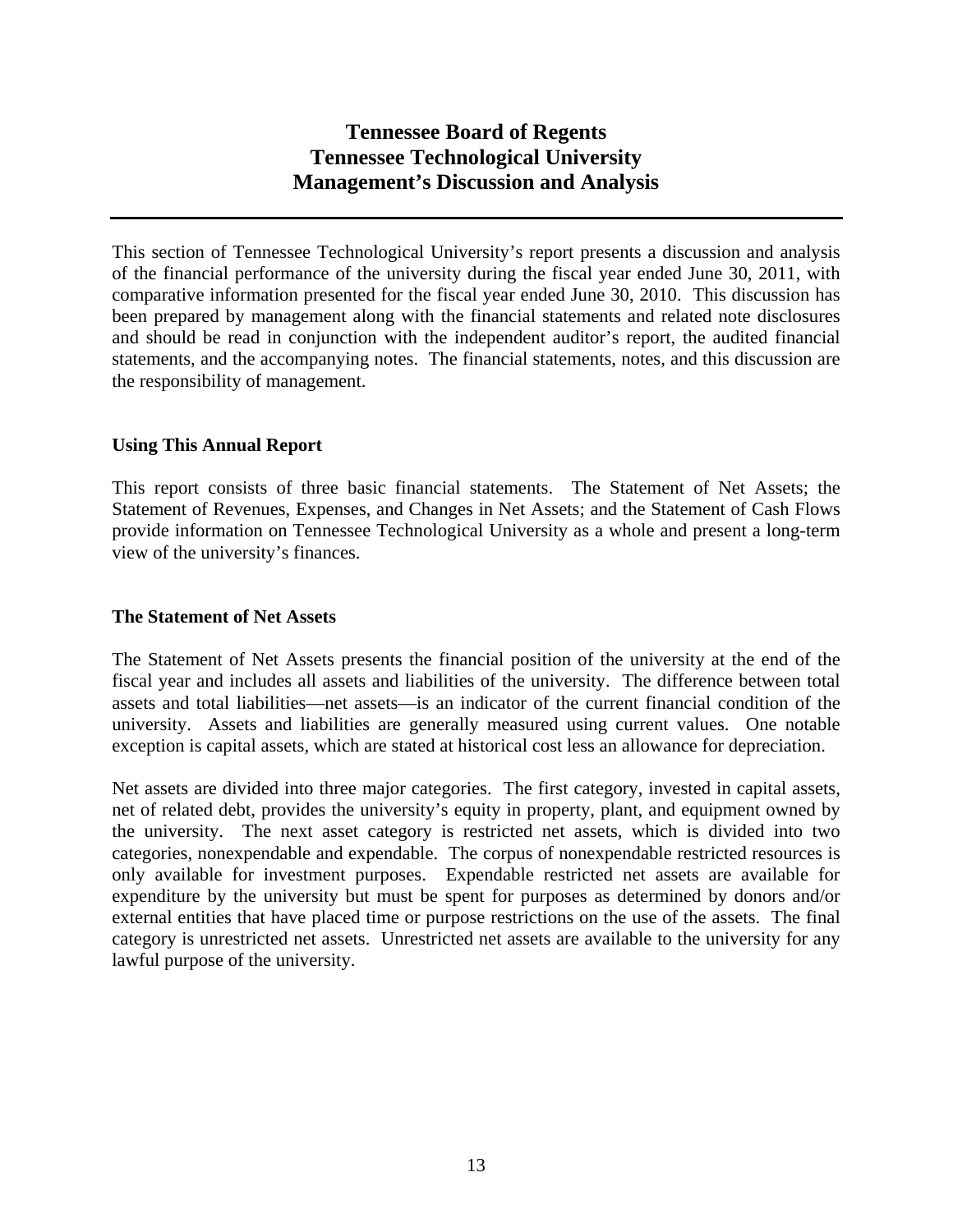#### **Tennessee Technological University Net Assets**

**(in thousands of dollars)** 

|                                                 | 2011 |         | 2010 |         |
|-------------------------------------------------|------|---------|------|---------|
| Assets:                                         |      |         |      |         |
| Current assets                                  | \$   | 34,069  | \$   | 35,797  |
| Capital assets, net                             |      | 112,631 |      | 103,465 |
| Other assets                                    |      | 55,857  |      | 35,052  |
| <b>Total Assets</b>                             |      | 202,557 |      | 174,314 |
| <b>Liabilities:</b>                             |      |         |      |         |
| Current liabilities                             |      | 13,259  |      | 13,269  |
| Noncurrent liabilities                          |      | 51,705  |      | 44,920  |
| <b>Total Liabilities</b>                        |      | 64,964  |      | 58,189  |
| <b>Net Assets:</b>                              |      |         |      |         |
| Invested in capital assets, net of related debt |      | 69,085  |      | 66,906  |
| Restricted - nonexpendable                      |      | 196     |      | 195     |
| Restricted - expendable                         |      | 5,285   |      | 4,974   |
| Unrestricted                                    |      | 63,027  |      | 44,050  |
| <b>Total Net Assets</b>                         | \$   | 137,593 | \$   | 116,125 |

• The assets of the university increased by 16% from 2010 to 2011. The increase can be attributed to other assets, which increased 59%. The primary increase is in noncurrent cash that increased by \$21,324,644 because of education and general revenues being transferred to unexpended plant to fund needs for various capital projects and auxiliary profit transfers to renewal and replacement. Major projects include funds for the expansion of university property, IT Infrastructure, Central Cooling, and various academic building upgrades. Capital assets increased 9% due to construction and upgrades to Tech Village Apartments, New Hall North Residence Hall, Athletic Performance Center, IT Infrastructure, and equipment additions. Ownership of the Regional Health Building was transferred to the university from the Tennessee Department of Health, adding the carrying value of \$833,513. Current assets decreased 5% due to the State Fiscal Stabilization Funds (SFSF) receivable decreasing \$789,924 as all SFSF funds were spent as of June 2011. Grants and contracts receivable also decreased \$1,226,181 mostly due to four large receivables at June 30, 2010, being collected. Student receivables increased \$416,471 due to a 5.2% increase in base tuition and the timing of billings due to a calendar change in the summer semester delaying the payment deadline.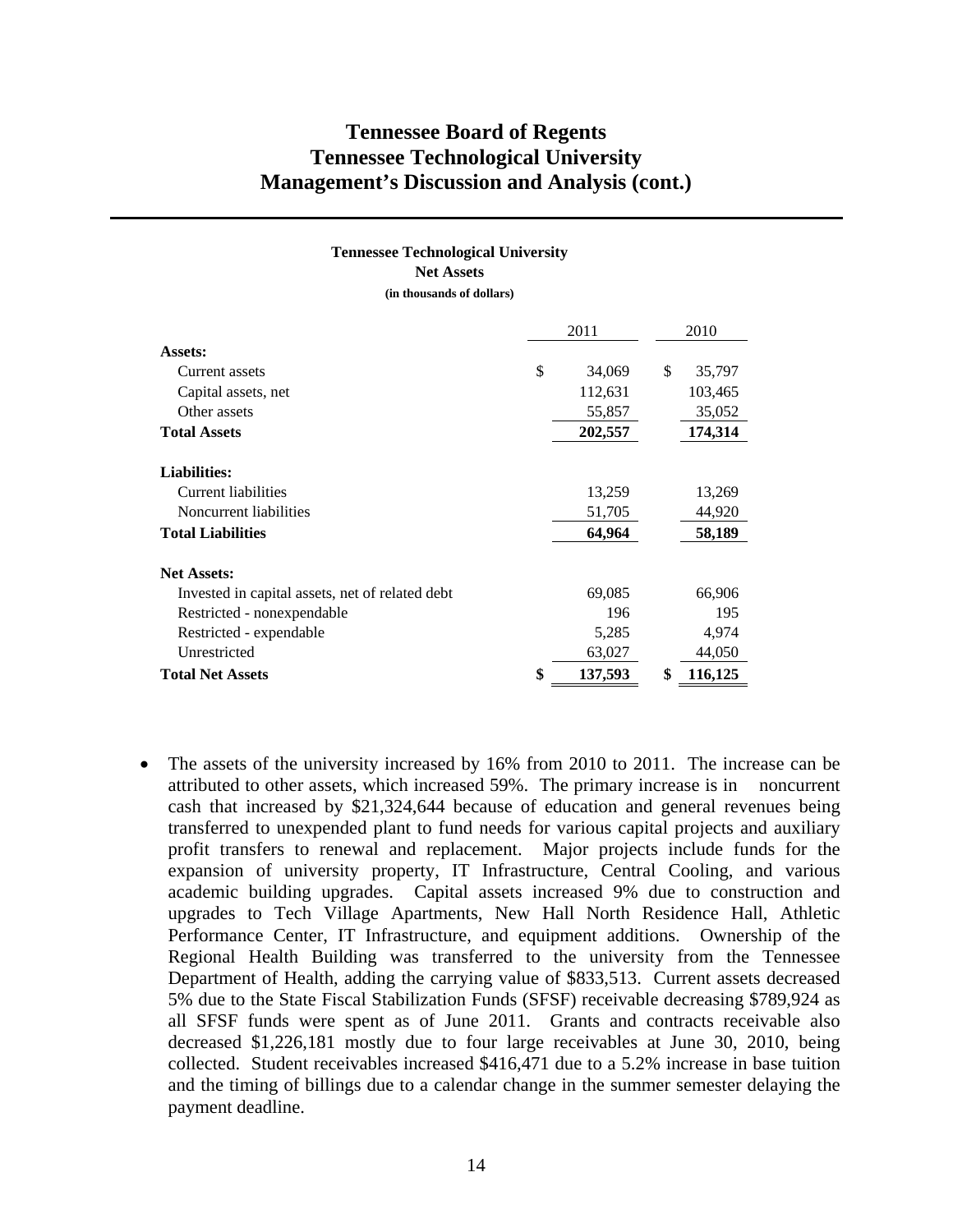- The university's increase in liabilities from 2010 to 2011 was 11%. Noncurrent liabilities increased 15% primarily because of the increase in accrued OPEB and long-term debt related to construction projects. The OPEB liability increased \$833,964 and long-term debt increased \$6,986,832. Long-term debt increases are the result of renovations of Tech Village Apartments, construction of the Athletic Performance Center and the New Hall North Residence Hall. Current liabilities had no significant change.
- The increase in net assets of 18% from 2010 to 2011 included additional investments in capital projects explained above.
- Restricted nonexpendable and expendable net assets had no significant change from 2010 to 2011.

Many of the university's unrestricted net assets have been designated for specific purposes such as repairs and replacement of equipment, plant construction, future debt service, and designated fees. The following graph shows the allocations:



**Unrestricted Net Assets (in thousands)**

 Funds designated for encumbrances decreased \$313,199 (36%) in 2011 compared to 2010. Designated fees increased \$593,517 (35%) with the biggest increase due to unspent Technology Access Fees. Funds designated for renewal and replacement of equipment and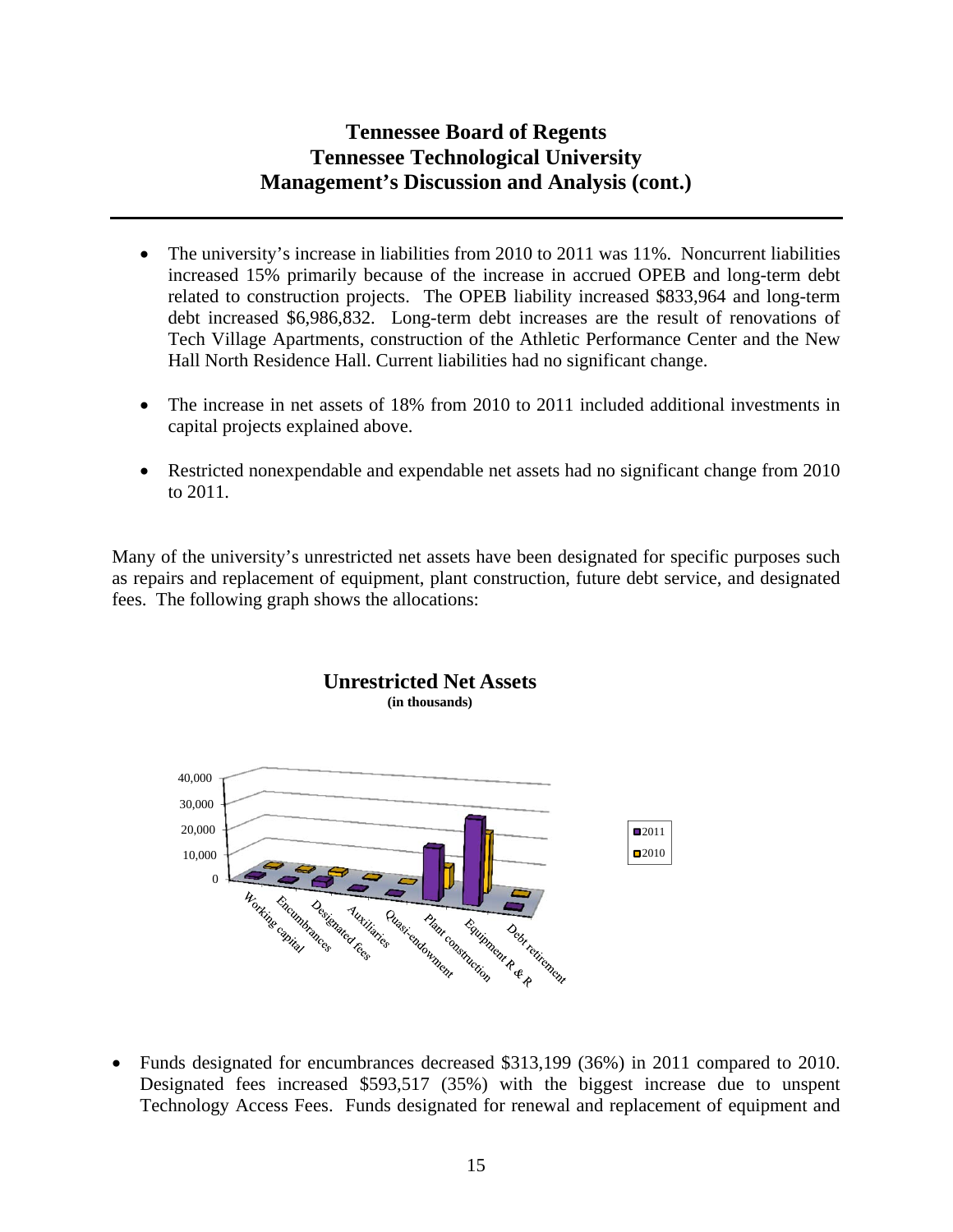facilities increased \$8,508,003 (38%) in 2011 as a result of the transfer of profits from auxiliaries and from E&G transfers. Funds designated for unexpended plant construction also increased by \$11,213,027 (136%) as a result of transfers to fund capital projects. These include funds for university property expansion, Tech Village Apartments, IT Infrastructure, Library Commons, Athletic Performance Center Parking, Central Cooling, and various other academic and administrative building renovations.

| Component Umt<br><b>Net Assets</b>                |              |              |
|---------------------------------------------------|--------------|--------------|
| (in thousands of dollars)                         |              |              |
|                                                   | 2011         | 2010         |
| Assets:                                           |              |              |
| Current assets                                    | \$<br>810    | \$<br>429    |
| Capital assets, net                               | 240          | 240          |
| Other assets                                      | 52,974       | 44,507       |
| <b>Total assets</b>                               | 54,024       | 45,176       |
| <b>Liabilities:</b>                               |              |              |
| <b>Current liabilities</b>                        | 94           | 98           |
| Noncurrent liabilities                            | 452          | 541          |
| <b>Total liabilities</b>                          | 546          | 639          |
| <b>Net assets:</b>                                |              |              |
| Invested in capital assets, net of unrelated debt | 240          | 240          |
| Restricted - nonexpendable                        | 40,702       | 34,454       |
| Restricted - expendable                           | 12,265       | 9,947        |
| Unrestricted                                      | 271          | (104)        |
| <b>Total net assets</b>                           | \$<br>53,478 | \$<br>44,537 |

**Component Unit** 

- Current assets of the component unit increased by 89% from 2010 to 2011 due to current cash increasing by \$430,846. This increase is due to the inclusion of an additional unrestricted fund that added \$625,537 in current assets. As a result of decreased investments in interest bearing bonds and securities, accrued interest receivable decreased \$60,327. The remaining offset in current cash was due to operational needs.
- Other assets increased by 19% from 2010 to 2011. Noncurrent cash and cash equivalents increased \$3,004,041 as bonds and securities matured that were not immediately reinvested and donor restricted gifts added to the investment pool. This includes additions to permanent endowments of \$3,160,658. Investments also increased as a result of a realized gain of \$2,343,768 and an unrealized gain of \$2,898,959.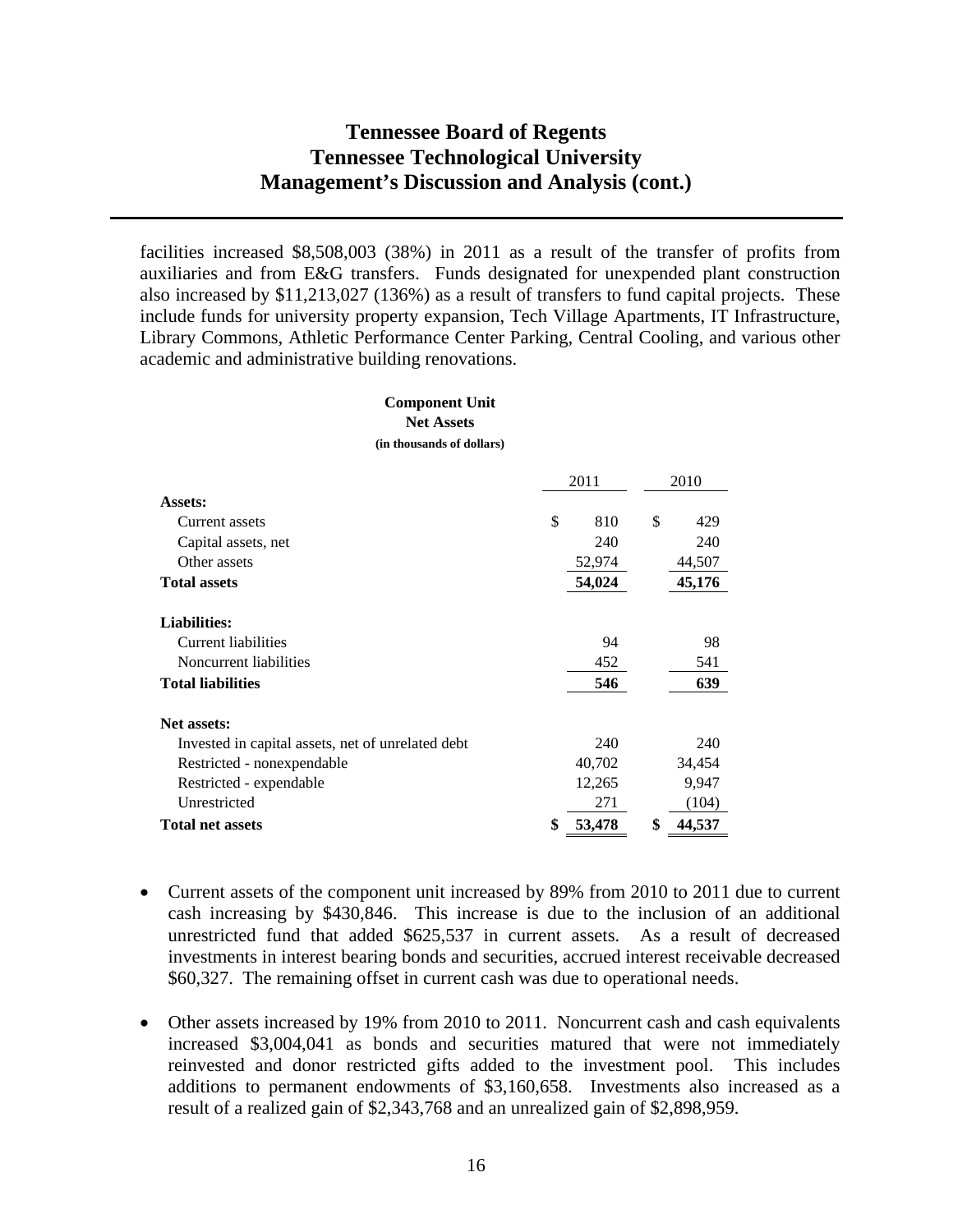- A 15% decrease in total liabilities was related to the principal payments on long-term debt of \$89,074.
- Unrestricted net assets of the foundation increased \$375,476 due to the inclusion of an additional unrestricted fund that added \$625,537 to unrestricted net assets. A decrease of \$250,000 in unrestricted funds was due to unrestricted operational needs. Restricted nonexpendable and restricted expendable net assets increased 18% and 23%, respectively, due to additions to permanent endowments and investment returns explained above.

#### **The Statement of Revenues, Expenses, and Changes in Net Assets**

The Statement of Revenues, Expenses, and Changes in Net Assets present the operating results of the university, as well as the nonoperating revenues and expenses. Annual state appropriations, while budgeted for operations, are considered non-operating revenues according to accounting principles generally accepted in the United States of America.

## **Tennessee Technological University Changes in Net Assets**

**(in thousands of dollars)** 

|                                     | 2011 |           | 2010         |
|-------------------------------------|------|-----------|--------------|
| <b>Operating revenues:</b>          |      |           |              |
| Net tuition and fees                | \$   | 31,151    | \$<br>29,697 |
| Grants and contracts                |      | 14,211    | 13,857       |
| Auxiliary                           |      | 13,739    | 11,772       |
| Other                               |      | 7,777     | 7,406        |
| <b>Total operating revenues</b>     |      | 66,878    | 62,732       |
| Operating expenses                  |      | 143,363   | 134,957      |
| <b>Operating loss</b>               |      | (76, 485) | (72, 225)    |
| Nonoperating revenues and expenses: |      |           |              |
| State appropriations                |      | 53,046    | 45,378       |
| Gifts                               |      | 841       | 745          |
| Grants & contracts                  |      | 39,749    | 40,489       |
| Investment income                   |      | 354       | 428          |
| Interest on capital asset debt      |      | (1,324)   | (747)        |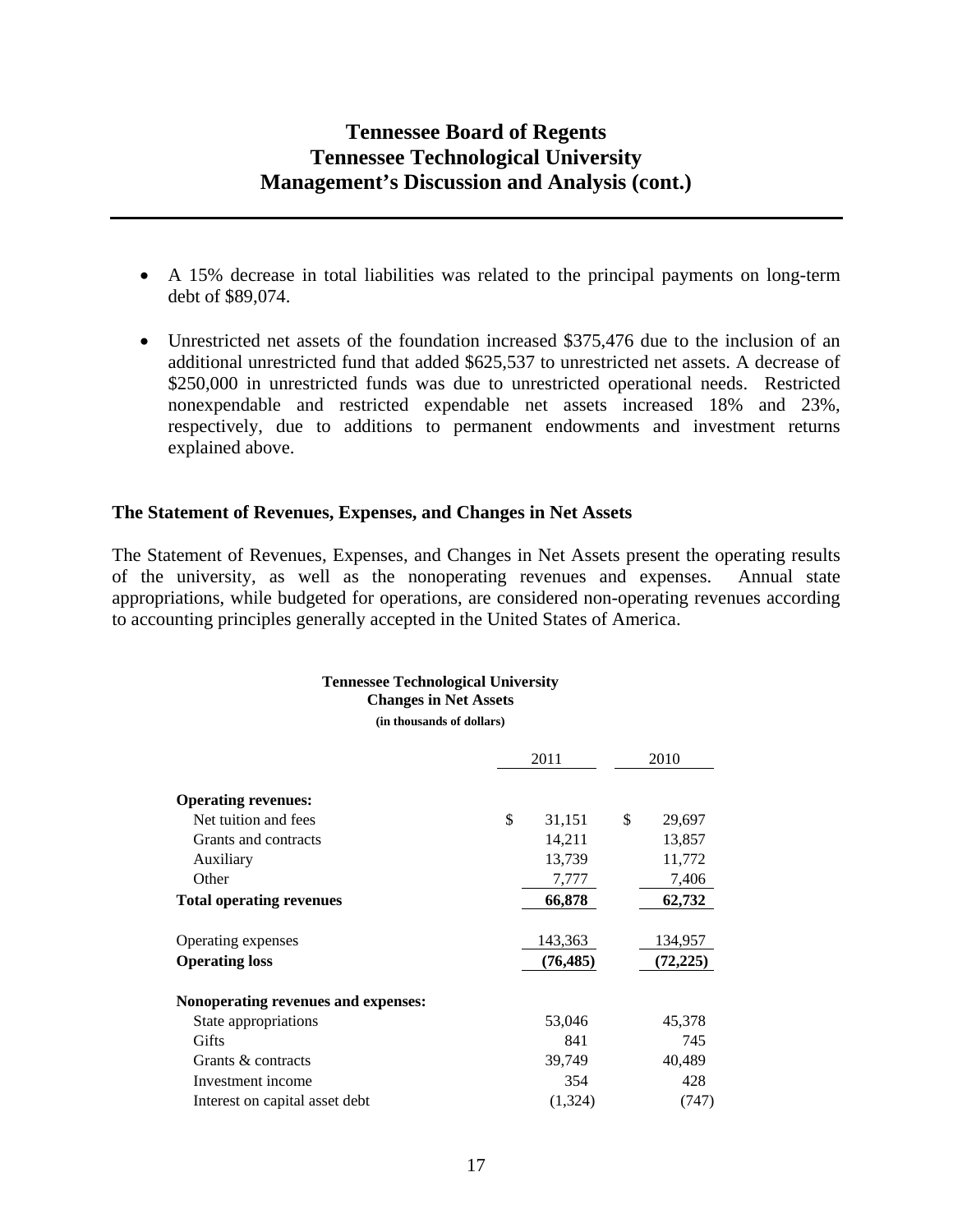| Other revenues and (expenses)                   | (43)          | 194           |
|-------------------------------------------------|---------------|---------------|
| Total nonoperating revenues and expenses        | 92,623        | 86,487        |
| Income before other revenues,                   |               |               |
| expenses, gains or losses                       | 16,138        | 14,262        |
| Other revenues, expenses, gains or losses:      |               |               |
| Capital appropriations                          | 3,907         | 1,738         |
| Capital grants and gifts                        | 1,422         | 2,482         |
| Additions to permanent endowments               |               |               |
| Total other revenues, expenses, gains or losses | 5,330         | 4,220         |
| Increase in net assets                          | 21,468        | 18,482        |
| Net assets at beginning of year                 | 116,125       | 97,643        |
| Net assets at end of year                       | \$<br>137,593 | \$<br>116,125 |

## Revenues

The following is a graphic illustration of revenues by source (both operating and nonoperating), which were used to fund the university's operating activities for the years ended June 30, 2011, and June 30, 2010.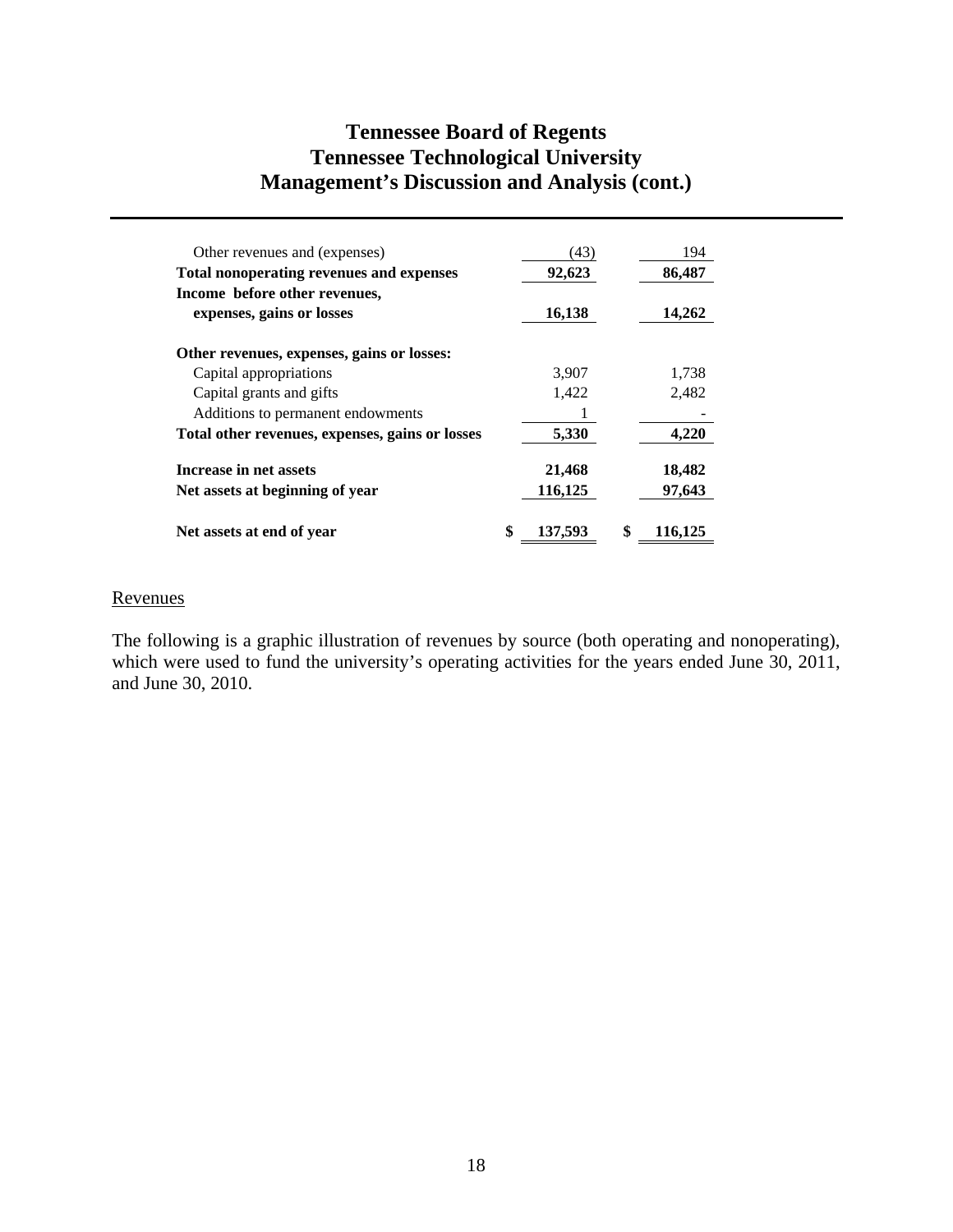

- The university's total revenue increased 8% from 2010 to 2011. A significant part of that increase was due to state appropriations increasing 17% from 2010 to 2011. From 2009 to 2010, state appropriations decreased by \$4,356,000 due to state budget cuts that were being temporarily covered by State Fiscal Stabilization Funds. For 2011, \$8,040,900 nonrecurring appropriations replaced State Fiscal Stabilization Funds. Tuition and fees also increased approximately 5% due to a tuition increase.
- Auxiliary revenues increased 17% due mostly to a \$1,803,429 increase in housing revenue due to increased occupancy from the opening of New Hall North Residence Hall and from an approximate 2.7% to 4.7% rate increase depending on the facilities.
- Capital appropriations increased by approximately \$2,169,000 in 2011. This increase is directly attributable to more capital maintenance projects being funded by state dollars. The central cooling project was the most significant in 2011.
- Capital gifts and grants decreased by \$1,060,657 due to a reduced emphasis on thirdparty funded capital projects. The most significant decrease was due to transfers in 2010 to fund various academic buildings of \$900,000 that was not transferred in 2011. Equipment grants for the Center for Science, Technology, Engineering, and Mathematics in 2010 were \$1,276,307 while 2011 had only \$205,676. In 2011 ownership of the Regional Health building was transferred to the university in the amount of \$833,513.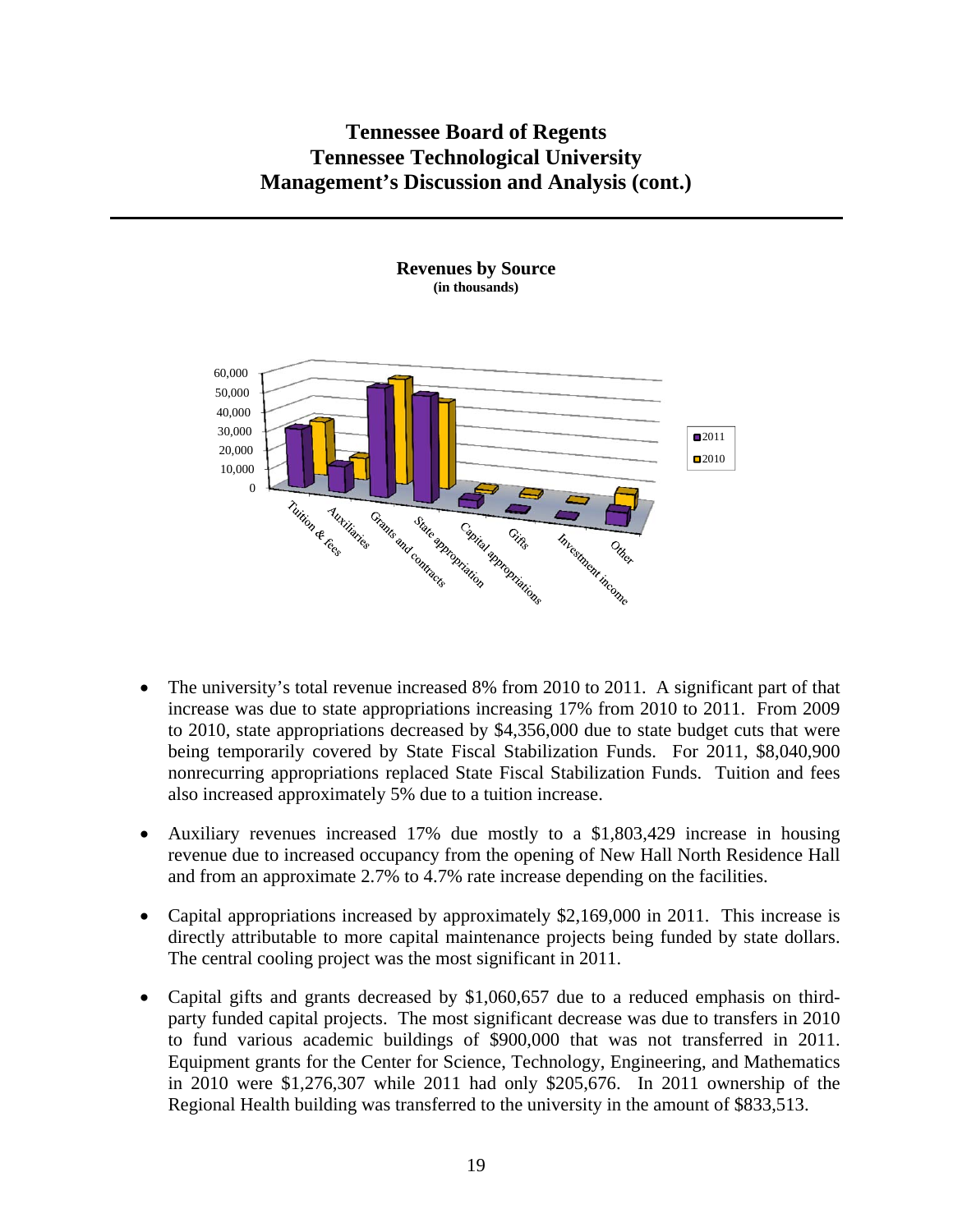## **Component Unit Changes in Net Assets**

**(in thousands of dollars)** 

|                                                 | 2011 |        | 2010         |  |
|-------------------------------------------------|------|--------|--------------|--|
| <b>Operating revenues:</b>                      |      |        |              |  |
| Gifts                                           | \$   | 2,170  | \$<br>1,632  |  |
| Sales and services of educational activities    |      | 752    | 765          |  |
|                                                 |      |        |              |  |
| <b>Total operating revenues</b>                 |      | 2,922  | 2,397        |  |
| Operating expenses                              |      | 3,763  | 4,176        |  |
| <b>Operating loss</b>                           |      | (841)  | (1,779)      |  |
| Nonoperating revenues and expenses:             |      |        |              |  |
| Investment income                               |      | 6,522  | 4,077        |  |
| Other revenue (expenses)                        |      | (5)    | 127          |  |
| Total nonoperating revenues and expenses        |      | 6,517  | 4,204        |  |
| Income before other revenues,                   |      |        |              |  |
| expenses, gains or losses                       |      | 5,676  | 2,425        |  |
| Other revenues, expenses, gains or losses:      |      |        |              |  |
| Capital grants and gifts                        |      | 104    | 708          |  |
| Additions to permanent endowments               |      | 3,161  | 1,650        |  |
| Total other revenues, expenses, gains or losses |      | 3,265  | 2,358        |  |
| <b>Increase in net assets</b>                   |      | 8,941  | 4,783        |  |
| Net assets at beginning of year                 |      | 44,537 | 39,754       |  |
| Net assets at end of year                       | \$   | 53,478 | \$<br>44,537 |  |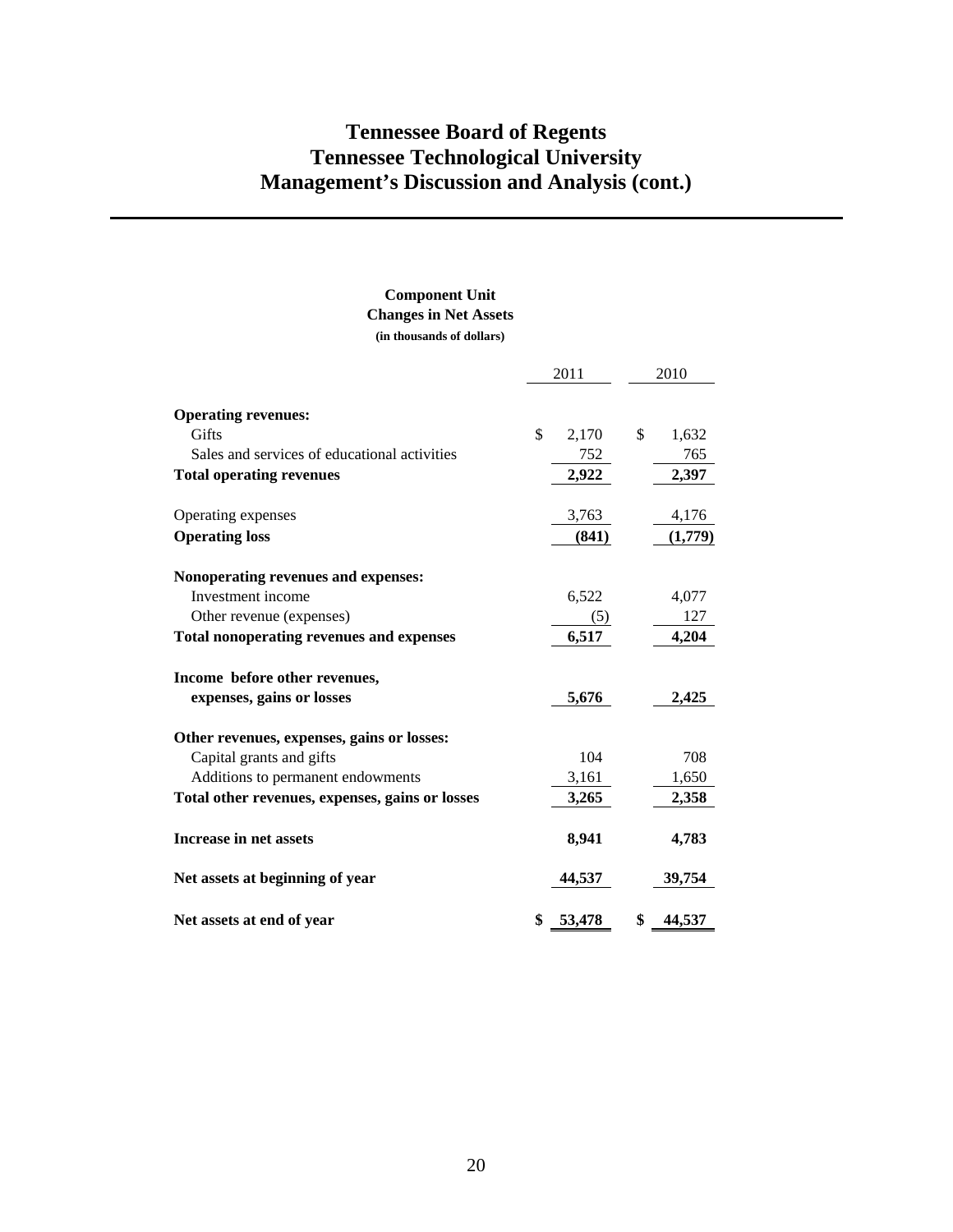

#### **Revenues by Source (Component Unit) (in thousands)**

- Operating revenues of the component unit increased by 22%, primarily as the result of a 33% increase in operating gifts as directed by donors. In fiscal year 2011, there were four donations that totaled \$566,000 that were not donated in 2010.
- Investment income increased 60% due to a \$2,343,768 realized gain on the sale of investments and a \$2,898,958 unrealized gain in the endowment pool due to market conditions. Comparatively, fiscal year 2010 included a \$1,556,152 realized gain and a \$1,361,447 unrealized gain.
- Capital grants and gifts decreased by 85% due to a decreased emphasis on fund raising activities for capital projects in 2011. The Nursing and Health Services fund raising activities had the most significant decrease of \$505,850.
- Additions to permanent endowments increased by 92%, primarily as the result of gifts from two donors totaling \$2,180,000 received in fiscal year 2011 that was not given in fiscal year 2010.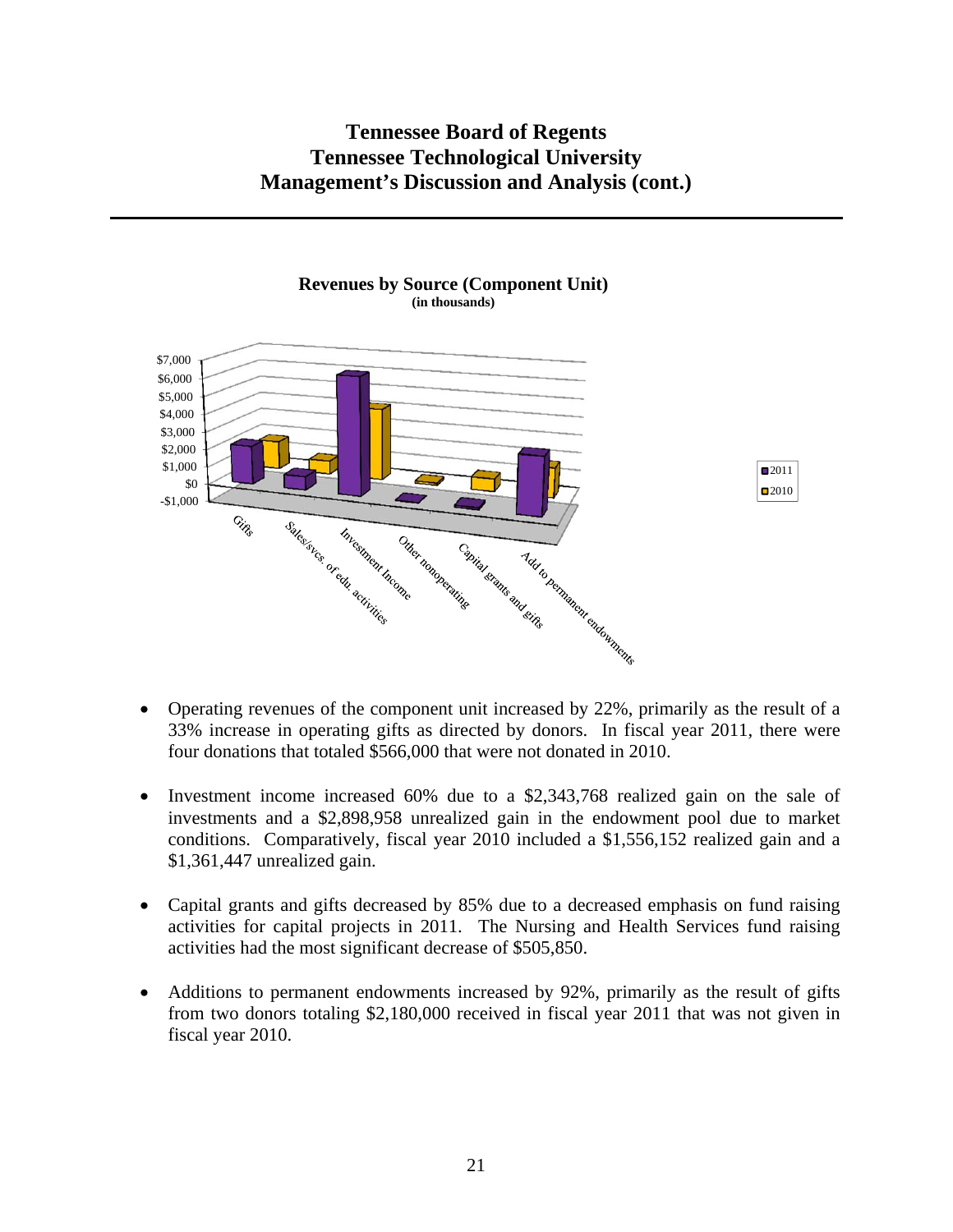#### Expenses

Operating expenses can be displayed in two formats, natural classification and program classification. Both formats are displayed below.

## *Natural Classification*  **Tennessee Technological University Operating Expenses - Natural Classification (in thousands of dollars)**

|                | 2011          | 2010          |
|----------------|---------------|---------------|
| Salaries       | \$<br>63,108  | \$<br>63,330  |
| Benefits       | 22,529        | 20,756        |
| Operating      | 33,240        | 27,863        |
| Scholarships   | 17,513        | 16,597        |
| Depreciation   | 6,973         | 6,411         |
| Total expenses | \$<br>143,363 | \$<br>134,957 |

#### **Operating Expenses - Natural Classification (in thousands of dollars)**



 Expenditures increased from 2010 to 2011 by 6%. The primary increase occurred in benefits and operating costs. Benefit expense increased 9%, or \$1,773,000. This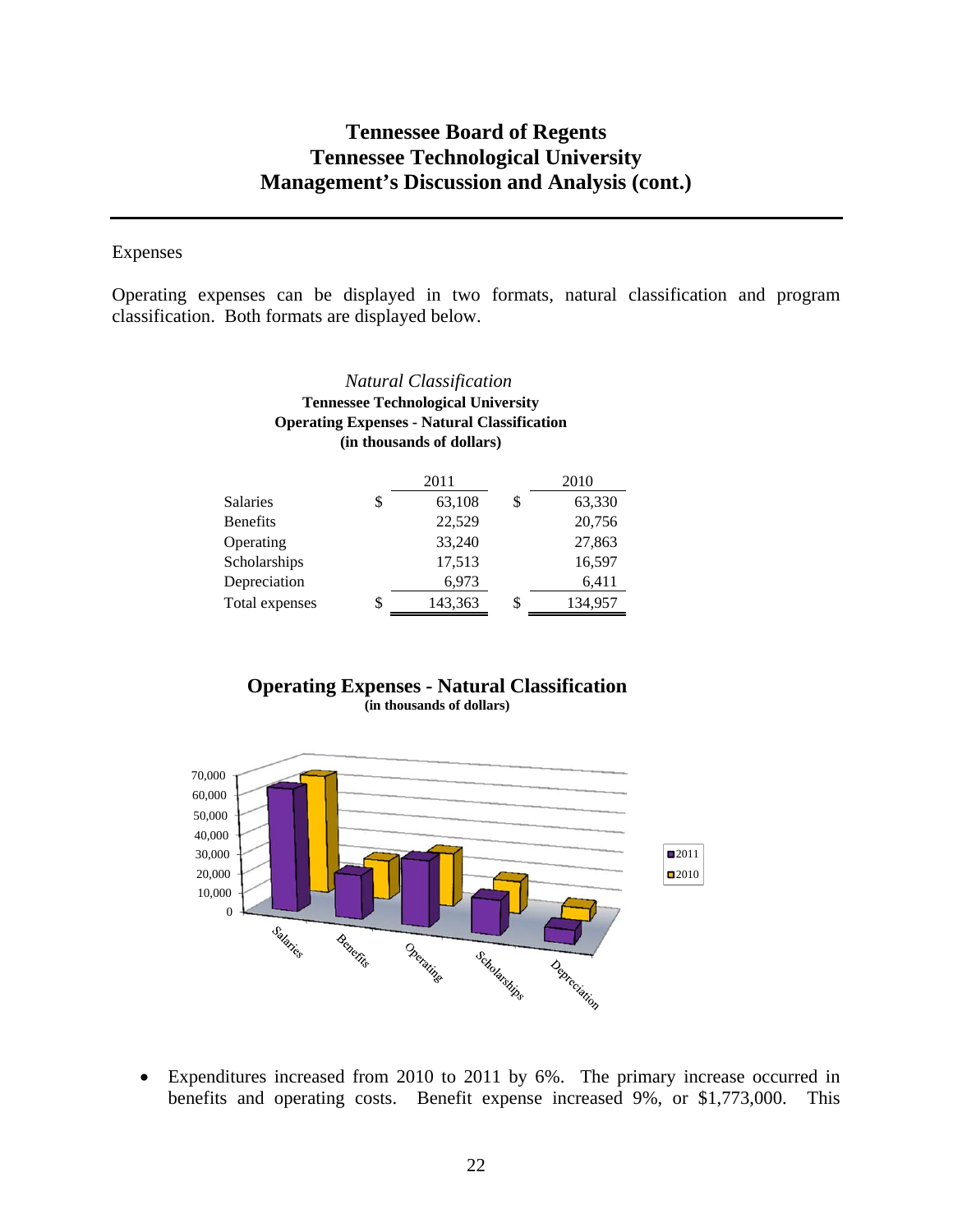increase was primarily the result of the two-month group insurance holiday in 2010 that offset group health insurance costs by \$1,638,900. Operating costs increased 19%, or \$5,377,000, attributable to an increase in noncapital maintenance costs of \$2,831,260, operating supplies of \$1,466,519, temporary contract services of \$432,480, and utilities of \$762,510. Noncapital maintenance and supply costs are increasing as the university is in a process of performing campus-wide maintenance and renovations to enhance the campus experience. These were mostly renewal and replacement and unexpended plant projects. Utility costs have increased as new buildings (New Hall North; the Athletic Performance Center; and the Center for Science, Technology, Engineering, and Mathematics) have been added along with utility rate increases. All other changes were less than 10%.

#### *Program Classification*  **Tennessee Technological University Program Classification of Operating Expenses (in thousands of dollars)**

|                              | 2011 |         | 2010          |
|------------------------------|------|---------|---------------|
|                              |      |         |               |
| Instruction                  | \$   | 49,179  | \$<br>47,984  |
| Research                     |      | 9,747   | 10,485        |
| Public service               |      | 4,166   | 4,162         |
| Academic support             |      | 7,900   | 7,474         |
| Student services             |      | 13,138  | 12,407        |
| Institutional support        |      | 10,137  | 9,654         |
| Maintenance and operations   |      | 18,128  | 13,480        |
| Scholarships and fellowships |      | 17,513  | 16,597        |
| Auxiliaries                  |      | 6,482   | 6,304         |
| Depreciation                 |      | 6,973   | 6,410         |
| Total expenses               | \$   | 143,363 | \$<br>134,957 |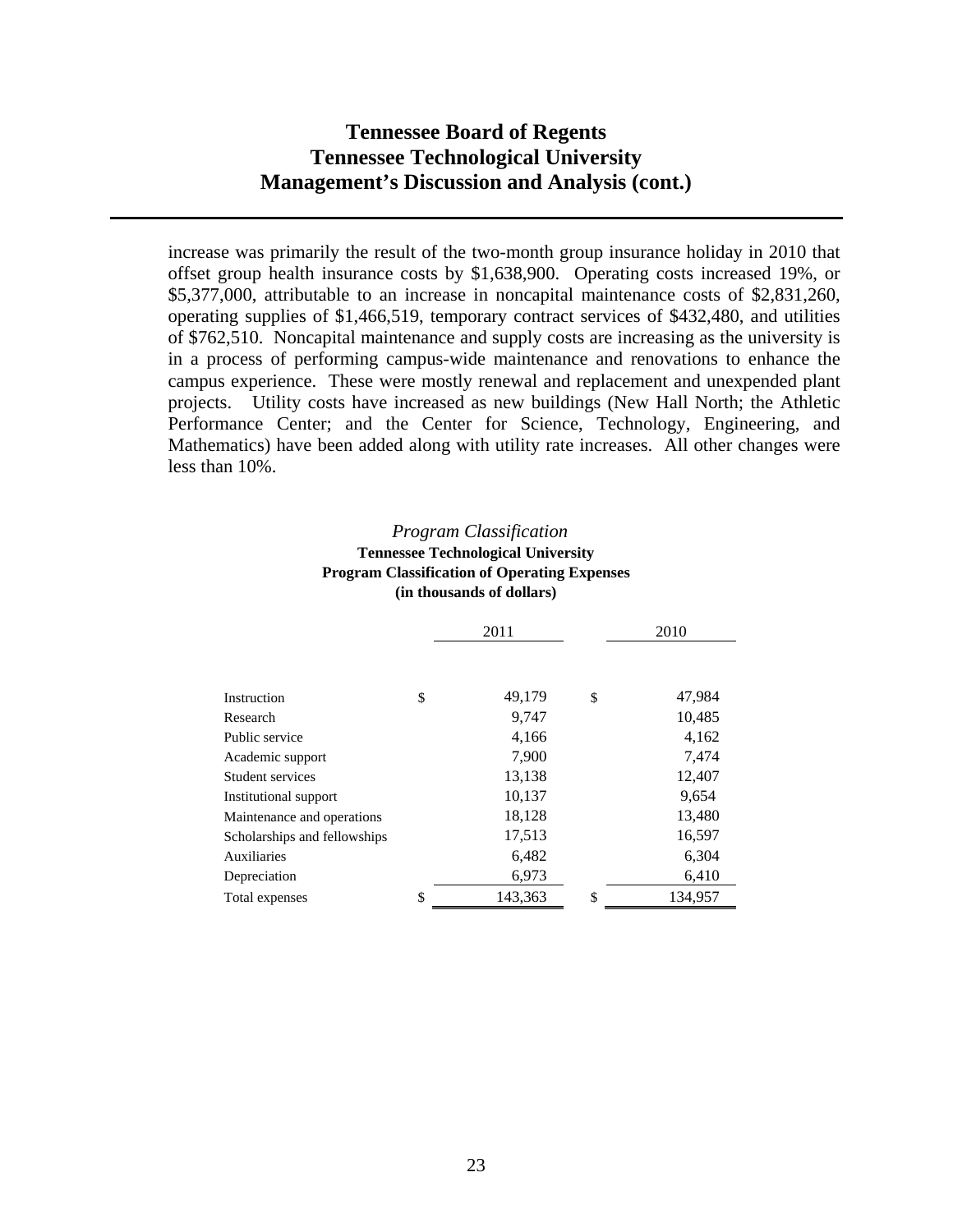

**Operating Expenses - Program Classification**

• From 2010 to 2011, the university had an overall 6% increase in expenditures. Maintenance and operation of plant had a 34% increase due to a campus-wide maintenance and renovation initiative as explained in the natural classification section above. Utilities also increased \$762,510 due to rate increases and new buildings becoming operational. All other changes were less than 10%.

#### *Natural Classification*

#### **Component Unit Operating Expenses - Natural Classification (in thousands of dollars)**

|                        | 2011 |       | 2010  |
|------------------------|------|-------|-------|
| Operating              | S    | 1.471 | 1,278 |
| Scholarships           |      | 1.473 | 1,217 |
| Payments to University |      | 819   | 1,681 |
|                        | S    | 3,763 | 4.176 |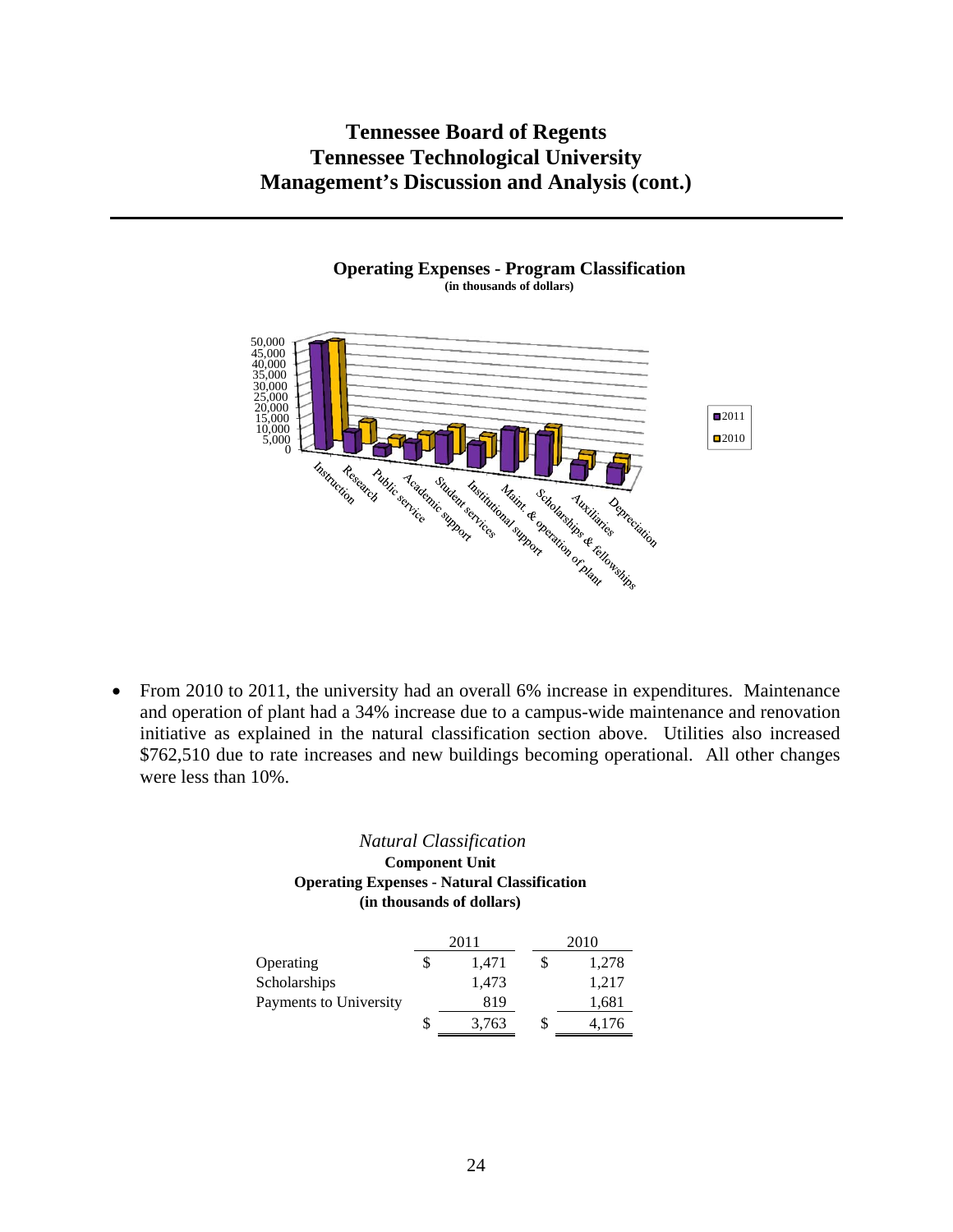

• Payments to the university decreased by 51% because of a reduced amount of funding for capital projects provided by the foundation. In 2010, payments to the university included transfers of \$1,118,148 for renovations of various academic buildings with only \$11,675 in 2011. See Note 20 of the financial statements for the Component Unit for additional information related to payments made to the university. Operating expenses increased 15% due to a \$143,623 increase in gifts-in-kind consumed and expended during the year. Scholarship payments increased 21% as increases in investment income provided more funds to be awarded.

## **Capital Assets and Debt Administration**

#### *Capital Assets*

At June 30, 2011, Tennessee Technological University had \$112,630,598 invested in capital assets, net of accumulated depreciation of \$102,763,779. Depreciation charges totaled \$6,972,746 for the current fiscal year. Details of these assets are shown below.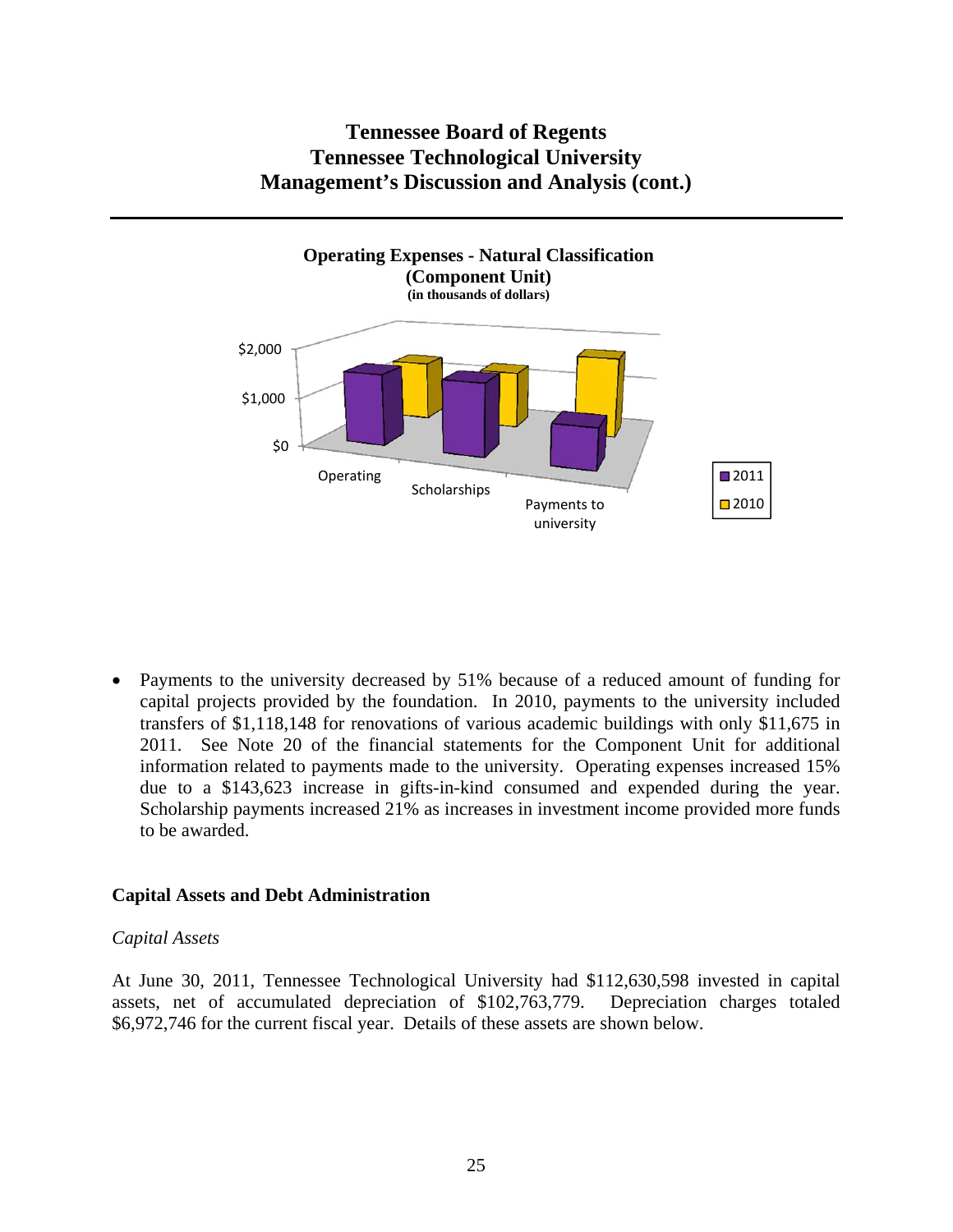|                                           |    | 2011    |    | 2010    |
|-------------------------------------------|----|---------|----|---------|
| Land                                      | \$ | 1,258   | \$ | 1,258   |
| Land improvements & infrastructure        |    | 7,596   |    | 5,758   |
| <b>Buildings</b>                          |    | 81,670  |    | 57,890  |
| Equipment                                 |    | 7,461   |    | 7,085   |
| Library holdings                          |    | 4,259   |    | 4,379   |
| Intangible assets                         |    | 1,573   |    | 1,936   |
| Projects in progress                      |    | 8,814   |    | 25,159  |
| Total Capital Assets, Net of Depreciation | S  | 112,631 | S  | 103,465 |

#### **Schedule of Capital Assets, Net of Depreciation (in thousands of dollars)**

The university had seven projects that increased the capital assets by \$12,259,220 during fiscal year 2011. The Center for Science, Technology, Engineering, and Mathematics; New Hall North; the IT Infrastructure Project; the Athletic Performance Center; and Tech Village Apartment renovations were the largest. Ownership of the Regional Health building located on campus was transferred from the Tennessee Department of Health to the university, which added \$833,513 to assets. Another \$2,695,279 in equipment and library holdings was capitalized during the year.

The university plans to complete approximately \$30,778,000 in capital expenditures during the next fiscal year. The following details the project, amount, and funding source:

| Project                                    | Amount<br>(in<br>thousands<br>of dollars) | Source of Funding                      |
|--------------------------------------------|-------------------------------------------|----------------------------------------|
| <b>ADA</b> Modifications                   | \$<br>265                                 | <b>State Appropriations</b>            |
| Elevator Upgrades                          | 328                                       | <b>State Appropriations</b>            |
| Fire Alarm Upgrade                         | 105                                       | <b>State Appropriations</b>            |
| <b>Building Reroofs</b>                    | 350                                       | Housing revenue<br>TSSBA bonds/housing |
| Tech Village West                          | 2,510                                     | revenue                                |
| <b>IT</b> Infrastructure                   | 2,000                                     | Local reserves                         |
| Central Cooling Deficiency                 | 1,000                                     | Local reserves                         |
| Waterproofing                              | 500                                       | <b>State Appropriations</b>            |
| <b>Athletic Performance Center Parking</b> | 420                                       | Athletic revenue                       |
| <b>Several Building Renovations</b>        | 1,680                                     | State Appropriations & local           |
| Several Building Renovations Phase II      | 2,900                                     | <b>State Appropriations</b>            |
| <b>Property Purchases</b>                  | 3,760                                     | Local reserves                         |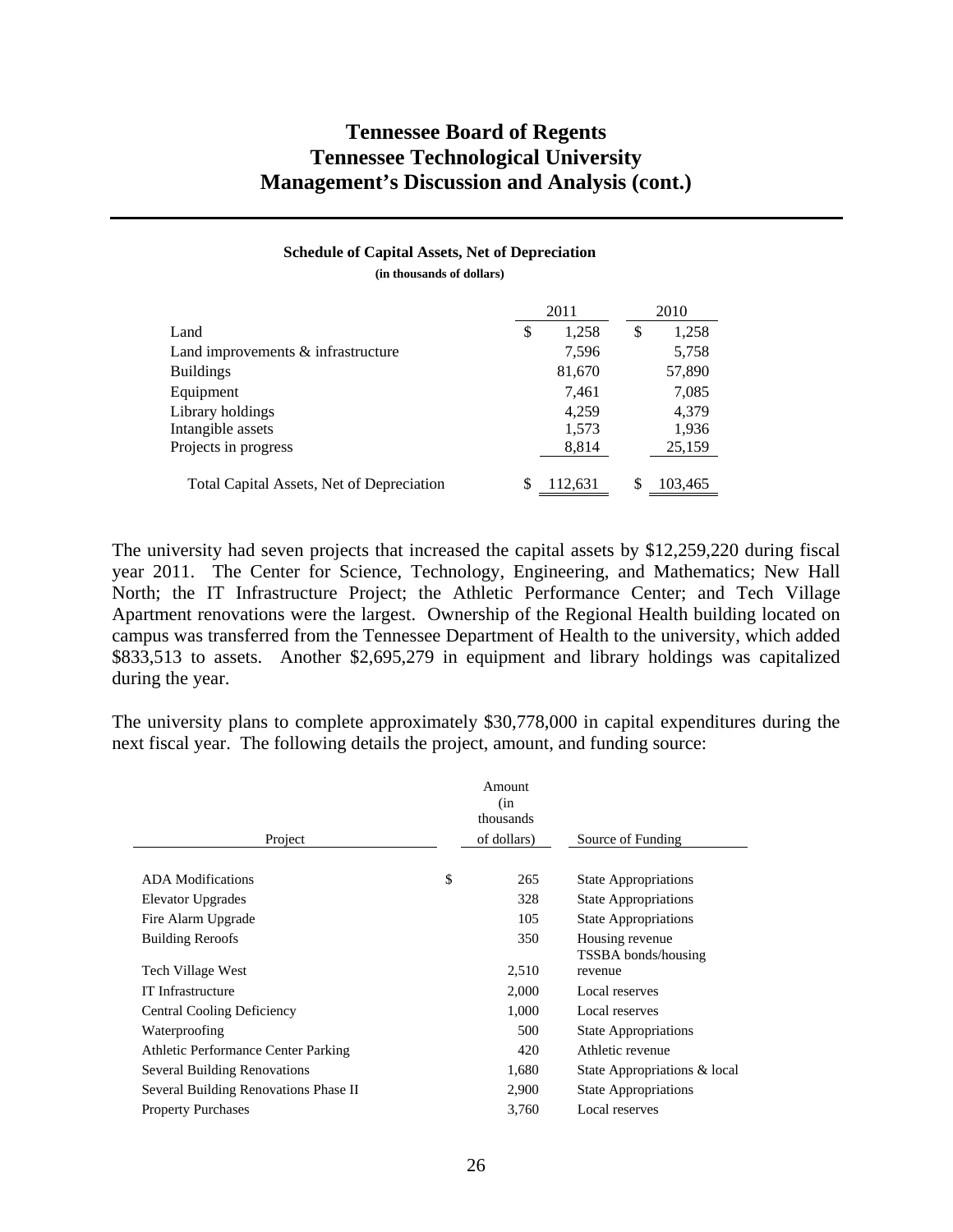| 1,240 | Local reserves                          |
|-------|-----------------------------------------|
| 370   | Athletic revenue                        |
| 880   | <b>Fitness Center revenues</b>          |
| 2,250 | Housing revenue                         |
| 1,250 | Housing revenue                         |
| 900   | Athletic revenue<br>TSSBA bonds/housing |
| 7.450 | revenue                                 |
| 380   | <b>State Appropriations</b>             |
| 120   | <b>State Appropriations</b>             |
| 60    | Local reserves                          |
| 60    | Local reserves                          |
|       |                                         |

More detailed information about the university's capital assets is presented in Note 5 to the financial statements.

#### **Component Unit Schedule of Capital Assets, Net of Depreciation (in thousands of dollars)**

|                      | 2011 | 2010 |
|----------------------|------|------|
| Land                 | 240  | 240  |
| Total capital assets | 240  | 240  |

#### *Debt*

At June 30, 2011, and June 30, 2010, the university had \$41,544,825 and \$36,559,039 in debt outstanding, respectively. The table below summarizes these amounts by type of debt instrument.

| <b>Tennessee Technological University</b><br><b>Schedule of Debt Outstanding</b><br>(in thousands of dollars) |  |        |   |        |  |  |
|---------------------------------------------------------------------------------------------------------------|--|--------|---|--------|--|--|
|                                                                                                               |  | 2011   |   | 2010   |  |  |
| Debt instrument                                                                                               |  |        |   |        |  |  |
| Bonds payable<br>S                                                                                            |  | 34.439 | S | 13,497 |  |  |
| Commercial paper<br>23,062<br>7,106                                                                           |  |        |   |        |  |  |
| 36,559<br>Total outstanding debt<br>\$<br>41,545                                                              |  |        |   |        |  |  |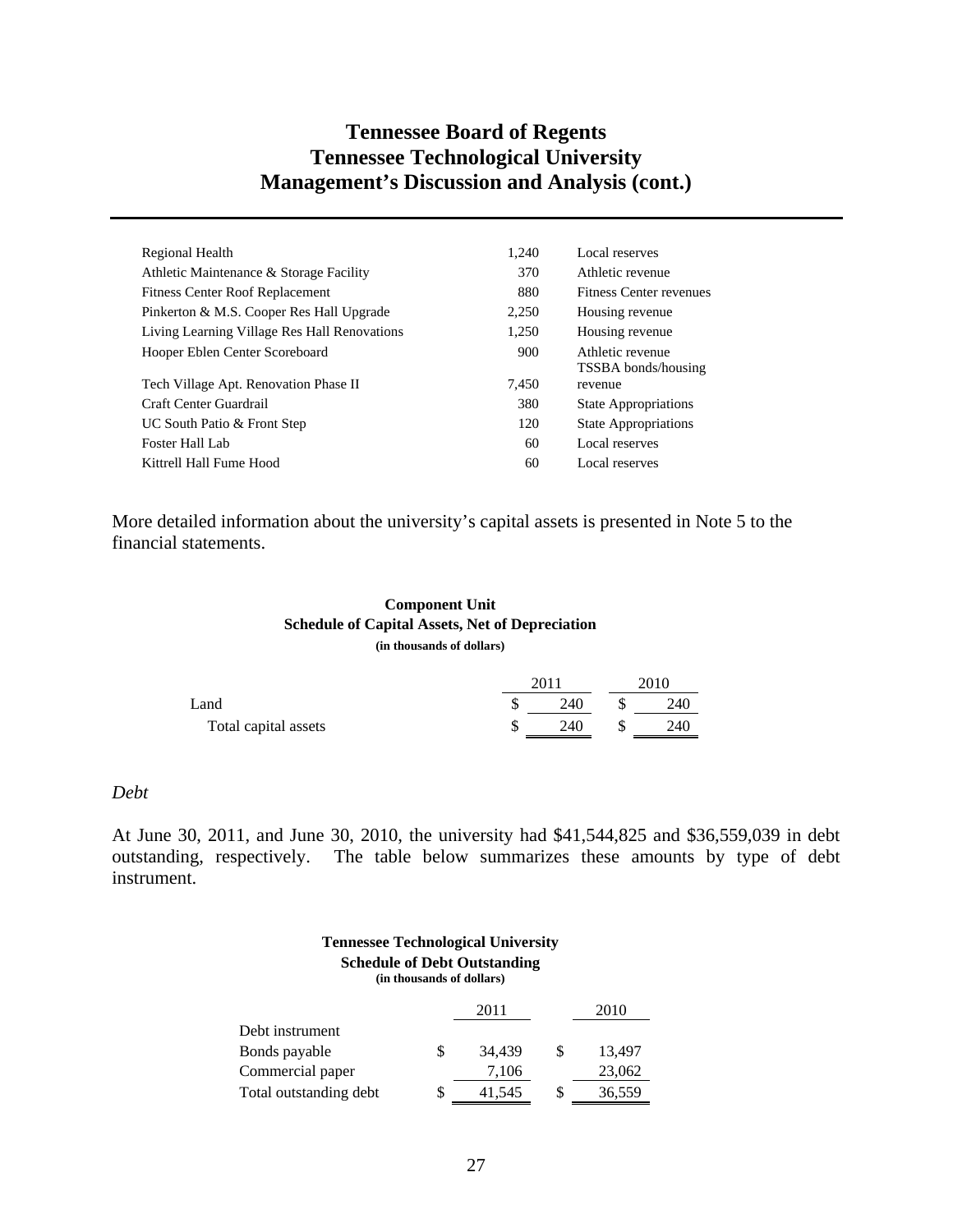In fiscal year 2011, the Tennessee State School Bond Authority issued, on behalf of the university, an additional \$8,212,741 in commercial paper, of which \$2,016,686 was related to New Hall North, \$906,595 was for the Athletic Performance Center, and another \$5,289,461 was for Tech Village Apartments. Bonds in the amount of \$1,366,011 were retired, and commercial paper in the amount of \$24,169,641 was converted to bonds. The bond ratings on the Tennessee State School Bond Authority at June 30, 2011, were as follows:

| Fitch                    | AA  |
|--------------------------|-----|
| Moody's Investor Service | Aa2 |
| Standard & Poor's        | AA  |

More detailed information about the university's long-term liabilities is presented in Note 7 to the financial statements.

In 2008, the foundation acquired a ten-year, interest-free notes payable for \$740,000. The monthly payments began in February 2009.

#### **Component Unit Schedule of Notes Payable (in thousands of dollars)**

|               | 2011 |     |   | 2010 |
|---------------|------|-----|---|------|
| Notes payable |      | 535 |   | 624  |
| Total         | Φ    | 535 | S |      |

• For 2011, the foundation made principal payments of \$89,074.

More detailed information about the foundation's long-term liabilities is presented in Note 20 to the financial statements.

## **Economic Factors That Will Affect the Future**

The university's recurring state appropriation, a major source of support for academic programs, has been reduced by \$15,927,100. The university developed a three-year financial plan that included a combination of cost cutting and tuition increases to manage the appropriation reduction. Management is confident that the university is on track to effectively manage the reduction in fiscal year 2011-12, when non-recurring maintenance-of-effort and federal stimulus funding expires.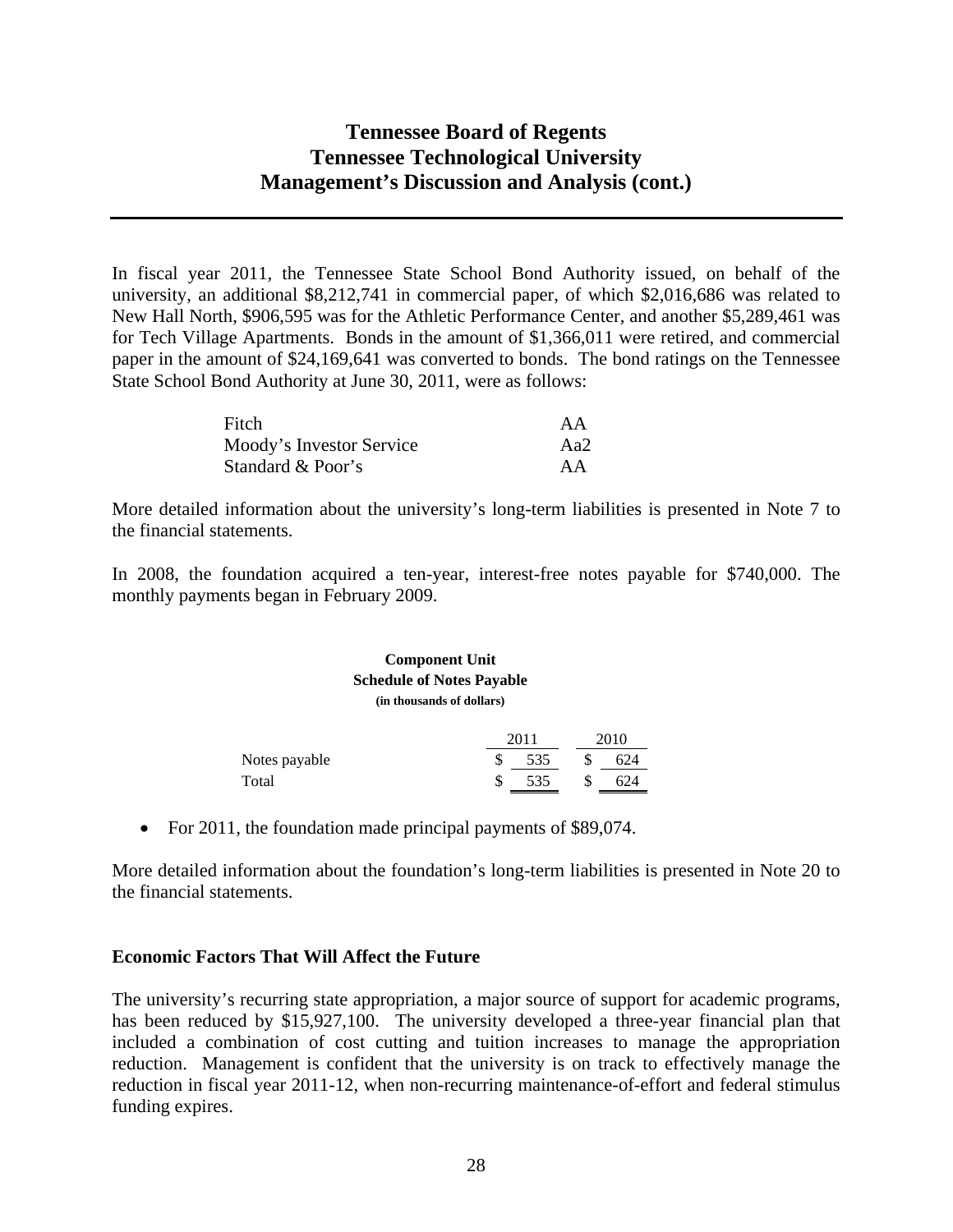The Tennessee Higher Education Commission is currently implementing a new outcomes-based funding formula for higher education to comply with state law effective January 2010. The new funding formula is based on student progression toward an academic degree; the number of degrees conferred each academic year; and a six-year graduation rate. Full implementation of the new funding model is proposed to occur over a three-to-five-year period. Although the full impact of the new funding formula is not known, it is anticipated that the new funding formula will have a positive funding impact for the university over the long term.

The university has been notified of a potential budget reduction due to federal aid reductions to the State of Tennessee in fiscal year 2013. Due to this notice, the university could potentially lose \$267,200 in funding. Although the exact reductions are not known, the above number is the best estimate for planning purposes.

Improvement in the equity market in fiscal year 2011 has allowed the foundation to continue providing scholarships to students and support to the academic program of the university. However, fluctuations in the markets continue to be a concern. The foundation will continue efforts to steward and cultivate all constituents and solicit funds from individuals and companies that have had positive growth in their businesses and portfolios.

## **Requests for Information**

This financial report is designed to provide a general overview of the university's finances for all those with an interest in the university's finances. Questions concerning any of the information provided in this report or requests for additional financial information should be directed to Dr. Claire Stinson, Vice President for Planning and Finance, Tennessee Technological University, P.O. Box 5037, Cookeville, TN 38505.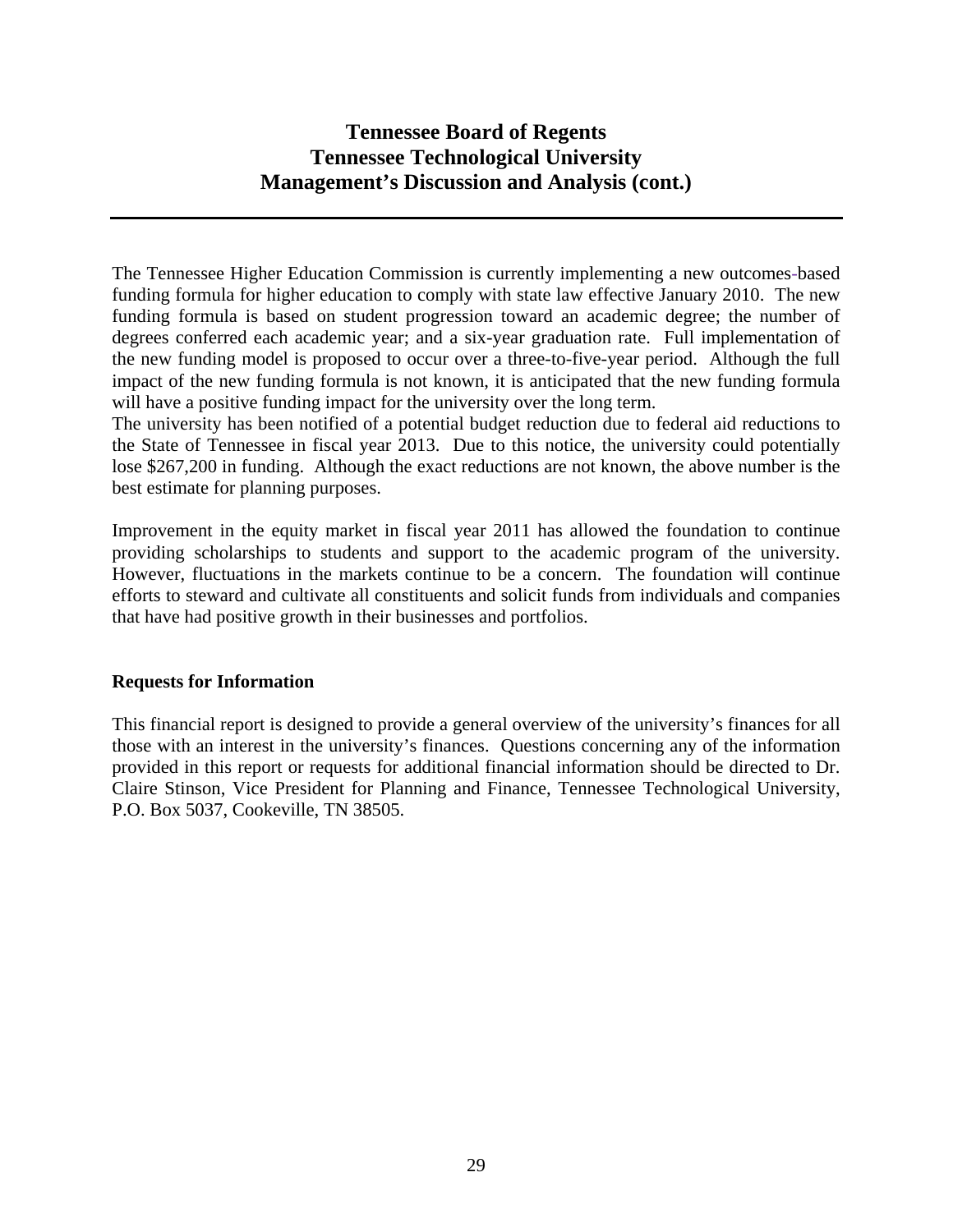#### **TENNESSEE BOARD OF REGENTS TENNESSEE TECHNOLOGICAL UNIVERSITY STATEMENTS OF NET ASSETS JUNE 30, 2011**

|                                                         |                                 | Component Unit               |
|---------------------------------------------------------|---------------------------------|------------------------------|
|                                                         | Tennessee                       | Tennessee Technological      |
|                                                         | <b>Technological University</b> | <b>University Foundation</b> |
|                                                         |                                 |                              |
| <b>ASSETS</b>                                           |                                 |                              |
| Current assets:                                         |                                 |                              |
| Cash and cash equivalents (Notes 2 and 20)              | \$<br>28,136,322.27             | \$<br>711,609.88             |
| Accounts, notes, and grants receivable (net) (Note 4)   | 5,334,610.94                    |                              |
| Due from primary government                             | 36,926.21                       |                              |
| Inventories                                             | 288,035.25                      |                              |
| Prepaid expenses and deferred charges                   | 259, 251.58                     | 10,693.00                    |
| Accrued interest receivable                             | 13,377.55                       | 87,825.37                    |
| Total current assets                                    | 34,068,523.80                   | 810,128.25                   |
| Noncurrent assets:                                      |                                 |                              |
| Cash and cash equivalents (Notes 2 and 20)              | 53,000,403.02                   | 8,451,000.88                 |
| Investments (Notes 3 and 20)                            | 843,165.86                      | 44,522,541.63                |
| Accounts, notes, and grants receivable (net) (Note 4)   | 2,014,049.74                    |                              |
| Capital assets (net) (Notes 5 and 20)                   | 112,630,597.59                  | 240,354.71                   |
| Total noncurrent assets                                 | 168,488,216.21                  | 53,213,897.22                |
| Total assets                                            | 202,556,740.01                  | 54,024,025.47                |
| <b>LIABILITIES</b>                                      |                                 |                              |
| Current liabilities:                                    |                                 |                              |
| Accounts payable (Note 6)                               | 1,893,230.33                    | 6,270.95                     |
| Accrued liabilities                                     | 5,074,123.36                    | 5,755.56                     |
| Student deposits                                        | 275,799.43                      |                              |
| Deferred revenue                                        | 3,024,509.32                    |                              |
| Compensated absences (Note 7)                           | 754,387.56                      |                              |
| Accrued interest payable                                | 265,176.55                      |                              |
| Long-term liabilities, current portion (Notes 7 and 20) | 1,529,368.20                    | 82,222.20                    |
| Deposits held in custody for others                     | 396,947.23                      |                              |
| Other liabilities                                       | 44,982.08                       |                              |
| Total current liabilities                               | 13,258,524.06                   | 94,248.71                    |
| Noncurrent liabilities:                                 |                                 |                              |
| Net OPEB obligation (Notes 7 and 12)                    | 5,213,264.72                    |                              |
| Compensated absences (Note 7)                           | 2,567,961.76                    |                              |
| Long-term liabilities (Notes 7 and 20)                  | 42,016,503.53                   | 452,222.30                   |
| Due to grantors (Note 7)                                | 1,907,586.21                    |                              |
| Total noncurrent liabilities                            | 51,705,316.22                   | 452,222.30                   |
| Total liabilities                                       | 64,963,840.28                   | 546,471.01                   |
|                                                         |                                 |                              |
| <b>NET ASSETS</b>                                       |                                 |                              |
| Invested in capital assets, net of related debt         | 69,084,725.86                   | 240,354.71                   |
| Restricted for:                                         |                                 |                              |
| Nonexpendable:                                          |                                 |                              |
| Scholarships and fellowships                            | 195,949.12                      | 26,524,568.92                |
| Research                                                |                                 | 464,710.56                   |
| Instructional department uses                           |                                 | 2,739,956.38                 |
| Other                                                   |                                 | 10,972,433.12                |
| Expendable:                                             |                                 |                              |
| Scholarships and fellowships (Note 8)                   | 226, 127.81                     | 4,450,494.59                 |
| Research                                                | 842,601.03                      | 121,953.25                   |
| Instructional department uses (Note 8)                  | 530,097.18                      | 1,310,931.29                 |
| Loans (Note 8)                                          | 558,223.00                      |                              |
| Capital projects                                        | 573,657.33                      | 48,301.40                    |
| Debt service                                            | 1,379,615.89                    |                              |
| Other (Note 8)                                          | 1,174,798.80                    | 6,333,254.65                 |
| Unrestricted (Notes 8 and 9)                            | 63,027,103.71                   | 270,595.59                   |
| Total net assets                                        | 137,592,899.73<br>\$            | \$<br>53,477,554.46          |

The notes to the financial statements are an integral part of this statement.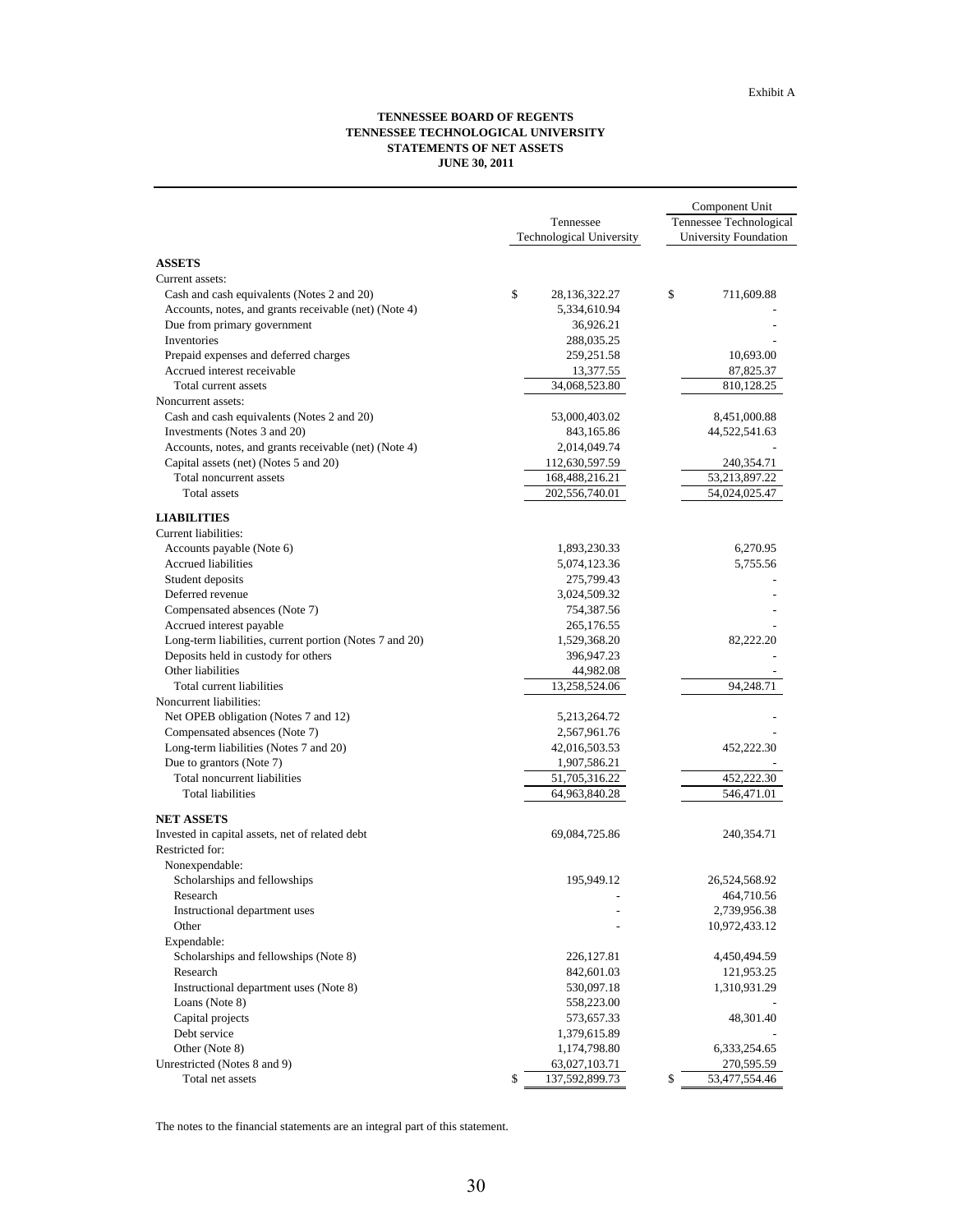#### **TENNESSEE BOARD OF REGENTS TENNESSEE TECHNOLOGICAL UNIVERSITY STATEMENTS OF REVENUES, EXPENSES, AND CHANGES IN NET ASSETS FOR THE YEAR ENDED JUNE 30, 2011**

|                                                                          | Tennessee<br>Technological University    | Component Unit<br>Tennessee Technological<br>University Foundation |
|--------------------------------------------------------------------------|------------------------------------------|--------------------------------------------------------------------|
|                                                                          |                                          |                                                                    |
| <b>REVENUES</b><br>Operating revenues:                                   |                                          |                                                                    |
| Student tuition and fees (net of scholarship allowances of               |                                          |                                                                    |
| \$34,855,369.54)                                                         | \$<br>31,151,266.61                      | \$                                                                 |
| Gifts and contributions                                                  |                                          | 2,170,317.41                                                       |
| Governmental grants and contracts                                        | 13,695,119.55                            |                                                                    |
| Nongovernmental grants and contracts                                     | 515,491.37                               |                                                                    |
| Sales and services of educational departments                            | 6,787,709.77                             | 751,832.64                                                         |
| Auxiliary enterprises:                                                   |                                          |                                                                    |
| Residential life (net of scholarship allowances of \$35,377.03; all      |                                          |                                                                    |
| residential life revenues are used as security for revenue               |                                          |                                                                    |
| bonds; see Note 7)                                                       | 10,698,383.07                            |                                                                    |
| <b>Bookstore</b>                                                         | 375,649.25                               |                                                                    |
| Food service (net of scholarship allowances of \$443,860.93;             |                                          |                                                                    |
| all food service revenues are used as security for revenue               |                                          |                                                                    |
| bonds; see Note 7)                                                       | 970,864.46                               |                                                                    |
| Wellness facility (all wellness facility revenues are used as security   |                                          |                                                                    |
| for revenue bonds, see Note 7)                                           | 976,741.42                               |                                                                    |
| Other auxiliaries (net of scholarship allowances of \$3,633.68;          |                                          |                                                                    |
| all other auxiliaries revenues are used as security for revenue          |                                          |                                                                    |
| bonds; see Note 7)                                                       | 717,521.43                               |                                                                    |
| Interest earned on loans to students                                     | 21,661.95                                |                                                                    |
| Other operating revenues                                                 | 967,820.04                               |                                                                    |
| Total operating revenues                                                 | 66,878,228.92                            | 2.922.150.05                                                       |
| <b>EXPENSES</b>                                                          |                                          |                                                                    |
| Operating expenses (Note 17):                                            |                                          |                                                                    |
| Salaries and wages                                                       | 63, 107, 895. 81                         |                                                                    |
| <b>Benefits</b>                                                          | 22,528,685.04                            |                                                                    |
| Utilities, supplies, and other services                                  | 33,239,914.38                            | 1,470,516.40                                                       |
| Scholarships and fellowships                                             | 17,513,496.46                            | 1,473,153.38                                                       |
| Depreciation expense                                                     | 6,972,746.02                             |                                                                    |
| Payments to or on behalf of Tennessee Technological University           |                                          |                                                                    |
| (Note 20)                                                                |                                          | 819,847.39                                                         |
| Total operating expenses                                                 | 143,362,737.71                           | 3,763,517.17                                                       |
| Operating loss                                                           | (76, 484, 508.79)                        | (841, 367.12)                                                      |
| <b>NONOPERATING REVENUES (EXPENSES)</b>                                  |                                          |                                                                    |
| State appropriations                                                     | 53,045,786.00                            |                                                                    |
| Gifts, including \$625,763.04 from component unit                        | 841,130.67                               |                                                                    |
| Grants and contracts                                                     | 39,749,362.44                            |                                                                    |
| Investment income (net of investment expense for the                     |                                          |                                                                    |
| component unit of \$218,168.32)                                          | 354,343.50                               | 6,521,531.79                                                       |
| Interest on capital asset-related debt                                   | (1,323,709.30)                           |                                                                    |
| Bond issuance costs                                                      | (243, 029.04)                            |                                                                    |
| Other nonoperating revenues (expenses)                                   | 199,555.29                               | (4,475.56)                                                         |
| Net nonoperating revenues (expenses)                                     | 92,623,439.56                            | 6.517.056.2                                                        |
| Income before other revenues, expenses, gains, or losses                 | 16,138,930.77                            | 5,675,689.11                                                       |
| Capital appropriations                                                   | 3,906,876.13                             |                                                                    |
| Capital grants and gifts, including \$194,084.35 from the component unit | 1,421,424.25                             | 104,314.50                                                         |
| Additions to permanent endowments                                        | 605.00                                   | 3,160,658.13                                                       |
| Total other revenues                                                     | 5,328,905.38                             | 3,264,972.63                                                       |
| Increase in net assets                                                   | 21,467,836.15                            | 8,940,661.74                                                       |
|                                                                          |                                          |                                                                    |
| NET ASSETS<br>Net assets - beginning of year                             |                                          |                                                                    |
| Net assets - end of year                                                 | 116, 125, 063.58<br>137,592,899.73<br>\$ | 44,536,892.72<br>\$<br>53,477,554.46                               |

The notes to the financial statements are an integral part of this statement.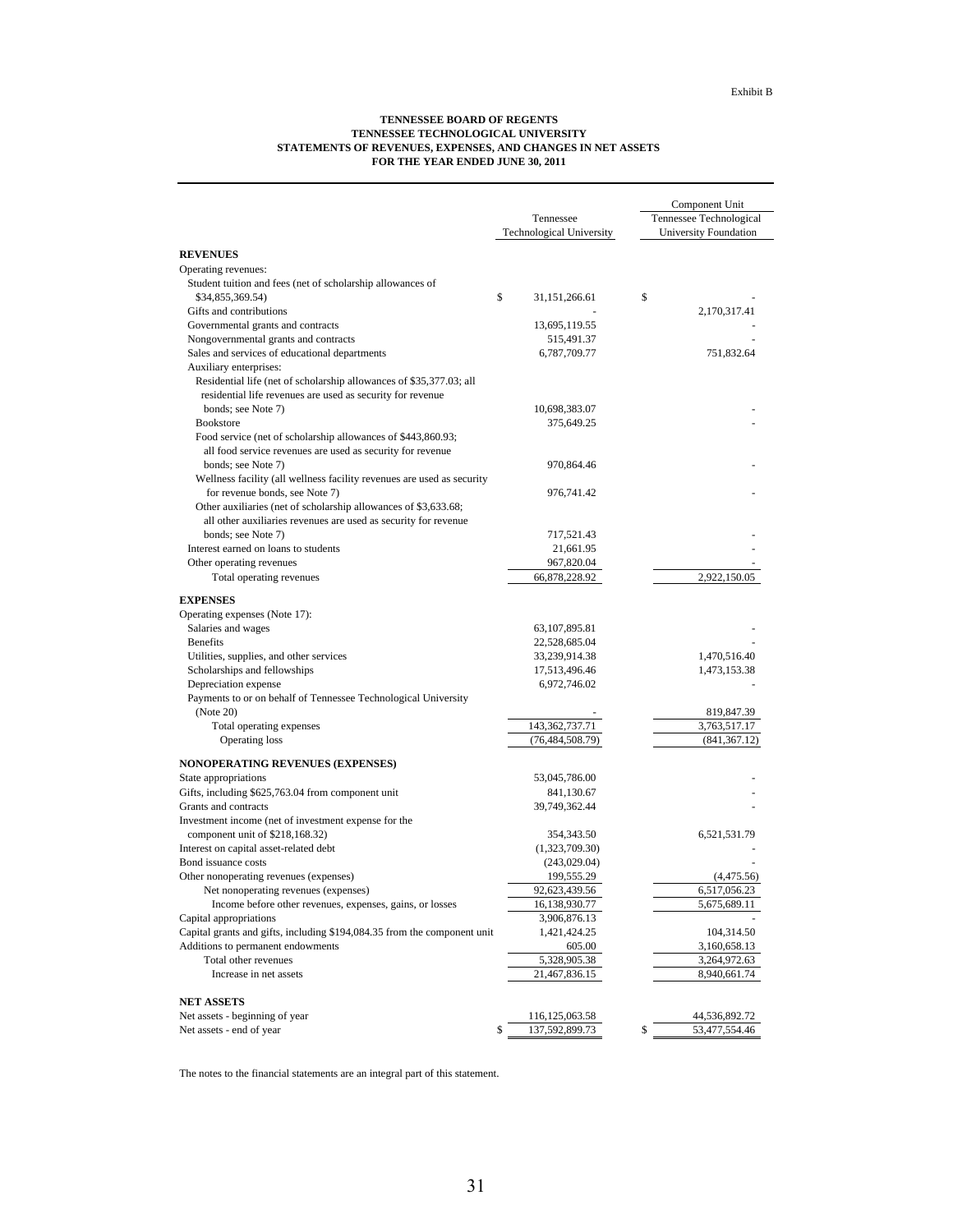#### **TENNESSEE BOARD OF REGENTS TENNESSEE TECHNOLOGICAL UNIVERSITY STATEMENT OF CASH FLOWS FOR THE YEAR ENDED JUNE 30, 2011**

| <b>CASH FLOWS FROM OPERATING ACTIVITIES</b>                                       |                     |
|-----------------------------------------------------------------------------------|---------------------|
| Tuition and fees                                                                  | \$<br>30,737,713.81 |
| Grants and contracts                                                              | 15,229,934.42       |
| Sales and services of educational activities                                      | 6,802,159.66        |
| Payments to suppliers and vendors                                                 | (32,460,057.55)     |
| Payments to employees                                                             | (64, 259, 414.41)   |
| Payments for benefits                                                             | (21,948,120.70)     |
| Payments for scholarships and fellowships                                         | (17,513,496.46)     |
| Loans issued to students                                                          | (587,762.18)        |
| Collection of loans from students                                                 | 378,821.44          |
| Interest earned on loans to students                                              | 15,344.82           |
| Auxiliary enterprise charges:                                                     |                     |
| Residence halls                                                                   | 10,839,859.86       |
| <b>Bookstore</b>                                                                  | 375,649.25          |
| Food services                                                                     | 942,037.69          |
| Wellness facility                                                                 | 973,734.53          |
| Other auxiliaries                                                                 | 707,174.34          |
| Other receipts (payments)                                                         | 984,770.81          |
| Net cash used by operating activities                                             | (68, 781, 650.67)   |
| <b>CASH FLOWS FROM NONCAPITAL FINANCING ACTIVITIES</b>                            |                     |
| State appropriations                                                              | 52,925,900.00       |
| Gifts and grants received for other than capital or endowment purposes, including |                     |
| \$625,763.04 from Tennessee Technological University Foundation                   | 41,118,868.36       |
| Private gifts for endowment purposes                                              | 605.00              |
| Federal student loan receipts                                                     | 32,266,038.00       |
| Federal student loan disbursements                                                | (32, 264, 314.00)   |
| Changes in deposits held for others                                               | 59,277.10           |
| Other noncapital financing receipts (payments)                                    | 203,350.10          |
| Net cash provided by noncapital financing activities                              | 94,309,724.56       |
| <b>CASH FLOWS FROM CAPITAL AND RELATED FINANCING ACTIVITIES</b>                   |                     |
| Proceeds from capital debt                                                        | 32,627,802.84       |
| Capital appropriations                                                            | 3,906,876.13        |
| Capital grants and gifts received, including \$11,675.00 from Tennessee           |                     |
| Technological University Foundation                                               | 305,501.88          |
| Proceeds from sale of capital assets                                              | 24,023.17           |
| Purchases of capital assets and construction                                      | (14,698,807.46)     |
| Principal paid on capital debt                                                    | (25, 535, 652.33)   |
| Interest paid on capital debt                                                     | (1,283,055.56)      |
| Bond issue costs paid on new debt issue                                           | (243, 029.04)       |
| Other capital and related financing receipts (payments)                           | 40,806.38           |
| Net cash used by capital and related financing activities                         | (4,855,533.99)      |
| <b>CASH FLOWS FROM INVESTING ACTIVITIES</b>                                       |                     |
| Proceeds from sales and maturities of investments                                 |                     |
| Income on investments                                                             | 351,690.82          |
|                                                                                   | 368,348.31          |
| Purchase of investments                                                           | (1,221.40)          |
| Net cash provided by investing activities                                         | 718,817.73          |
| Net increase in cash and cash equivalents                                         | 21,391,357.63       |
| Cash and cash equivalents - beginning of year                                     | 59,745,367.66       |
| Cash and cash equivalents - end of year                                           | \$<br>81,136,725.29 |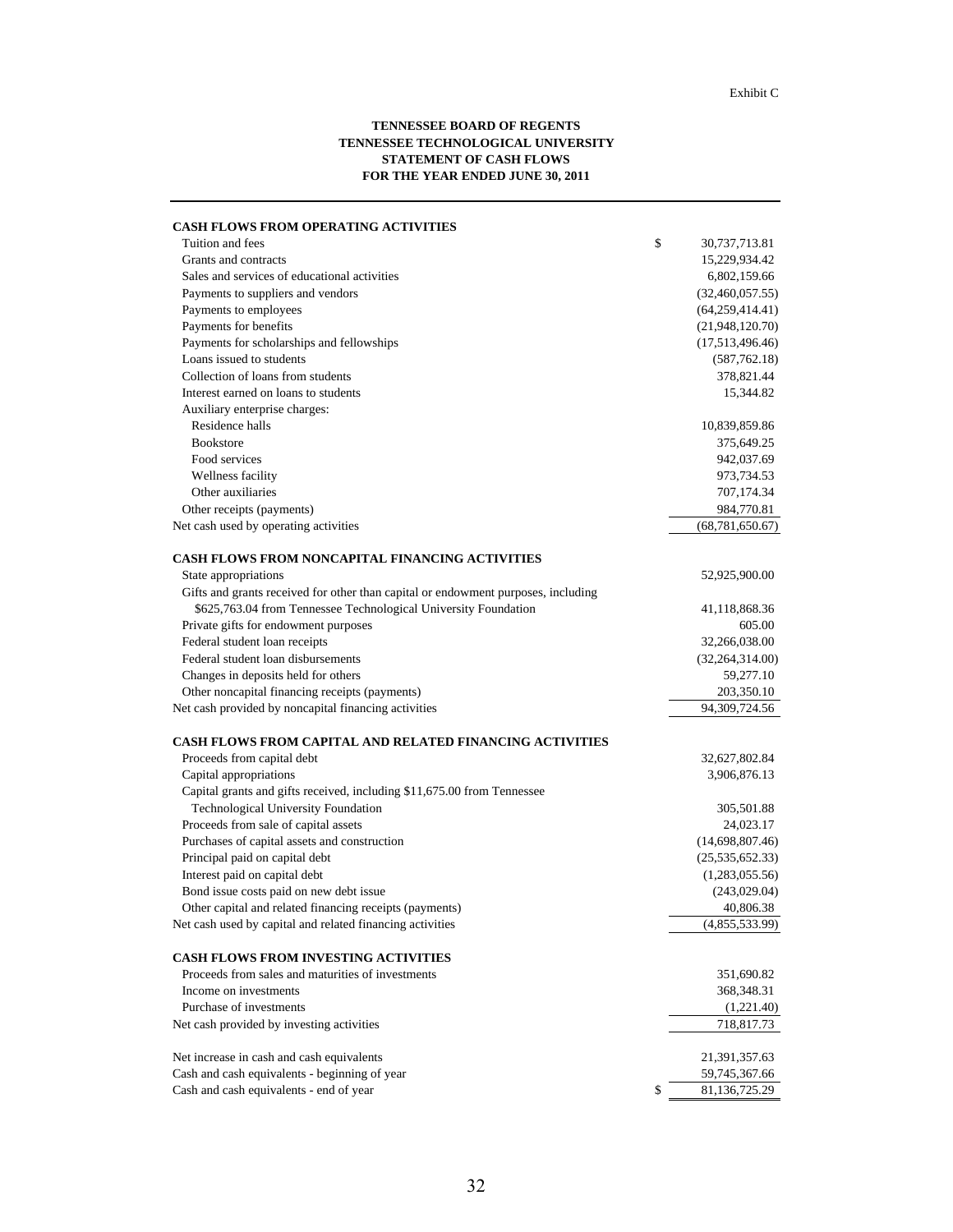#### **STATEMENT OF CASH FLOWS FOR THE YEAR ENDED JUNE 30, 2011 TENNESSEE BOARD OF REGENTS TENNESSEE TECHNOLOGICAL UNIVERSITY**

| Reconciliation of operating loss to net cash used by operating activities:        |                         |
|-----------------------------------------------------------------------------------|-------------------------|
| Operating loss                                                                    | \$<br>(76, 484, 508.79) |
| Adjustments to reconcile operating loss to net cash used by operating activities: |                         |
| Depreciation expense                                                              | 6,972,746.02            |
| Gifts in-kind                                                                     | 13,428.47               |
| Other adjustments (Note 19)                                                       | 122,086.00              |
| Change in assets and liabilities:                                                 |                         |
| Receivables, net                                                                  | 1,503,840.20            |
| <b>Inventories</b>                                                                | 42,545.82               |
| Prepaid/deferred items                                                            | (10,715.18)             |
| Accounts payable                                                                  | 139,913.26              |
| Accrued liabilities                                                               | (698,088.58)            |
| Deferred revenue                                                                  | 2,807.58                |
| Deposits                                                                          | 123,345.76              |
| Compensated absences                                                              | 30,477.34               |
| Due to grantors                                                                   | (341, 852.95)           |
| Loans to students and employees                                                   | (197, 675.62)           |
| Net cash used by operating activities                                             | \$<br>(68, 781, 650.67) |
| Noncash investing, capital, or financing transactions                             |                         |
| Gifts in-kind - capital                                                           | \$<br>1,115,922.37      |
| Unrealized gains/losses on investments                                            | \$<br>(15,771.92)       |
| Loss on disposal of capital assets                                                | \$<br>(5,265.00)        |

The notes to the financial statements are an integral part of this statement.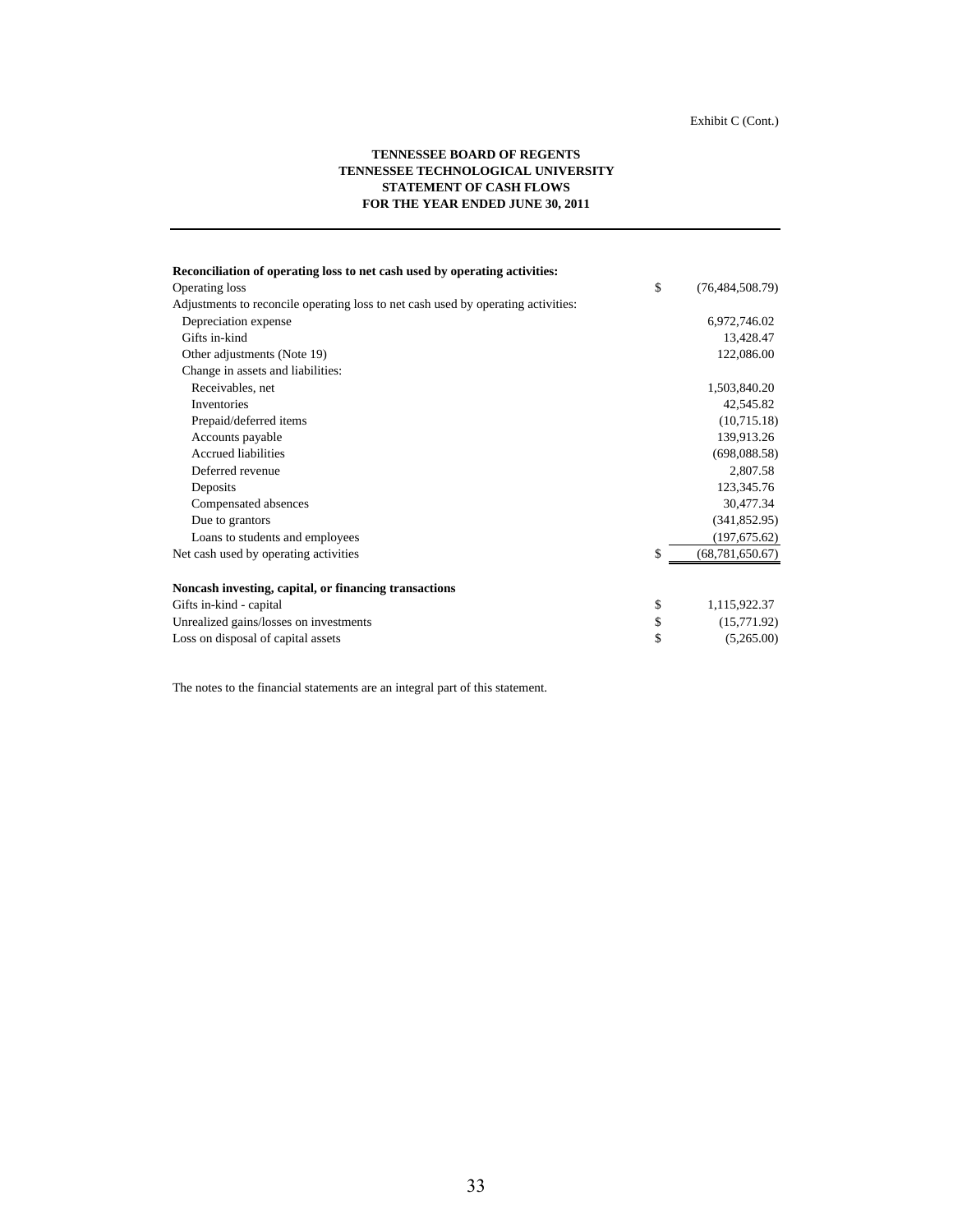## **NOTE 1. SUMMARY OF SIGNIFICANT ACCOUNTING POLICIES**

## **Reporting Entity**

The university is a part of the State University and Community College System of Tennessee (Tennessee Board of Regents). This system is a component unit of the State of Tennessee because the state appoints a majority of the system's governing body and provides significant financial support; the system is discretely presented in the *Tennessee Comprehensive Annual Financial Report*.

The financial statements present only that portion of the Tennessee Board of Regents' activities that is attributable to the transactions of Tennessee Technological University.

The Tennessee Technological University Foundation is considered a component unit of the university. Although the university does not control the timing or amount of receipts from the foundation, the majority of resources, or income thereon, that the foundation holds and invests are restricted to the activities of the university by the donors. Because these restricted resources held by the foundation can only be used by, or for the benefit of, the university, the foundation is considered a component unit of the university and is discretely presented in the university's financial statements. See Note 20 for more detailed information about the component unit and how to obtain the report.

## **Basis of Presentation**

The university and foundation's financial statements have been prepared in conformity with accounting principles generally accepted in the United States of America (GAAP) applicable to governmental colleges and universities engaged in business-type activities as prescribed by the Governmental Accounting Standards Board (GASB).

## **Basis of Accounting**

For financial statement purposes, the university is considered a special-purpose government engaged only in business-type activities. Accordingly, the financial statements have been prepared using the economic resources measurement focus and the accrual basis of accounting. Revenues are recorded when earned, and expenses are recorded when a liability is incurred, regardless of the timing of related cash flows. Grants and similar items are recognized as revenue as soon as all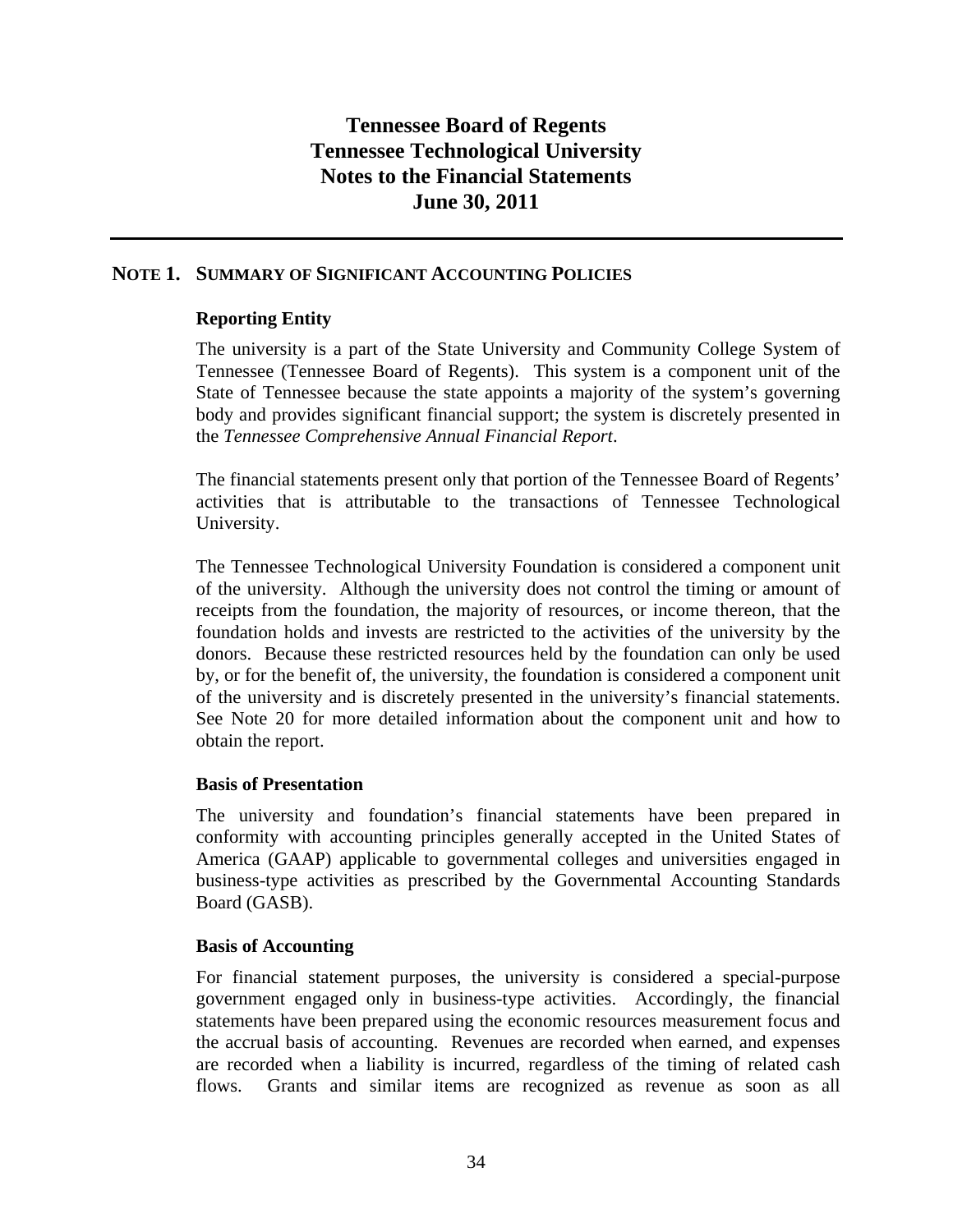eligibility requirements imposed by the provider have been met. All significant interfund transactions have been eliminated.

Private-sector standards of accounting and financial reporting issued prior to December 1, 1989, generally are followed to the extent that those standards do not conflict with or contradict guidance of the Governmental Accounting Standards Board. The university has the option of following private-sector guidance issued subsequent to November 30, 1989, subject to the above limitation. The university has elected not to follow private-sector guidance issued subsequent to November 30, 1989.

Amounts reported as operating revenues include (1) tuition and fees, net of waivers and discounts; (2) certain federal, state, local, and private grants and contracts; (3) sales and services of auxiliary enterprises; and (4) other sources of revenue. Operating expenses for the university include (1) salaries and wages; (2) employee benefits; (3) utilities, supplies, and other services; (4) scholarships and fellowships; and (5) depreciation.

All other activity is nonoperating in nature and includes (1) state appropriations for operations; (2) investment income; (3) bond issuance costs; (4) interest on capital asset-related debt; (5) certain grants and contracts; and (6) gifts and nonexchange transactions.

When both restricted and unrestricted resources are available for use, generally it is the university's policy to use the restricted resources first.

## **Cash Equivalents**

This classification includes instruments that are readily convertible to known amounts of cash and have original maturities of three months or less.

#### **Inventories**

Inventories are valued at the lower of cost or market. All items are maintained on an average cost or first-in, first-out basis.

#### **Compensated Absences**

The university's employees accrue annual leave at varying rates, depending on length of service or classification. Some employees also earn compensatory time. The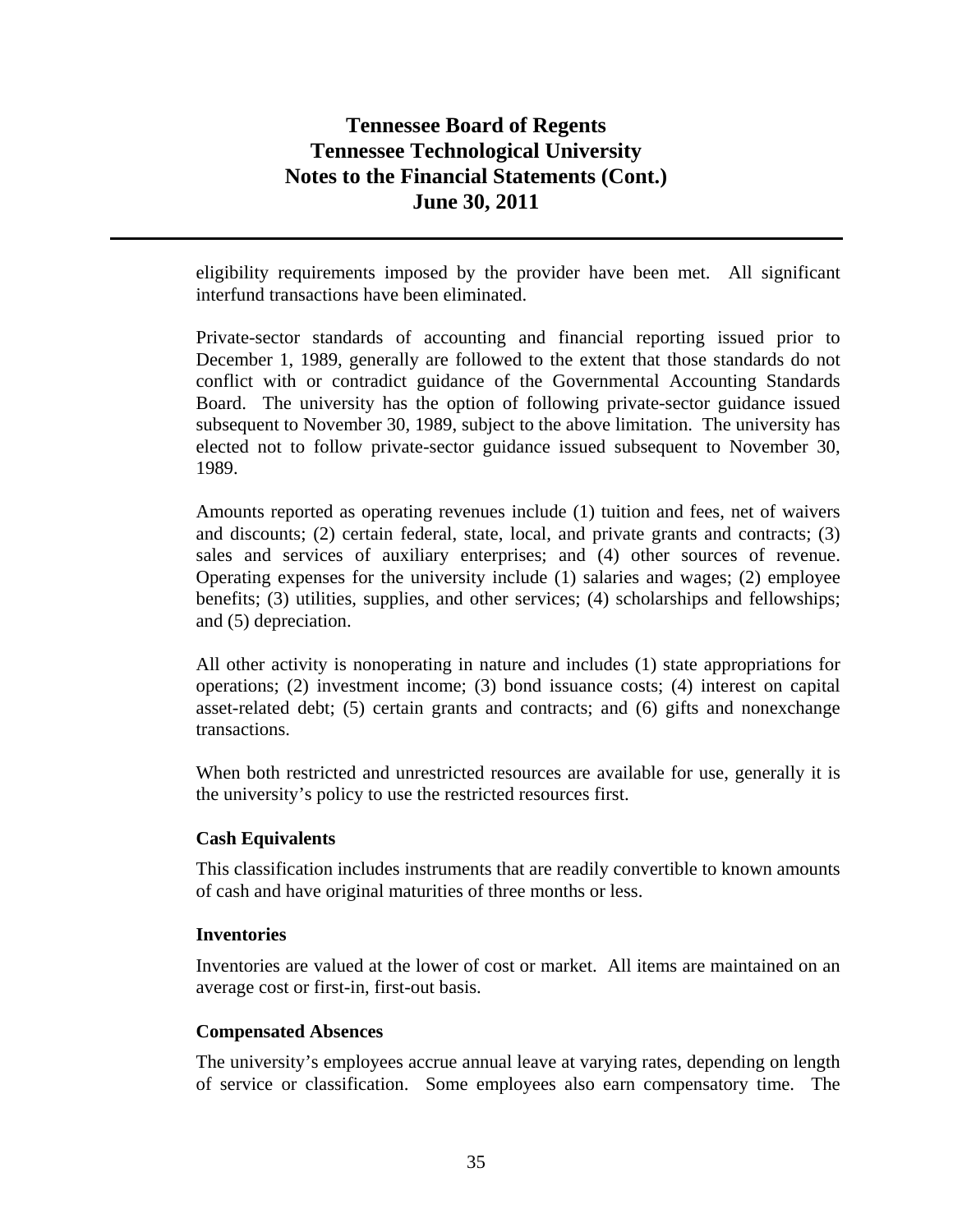amount of these liabilities and their related benefits are reported in the statement of net assets.

## **Capital Assets**

Capital assets, which include property, plant, equipment, library holdings, and intangible assets, are reported in the statement of net assets at historical cost or at fair value at date of donation, less accumulated depreciation. The costs of normal maintenance and repairs that do not add to the value of the asset or materially extend the asset's useful life are not capitalized.

A capitalization threshold of \$100,000 is used for buildings, and \$50,000 is used for infrastructure. Equipment is capitalized when the unit acquisition cost is \$5,000 or greater. The capitalization threshold for additions and improvements to buildings and land is set at \$50,000. The capitalization threshold for intangible assets is set at \$100,000.

These assets, with the exception of land, are depreciated/amortized using the straightline method over the estimated useful lives, which range from 5 to 40 years.

## **Net Assets**

The university's net assets are classified as follows:

Invested in capital assets, net of related debt - This represents the university's total investment in capital assets, net of outstanding debt obligations related to those capital assets. To the extent debt has been incurred but not yet expended for capital assets, such amounts are not included as a component of invested in capital assets, net of related debt.

Nonexpendable restricted net assets - Nonexpendable restricted net assets consist of endowment and similar type funds in which donors or other outside sources have stipulated, as a condition of the gift instrument, that the principal is to be maintained inviolate and in perpetuity, and invested for the purpose of producing present and future income, which may be expendable or added to principal.

Expendable restricted net assets - Expendable restricted net assets include resources which the university is legally or contractually obligated to spend in accordance with restrictions imposed by external third parties.

Unrestricted net assets - Unrestricted net assets represent resources derived from student tuition and fees, state appropriations, and sales and services of educational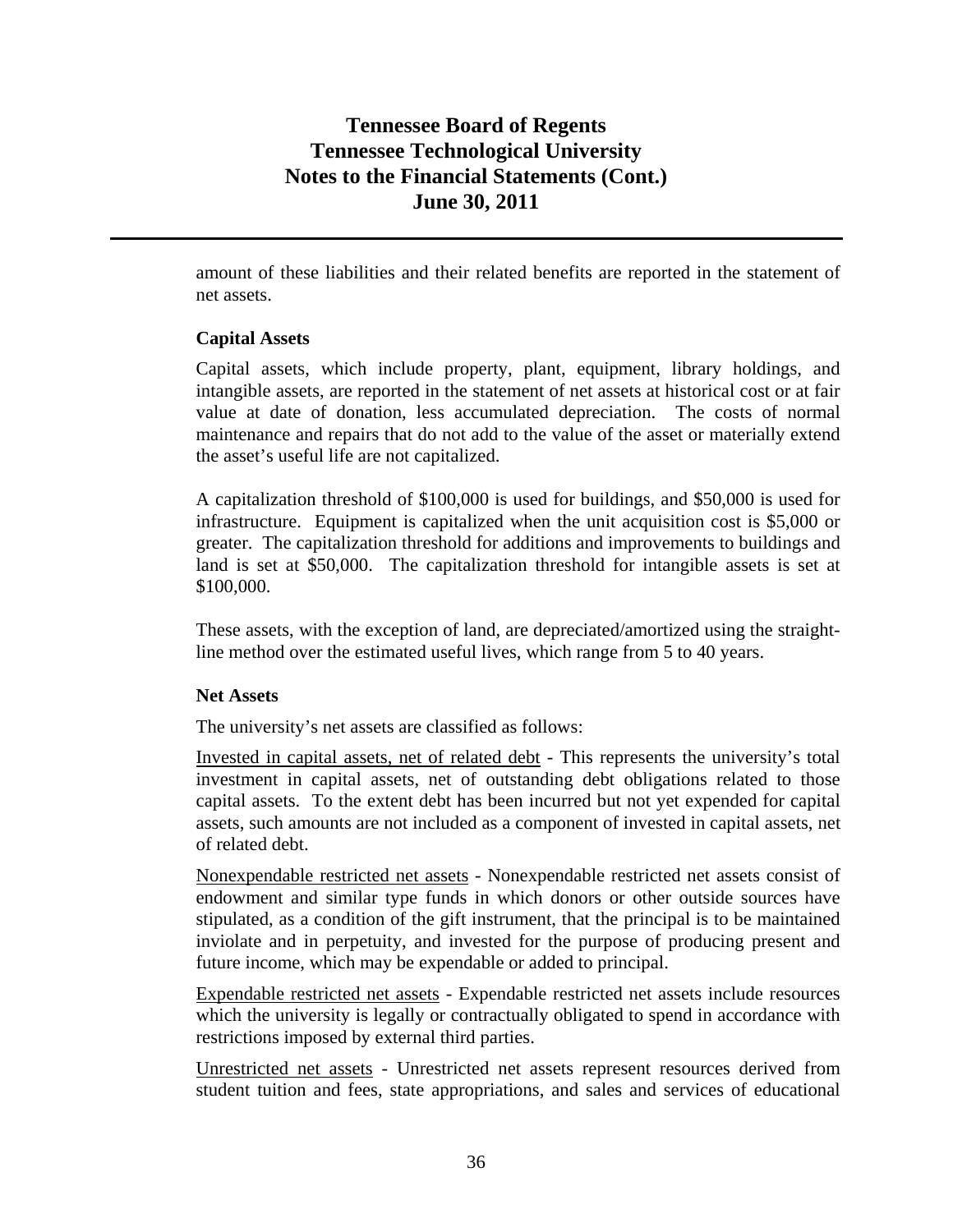departments and auxiliary enterprises. These resources are used for transactions relating to the educational and general operations of the university, and may be used at the discretion of the university to meet current expenses for any purpose. The auxiliary enterprises are substantially self-supporting activities that provide services for students, faculty, and staff.

#### **Scholarship Discounts and Allowances**

Student tuition and fee revenues, and certain other revenues from students, are reported net of scholarship discounts and allowances in the statement of revenues, expenses, and changes in net assets. Scholarship discounts and allowances are the difference between the stated charge for goods and services provided by the university and the amount that is paid by the student and/or third parties making payments on the student's behalf. Certain governmental grants, such as Pell grants, and other federal, state, or nongovernmental programs are recorded as either operating or nonoperating revenues in the university's financial statements. To the extent that revenues from such programs are used to satisfy tuition and fees and other student charges, the university has recorded a scholarship discount and allowance.

## **NOTE 2. CASH**

This classification includes demand deposits and petty cash on hand. At June 30, 2011, cash consisted of \$7,402,265.93 in bank accounts, \$7,871.90 of petty cash on hand, \$67,807,835.20 in the State of Tennessee Local Government Investment Pool (LGIP) administered by the State Treasurer, and \$5,918,752.26 in LGIP deposits for capital projects.

LGIP deposits for capital projects - Payments related to the university's capital projects are made by the State of Tennessee's Department of Finance and Administration. The university's estimated local share of the cost of each project is held in a separate LGIP account. As expenses are incurred, funds are withdrawn from the LGIP account by the Tennessee Board of Regents and transferred to the Department of Finance and Administration. The funds in the account are not available to the university for any other purpose until the project is completed and the Tennessee Board of Regents releases any remaining funds.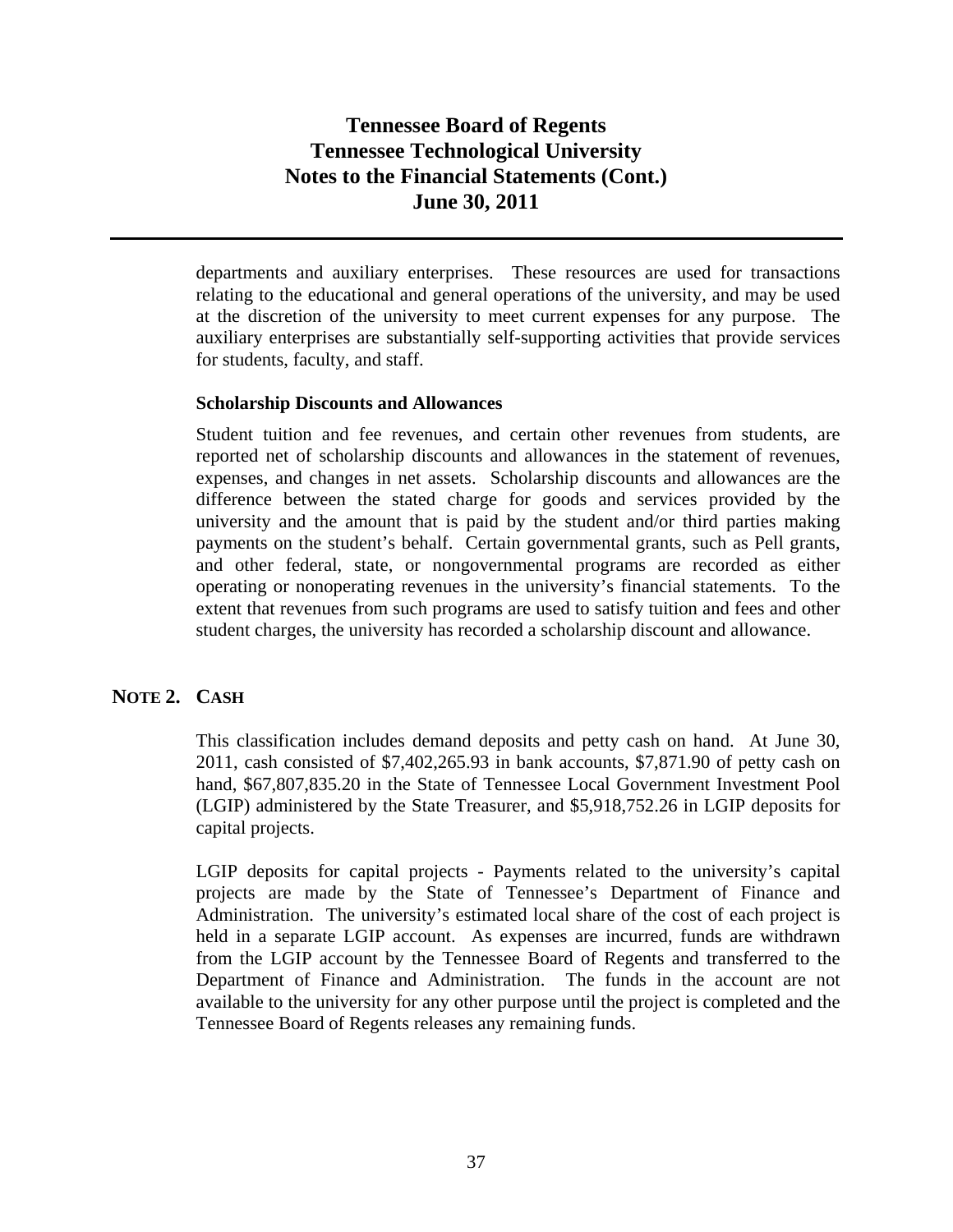## **NOTE 3. INVESTMENTS**

All investments permitted to be reported at fair value under GASB Statement 31, *Accounting and Financial Reporting for Certain Investments and External Investment Pools* (as amended)*,* are reported at fair value, including those with a maturity date of one year or less at the time of purchase.

At June 30, 2011, the university had the following investments and maturities.

| <b>Investment Type</b>              | Fair Value | Less than 1                    | $1$ to 5        |   | 6 to 10    | More than 10             | No Maturity Date |
|-------------------------------------|------------|--------------------------------|-----------------|---|------------|--------------------------|------------------|
| U.S. agencies                       | 823.763.64 | \$<br>$\overline{\phantom{a}}$ | \$<br>33,178.30 | S | 338,685.01 | 451,900.33               | \$               |
| Collateralized<br>mortgage          |            |                                |                 |   |            |                          |                  |
| obligations<br>Cash surrender value | 3.041.34   |                                | -               |   | 3.041.34   | $\overline{\phantom{a}}$ |                  |
| life insurance                      | 16.360.88  |                                |                 |   |            |                          | 16,360.88        |
| Total                               | 843,165.86 |                                | 33,178.30       |   | 341,726.35 | 451,900.33               | 16,360.88        |

#### Investment Maturities (in Years)

## **Interest Rate Risk**

Interest rate risk is the risk that changes in interest rates will adversely affect the fair value of a debt investment. The university does not have a formal investment policy that limits investment maturities as a means of managing its exposure to fair value losses arising from increasing interest rates.

## **Credit Risk**

Credit risk is the risk that an issuer or other counterparty to an investment will not fulfill its obligations. The university is authorized by statute to invest funds in accordance with Tennessee Board of Regents policies. Under the current policy, funds other than endowments may be invested only in obligations of the United States or its agencies backed by the full faith and credit of the United States; repurchase agreements for United States securities; certificates of deposit in banks and savings and loan associations; banker's acceptances; commercial paper; money market mutual funds; and the State of Tennessee Local Government Investment Pool (LGIP). The policy requires that investments of endowments in equity securities be limited to funds from private gifts or other sources external to the university and that endowment investments be prudently diversified. Securities are rated using Standard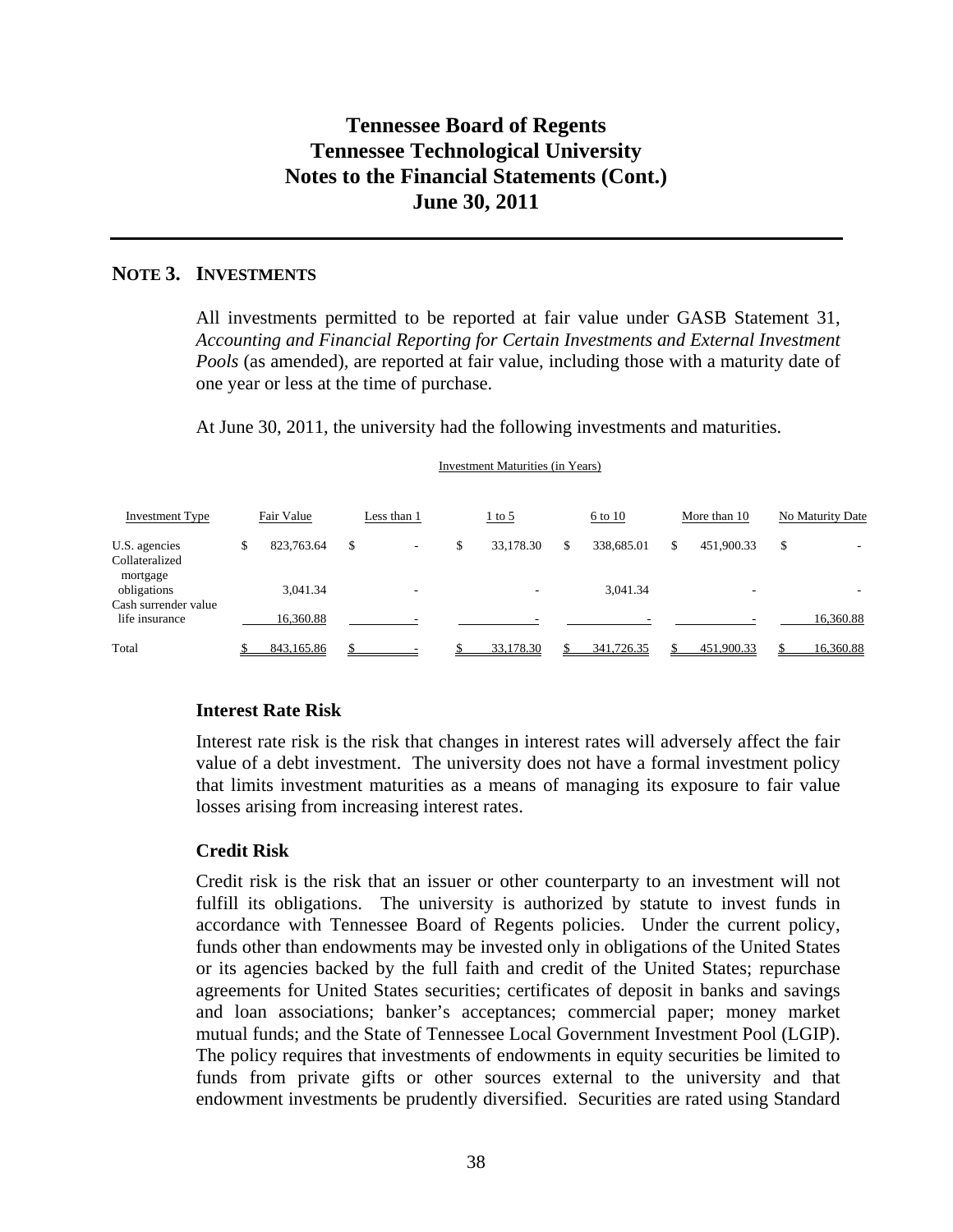and Poor's, Moody's, and/or Fitch and are presented below using the Standard and Poor's rating scale.

Tennessee Board of Regents policy restricts investments in banker's acceptances and commercial paper. The policy requires that prime banker's acceptances must be issued by domestic banks with a minimum AA rating or foreign banks with a AAA long-term debt rating by a majority of the ratings services that have rated the issuer. Prime banker's acceptances are required to be eligible for purchase by the Federal Reserve System. To be eligible, the original maturity must not be more than 270 days, and it must 1) arise out of the current shipment of goods between countries or with the United States, or 2) arise out of storage within the United States of goods under contract of sale or expected to move into the channel or trade within a reasonable time and that are secured throughout their life by a warehouse receipt or similar document conveying title to the underlying goods.

The policy requires that prime commercial paper shall be limited to that of corporations that meet the following criteria: 1) Senior long-term debt, if any, should have a minimum rating of A1 or equivalent, and short-term debt should have a minimum rating of A1 or equivalent, as provided by a majority of the rating services that rate the issuer. If there is no long-term debt rating, the short-term debt rating must be A1 by all rating services (minimum of two). 2) The rating should be based on the merits of the issuer or guarantee by a nonbank. 3) A financial review should be made to ascertain the issuer's financial strength to cover the debt. 4) Commercial paper of a banking institution should not be purchased. Prime commercial paper shall not have a maturity that exceeds 270 days.

At June 30, 2011, the university's investments were rated as follows:

#### Credit Quality Rating

| <b>Investment Type</b>                | Fair Value      | Unrated         |
|---------------------------------------|-----------------|-----------------|
| LGIP                                  | \$73,726,587.46 | \$73,726,587.46 |
| Collateralized<br>mortgage obligation | 3,041.34        | 3,041.34        |
| Total                                 | 73.729.628.80   | 73.729.628.80   |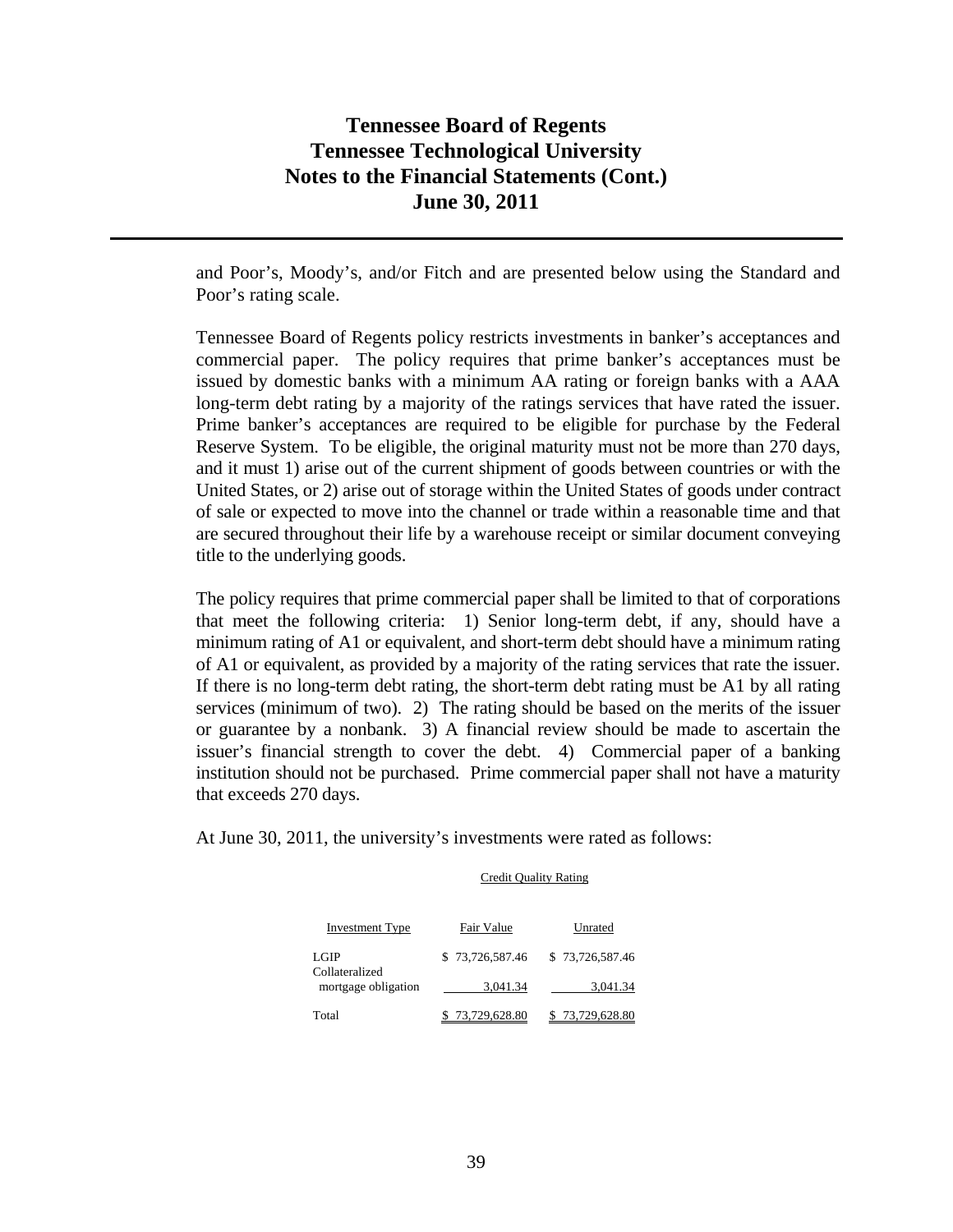Investments of the university's endowment and similar funds are composed of the following:

|                                            | Fair Value<br>June 30, 2011 |  |  |
|--------------------------------------------|-----------------------------|--|--|
| Collateralized mortgage obligation<br>LGIP | 3,041.34<br>S<br>351,940.06 |  |  |
| Total                                      | <u>354,981.40</u>           |  |  |

Assets of endowments are pooled on a fair value basis, with each individual fund subscribing to or disposing of units on the basis of the fair value per unit at the beginning of the calendar quarter within which the transaction takes place. Of the total units at June 30, 2011, each having a fair value of \$1.163928, 189,474.46 units were owned by endowments, 7,521.73 units were owned by term endowments, and 107,989.63 units were owned by quasi-endowments.

The following tabulations summarize changes in relationships between cost and fair values of the pooled assets:

| FY 2011                       |              | <b>Pooled Assets</b> | <b>Net Gains</b><br>(Losses) | Fair<br>Value<br>Per Unit  |
|-------------------------------|--------------|----------------------|------------------------------|----------------------------|
|                               | Fair Value   | Cost                 |                              |                            |
| End of year                   | \$354,981.40 | \$354,799.43         | 181.97<br>\$                 | \$1.163928                 |
| Beginning of year             | \$354,170.19 | \$353,793.77         | 376.42                       | \$1.166150<br>\$ (0.02222) |
| Unrealized net gains/(losses) |              |                      | (194.45)                     |                            |
| Realized net gains/(losses)   |              |                      |                              |                            |
| Total net gains/(losses)      |              |                      | 194.45)                      |                            |

The average annual earnings per unit, exclusive of net gains, were \$0.002774 for the year ended June 30, 2011.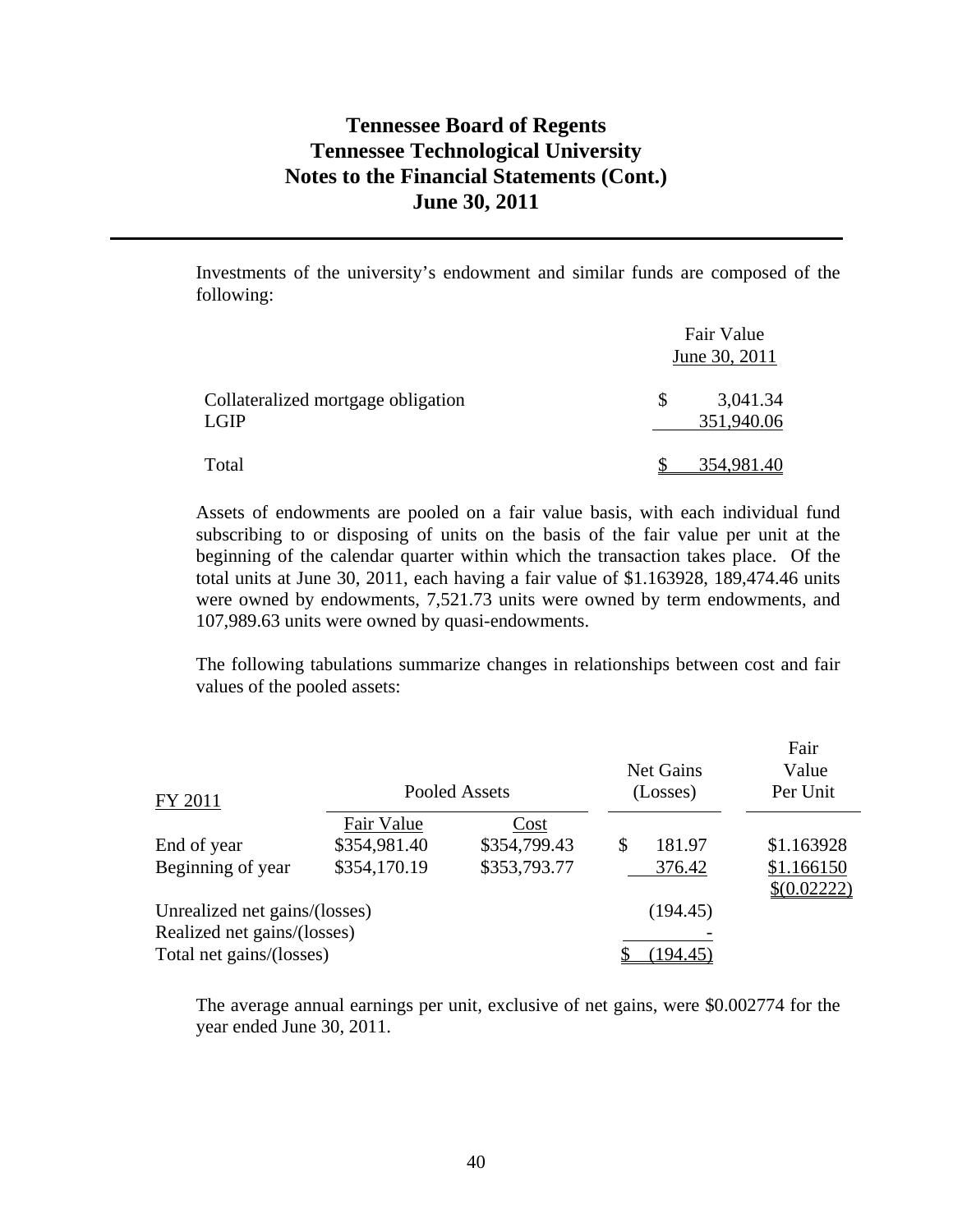## **NOTE 4. RECEIVABLES**

Receivables included the following:

|                                      | June 30, 2011  |
|--------------------------------------|----------------|
| Student accounts receivable          | \$1,162,795.64 |
| Grants receivable                    | 3,546,751.46   |
| Notes receivable                     | 101,187.23     |
| State appropriation receivable       | 150,700.00     |
| Other receivables                    | 715,658.81     |
| Subtotal                             | 5,677,093.14   |
| Less allowance for doubtful accounts | (342, 482.20)  |
| Total receivables                    |                |

Federal Perkins Loan Program funds included the following:

|                                                                  | June 30, 2011                   |
|------------------------------------------------------------------|---------------------------------|
| Perkins loans receivable<br>Less allowance for doubtful accounts | \$2,131,695.39<br>(117, 645.65) |
| Total                                                            | \$2,014,049.74                  |

## **NOTE 5. CAPITAL ASSETS**

Capital asset activity for the year ended June 30, 2011, was as follows:

|                       | Beginning<br>Balance | Additions                      | <b>Transfers</b>               | Reductions               | Ending<br>Balance |
|-----------------------|----------------------|--------------------------------|--------------------------------|--------------------------|-------------------|
| Land                  | \$1,257,868.94       | \$<br>$\overline{\phantom{a}}$ | S.<br>$\overline{\phantom{a}}$ | \$                       | \$1,257,868.94    |
| Land improvements and |                      |                                |                                |                          |                   |
| infrastructure        | 12,009,352.21        | -                              | 2,437,908.13                   | $\overline{\phantom{a}}$ | 14,447,260.34     |
| <b>Buildings</b>      | 126,672,561.59       | 1,856,874.84                   | 26, 383, 523. 57               | $\overline{\phantom{a}}$ | 154,912,960.00    |
| Equipment             | 21,460,675.24        | 1,833,815.18                   | -                              | 225,531.46               | 23,068,958.96     |
| Library holdings      | 10,100,020.36        | 861,463.69                     | $\overline{\phantom{0}}$       | 1,116,700.23             | 9,844,783.82      |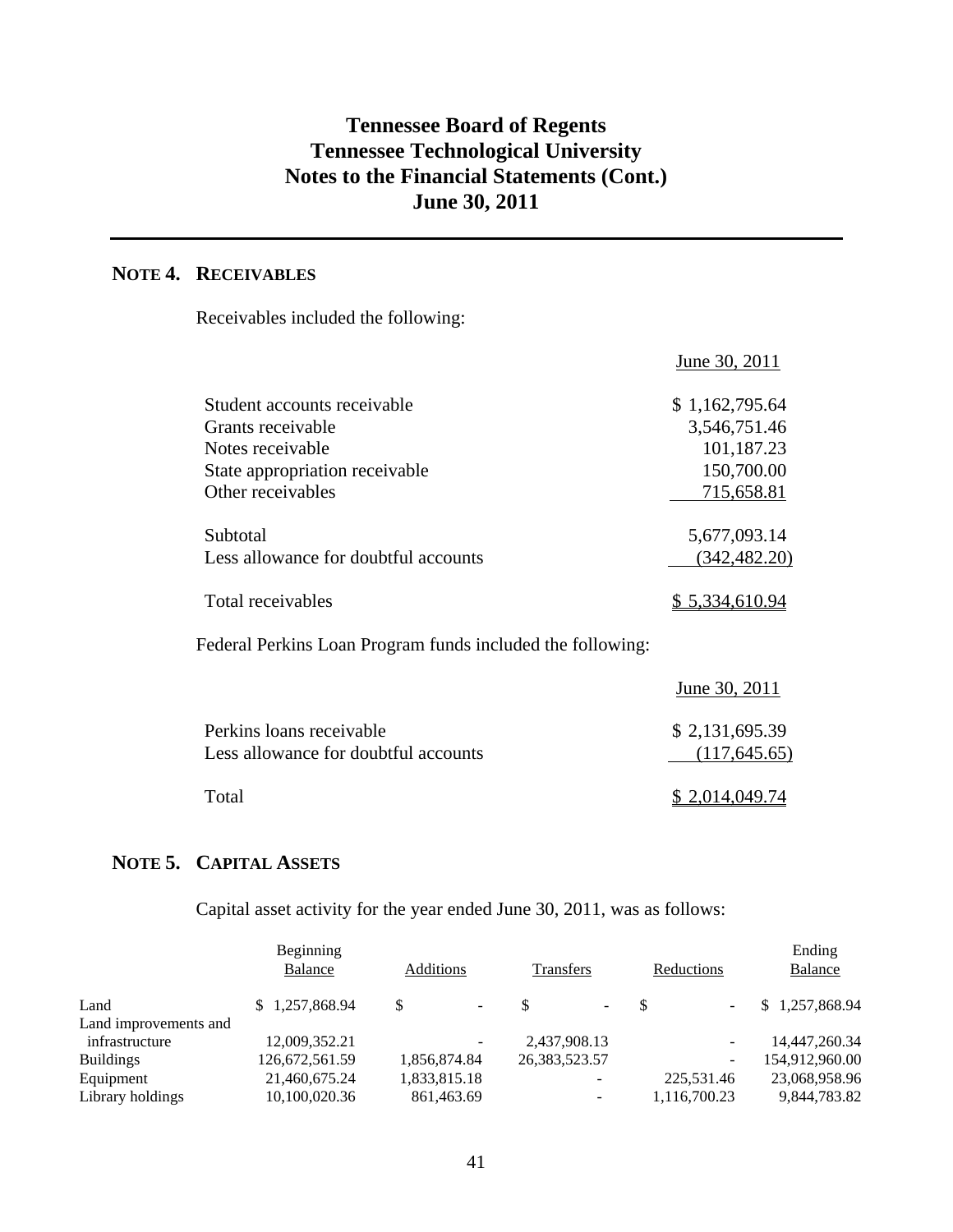| Intangible assets<br>Projects in progress                  | 3,049,156.70<br>25,158,775.77 | 12,476,044.15 | (28, 821, 431.70) |              | 3,049,156.70<br>8,813,388.22 |
|------------------------------------------------------------|-------------------------------|---------------|-------------------|--------------|------------------------------|
| Total                                                      | 199,708,410.81                | 17,028,197.86 |                   | 1,342,231.69 | 215,394,376.98               |
| Less accumulated<br>depreciation:<br>Land improvements and |                               |               |                   |              |                              |
| infrastructure                                             | 6,251,425.32                  | 599,503.84    |                   |              | 6,850,929.16                 |
| <b>Buildings</b>                                           | 68,782,623.44                 | 4,460,037.42  |                   |              | 73,242,660.86                |
| Equipment                                                  | 14,376,125.18                 | 1,452,119.83  |                   | 220,266.46   | 15,607,978.55                |
| Library holdings                                           | 5,720,645.61                  | 981,877.33    |                   | 1,116,700.23 | 5,585,822.71                 |
| Intangible assets                                          | 1,112,531.53                  | 363,856.58    |                   |              | 1,476,388.11                 |
| Total                                                      | 96,243,351.08                 | 7,857,395.00  |                   | 1,336,966.69 | 102,763,779.39               |
| Capital assets, net                                        | \$103,465,059.73              | 9,170,802.86  |                   | 5,265.00     | \$112,630,597.59             |

# **NOTE 6. ACCOUNTS PAYABLE**

Accounts payable included the following:

|                                                                 | June 30, 2011                            |
|-----------------------------------------------------------------|------------------------------------------|
| Vendors payable<br>Unapplied student payments<br>Other payables | \$1,776,471.27<br>111,320.06<br>5,439.00 |
| Total accounts payable                                          | 1,893,230.33                             |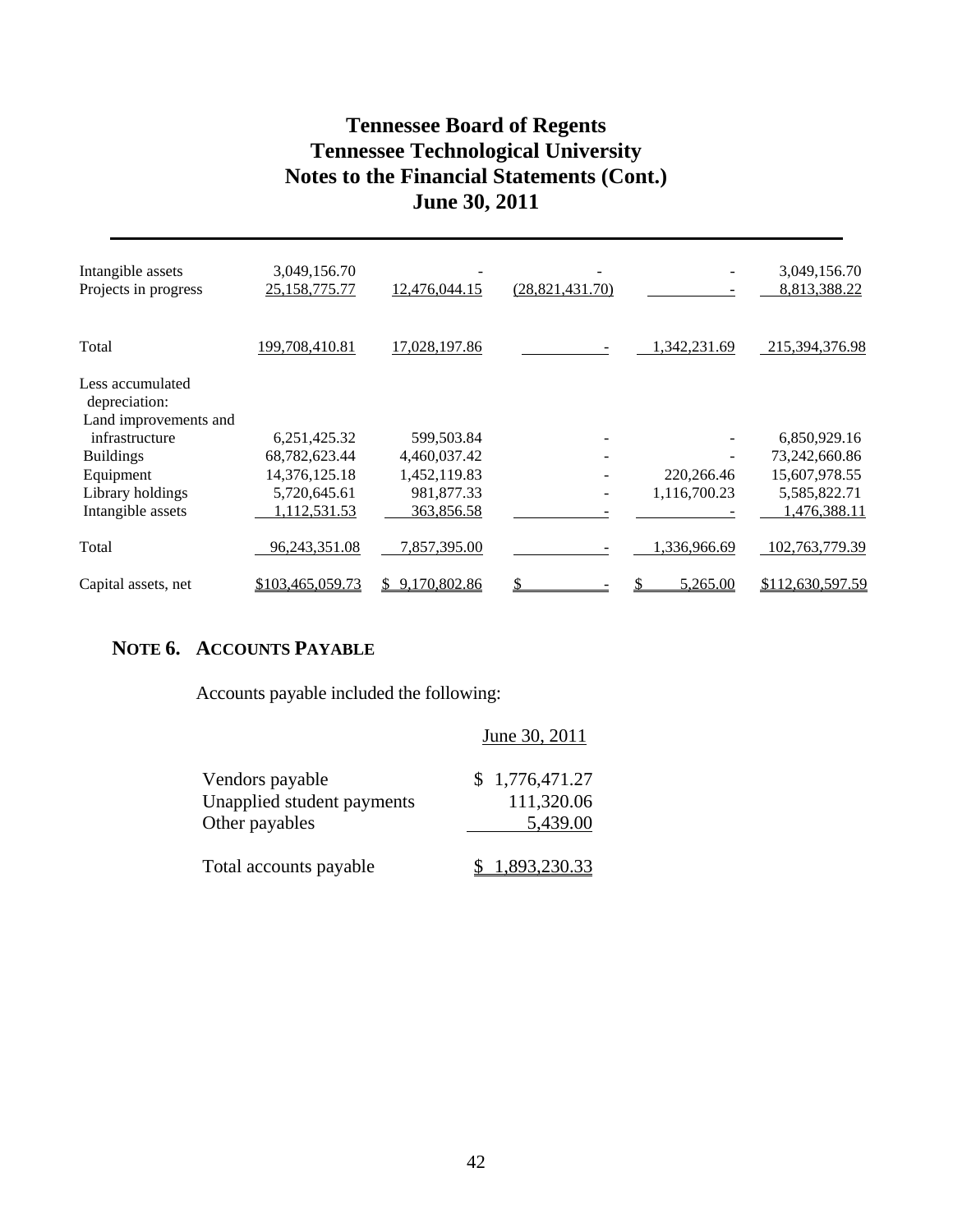## **NOTE 7. LONG-TERM LIABILITIES**

|                             | Beginning<br><b>Balance</b> | Additions           | Reductions             | Ending<br><b>Balance</b> | Current<br>Portion |
|-----------------------------|-----------------------------|---------------------|------------------------|--------------------------|--------------------|
| Payables:                   |                             |                     |                        |                          |                    |
| TSSBA debt:                 |                             |                     |                        |                          |                    |
| <b>Bonds</b>                | \$13,496,766.73             | \$22,308,696.91     | 1,366,011.16<br>\$.    | \$34,439,452.48          | 1,529,368.20<br>\$ |
| Unamortized bond            |                             |                     |                        |                          |                    |
| premium                     |                             | 2,106,364.57        | 105,318.23             | 2,001,046.34             |                    |
| Commercial paper            | 23,062,272.72               | 8,212,741.36        | 24, 169, 641. 17       | 7,105,372.91             |                    |
| Subtotal                    | 36,559,039.45               | 32,627,802.84       | 25,640,970.56          | 43,545,871.73            | 1,529,368.20       |
| Other liabilities:          |                             |                     |                        |                          |                    |
| Compensated absences        | 3,291,871.98                | 1,599,513.02        | 1,569,035.68           | 3,322,349.32             | 754,387.56         |
| Due to grantors             | 2,249,439.16                |                     | 341,852.95             | 1,907,586.21             |                    |
| Net OPEB obligation         | 4,379,300.86                | 833,963.86          |                        | 5, 213, 264. 72          |                    |
| Subtotal                    | 9,920,612.00                | 2,433,476.88        | 1,910,888.63           | 10,443,200.25            | 754,387.56         |
| Total long-term liabilities | \$46,479,651.45             | 35,061,279.72<br>S. | <u>\$27,551,859.19</u> | \$53,989,071.98          | 2,283,755.76<br>S  |
|                             |                             |                     |                        |                          |                    |

Long-term liabilities activity for the year ended June 30, 2011, was as follows:

## **TSSBA Debt - Bonds**

 $\mathcal{L}$ 

 $\sim 100$ 

Bonds, with interest rates ranging from 2.0% to 5.0%, were issued by the Tennessee State School Bond Authority (TSSBA). The bonds are due serially to 2032 and are secured by pledges of the facilities' revenues to which they relate and certain other revenues and fees of the university, including state appropriations; see Note 10 for further details. The bonded indebtedness with the Tennessee State School Bond Authority included in long-term liabilities on the statement of net assets is shown net of assets held by the authority in the debt service reserve and unexpended debt proceeds. The reserve amount was \$2,297,022.88 at June 30, 2011. Unexpended debt proceeds were \$370,358.83 at June 30, 2011.

Debt service requirements to maturity for the university's portion of TSSBA bonds at June 30, 2011, are as follows: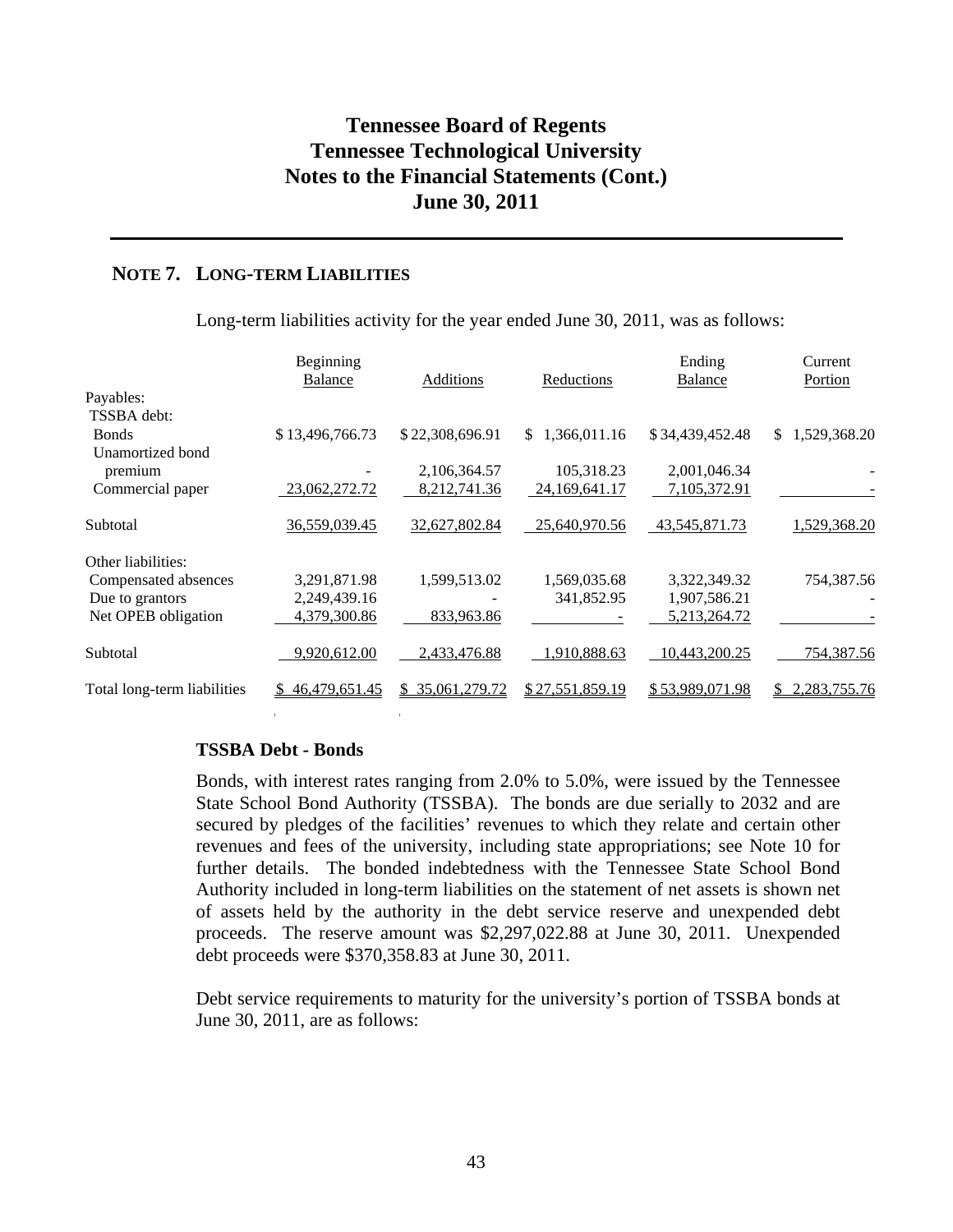| <b>Year Ending</b> |                    |                    |                       |
|--------------------|--------------------|--------------------|-----------------------|
| June 30            | Principal          | Interest           | Total                 |
| 2012               | \$<br>1,529,368.20 | \$<br>1,574,362.92 | \$<br>3, 103, 731. 12 |
| 2013               | 1,570,883.78       | 1,531,694.87       | 3,102,578.65          |
| 2014               | 1,630,365.70       | 1,473,546.29       | 3,103,911.99          |
| 2015               | 1,697,931.83       | 1,407,003.03       | 3,104,934.86          |
| 2016               | 1,769,999.95       | 1,336,385.51       | 3,106,385.46          |
| $2017 - 2021$      | 10,116,088.25      | 5,455,741.06       | 15,571,829.31         |
| $2022 - 2026$      | 9,861,761.66       | 3,101,214.66       | 12,962,976.32         |
| $2027 - 2031$      | 5,917,482.71       | 1,094,737.20       | 7,012,219.91          |
| 2032               | 345,570.40         | 17,278.52          | 362,848.92            |
| Total              | 34,439,452.48      | 16,991,964.06      | 51,431,416.54         |

## **TSSBA Debt - Commercial Paper**

The Tennessee State School Bond Authority issues commercial paper to finance the costs of various capital projects during their construction phase. When projects are placed in service, long-term, fixed-rate debt is issued by TSSBA to finance the project over its useful payback period and the commercial paper is redeemed. The amount issued for projects at the university was \$7,105,372.91 at June 30, 2011.

For the commercial paper program, the Tennessee State School Bond Authority maintains an interest rate reserve fund. The university contributes amounts to the reserve fund based on the amounts drawn. The principal of the reserve will be contributed to pay off notes or credited back to the university when the notes are converted to bonds. The interest earned on the reserve is used to pay interest due during the month.

More detailed information regarding the bonds and commercial paper can be found in the notes to the financial statements in the financial report for the Tennessee State School Bond Authority. That report is available on the state's website at www.comptroller1.state.tn.us/tssba/cafr.asp.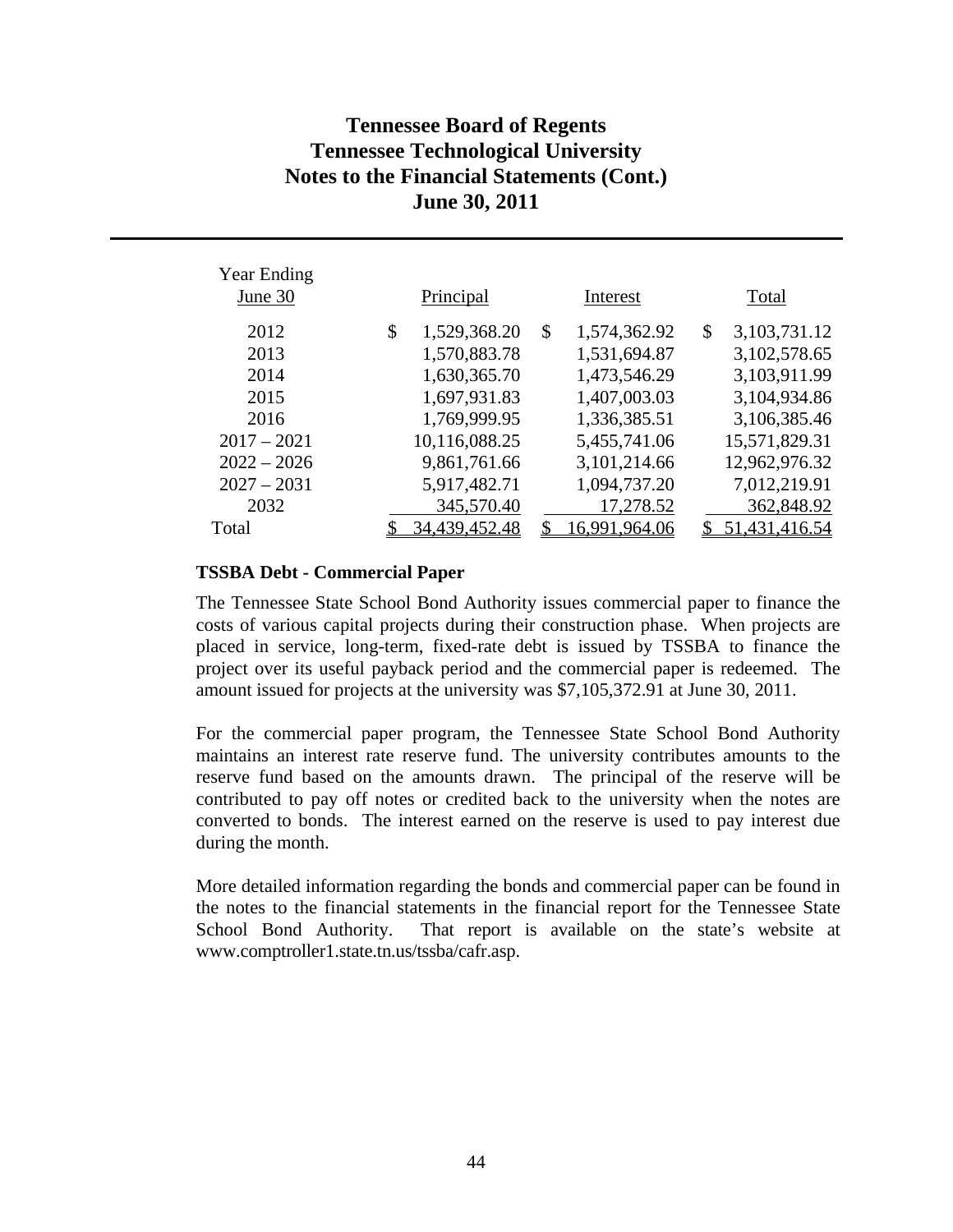## **NOTE 8. ENDOWMENTS**

If a donor has not provided specific instructions to the university, state law permits the university to authorize for expenditure the net appreciation (realized and unrealized) of the investments of endowment funds. When administering its power to spend net appreciation, the university is required to consider the university's longterm and short-term needs, present and anticipated financial requirements, expected total return on its investments, price-level trends, and general economic conditions. Any net appreciation spent is required to be spent for the purposes for which the endowment was established.

The university chooses to spend only a portion of the investment income (including changes in the value of investments) each year. Under the spending plan established by the university, only realized gains have been authorized for expenditure. The remaining amount, if any, is retained to be used in future years when the amount computed using the spending plan exceeds the investment income. At June 30, 2011, net appreciation of \$200,410.45 is available to be spent, of which \$11,321.43 is included in restricted net assets expendable for scholarships and fellowships, \$3,193.98 is included in restricted net assets expendable for instructional departmental uses, \$50,575.25 is included in restricted net assets expendable for loans, \$9,838.48 is included in restricted net assets expendable for other, and \$125,481.31 is included in unrestricted net assets.

#### **NOTE 9. UNRESTRICTED NET ASSETS**

Unrestricted net assets include funds that have been designated for specific purposes. The unrestricted net assets are composed of the following:

|                                      | June 30, 2011    |  |
|--------------------------------------|------------------|--|
| Working capital                      | 974,828.16<br>\$ |  |
| Encumbrances                         | 554,947.00       |  |
| Designated fees                      | 2,311,902.85     |  |
| Auxiliaries                          | 449,507.90       |  |
| Quasi-endowment                      | 125,481.31       |  |
| <b>Plant</b> construction            | 19,442,978.19    |  |
| Renewal and replacement of equipment | 30,787,142.52    |  |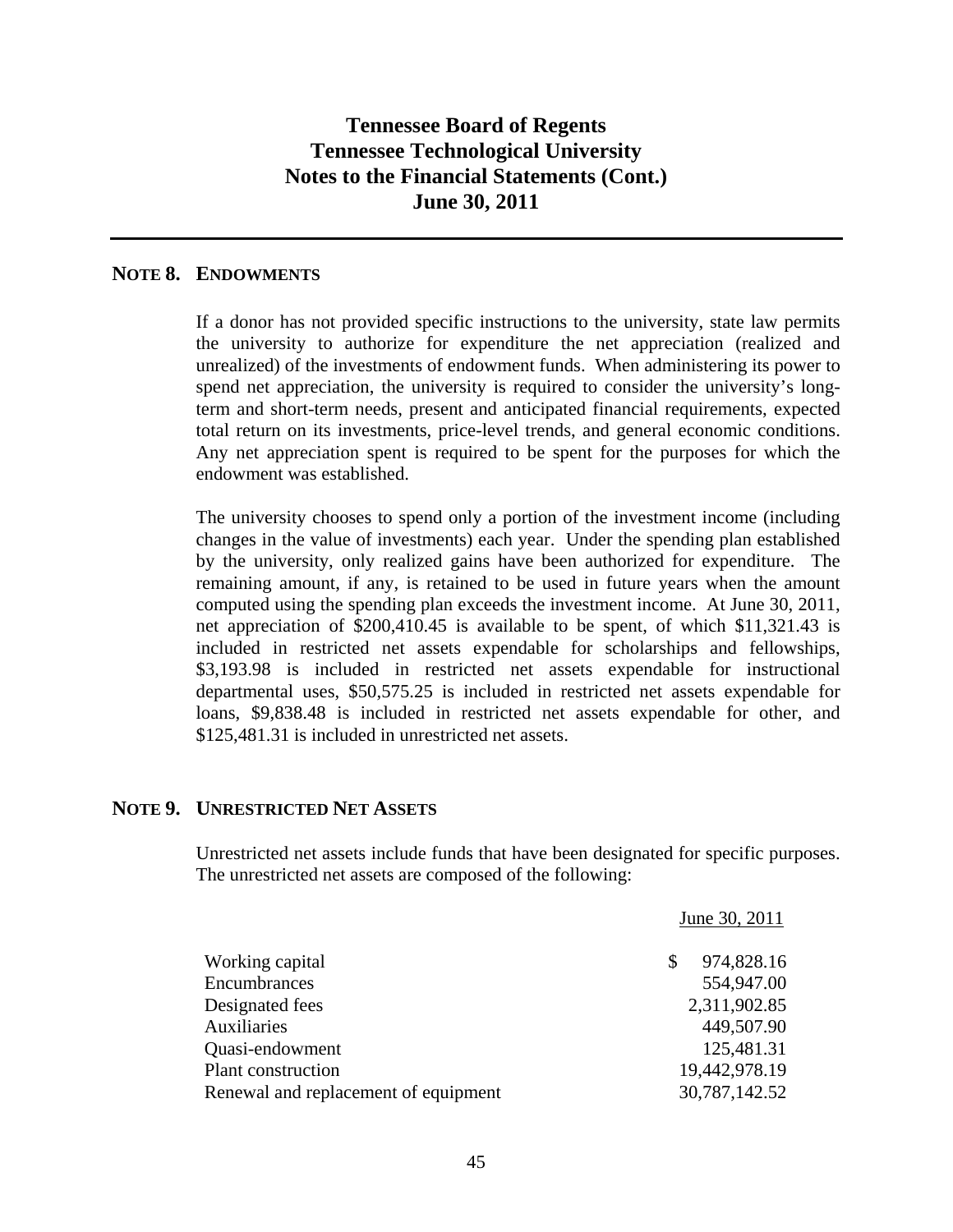| Debt retirement | 490,976.04      |
|-----------------|-----------------|
| Undesignated    | 7,889,339.74    |
| Total           | \$63,027,103.71 |

#### **NOTE 10. PLEDGED REVENUES**

The university has pledged certain revenues and fees, including state appropriations, to repay \$34,439,452.48 in revenue bonds issued from April 2002 to September 2010 *(*see Note 7 for further detail). Proceeds from the bonds provided financing for student housing and energy performance upgrades. The bonds are payable through 2032. Annual principal and interest payments on the bonds are expected to require 2.25% of available revenues. The total principal and interest remaining to be paid on the bonds is \$51,431,416.54. Principal and interest paid for the current year and total available revenues were \$2,778,168.31 and \$137,743,158.18, respectively.

#### **NOTE 11. PENSION PLANS**

#### **A. Defined Benefit Plans**

#### **Tennessee Consolidated Retirement System**

Plan Description - The university contributes to the State Employees, Teachers, and Higher Education Employees Pension Plan (SETHEEPP), a cost-sharing, multiple-employer, defined benefit pension plan administered by the Tennessee Consolidated Retirement System (TCRS). TCRS provides retirement, death, and disability benefits as well as annual cost-of-living adjustments to plan members and their beneficiaries. Title 8, Chapters 34-37, *Tennessee Code Annotated,* establishes benefit provisions. State statutes are amended by the Tennessee General Assembly.

The TCRS issues a publicly available financial report that includes financial statements and required supplementary information for SETHEEPP. That report is available on the state's website at http://www.state.tn.us/treasury/tcrs/index.html.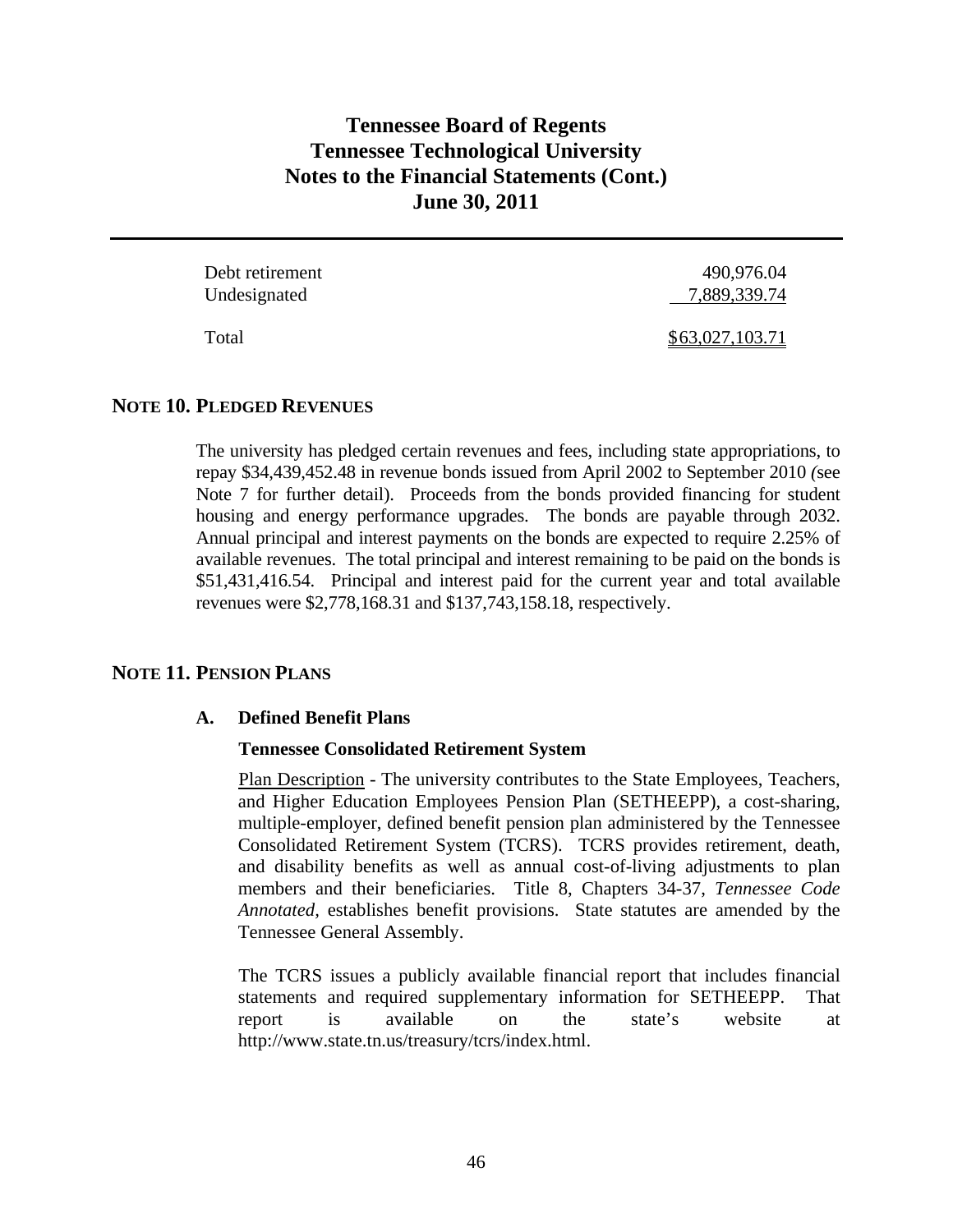Funding Policy - Plan members are noncontributory. The university is required to contribute an actuarially determined rate. The current rate is 14.91% of annual covered payroll. Contribution requirements for the university are established and may be amended by the TCRS' Board of Trustees. The university's contributions to TCRS for the years ended June 30, 2011, 2010, and 2009 were \$3,499,531.11, \$3,038,943.48, and \$3,320,996.40. Contributions met the requirements for each year.

#### **B. Defined Contribution Plans**

#### **Optional Retirement Plans**

Plan Description - The university contributes to three defined contribution plans: Teachers Insurance and Annuity Association–College Retirement Equities Fund (TIAA-CREF), ING Life Insurance and Annuity Company, and Variable Annuity Life Insurance Company (VALIC). These plans are administered by the Tennessee Department of the Treasury. Each plan provides retirement benefits to faculty and staff who are exempt from the overtime provisions of the Fair Labor Standards Act and who waive membership in the TCRS. Benefits depend solely on amounts contributed to the plan plus investment earnings. Plan provisions are established by state statute in Title 8, Chapter 35, Part 4, *Tennessee Code Annotated.* State statutes are amended by the Tennessee General Assembly.

Funding Policy - Plan members are noncontributory. The university contributes an amount equal to 10% of the employee's base salary up to the social security wage base and 11% above the social security wage base. Contribution requirements are established and amended by state statute. The contributions made by the university to the plans were \$3,094,783.15 for the year ended June 30, 2011, and \$3,142,164.17 for the year ended June 30, 2010. Contributions met the requirements for each year.

## **NOTE 12. OTHER POSTEMPLOYMENT BENEFITS**

Healthcare is the only "other postemployment benefit" (OPEB) provided to employees. The State of Tennessee administers a group health insurance program which provides postemployment health insurance benefits to eligible university retirees. This program includes two plans available to higher education employees the State Employee Group Plan and the Medicare Supplement Plan. For accounting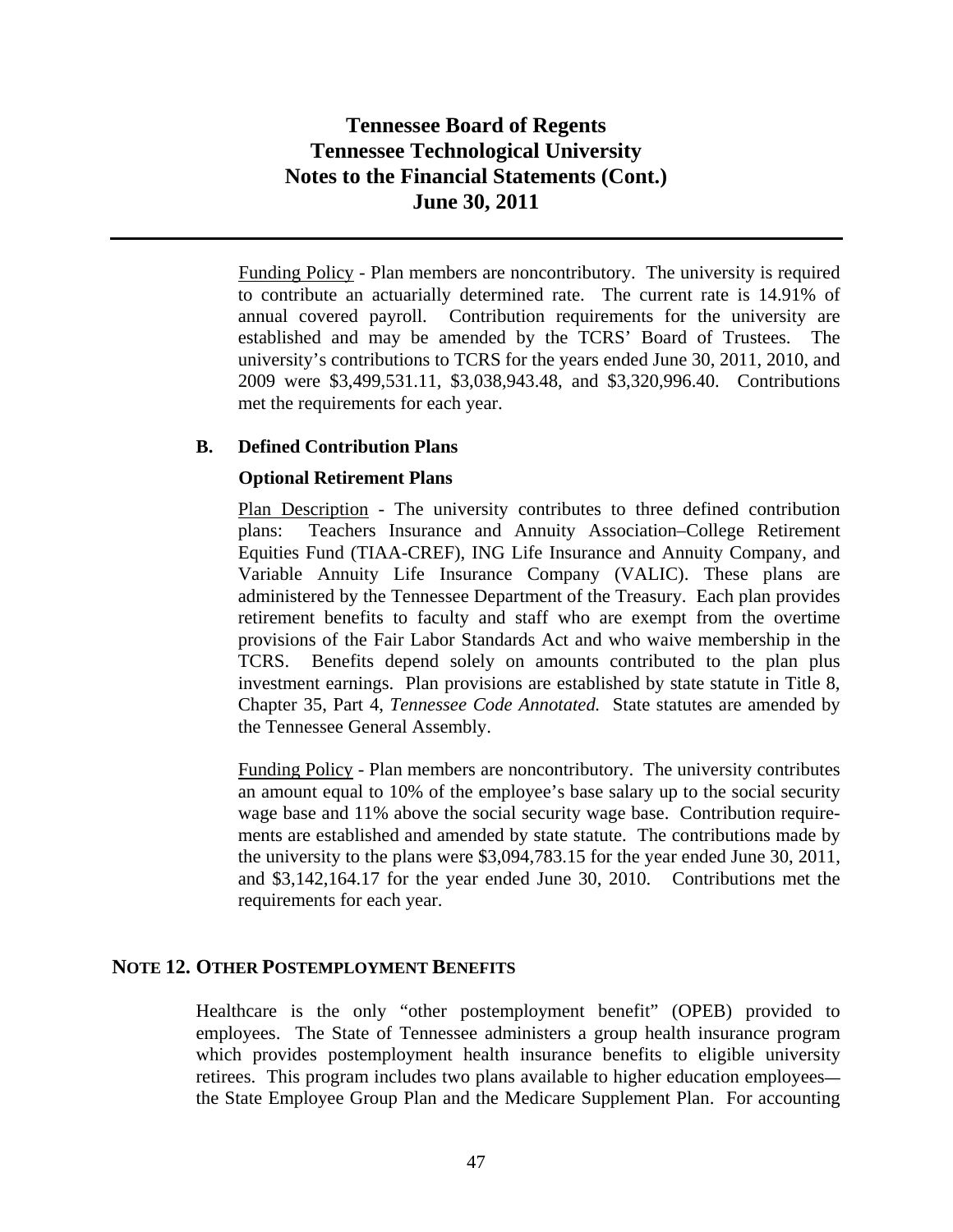purposes, the plans are agent multiple-employer defined benefit OPEB plans. Benefits are established and amended by an insurance committee created by Section 8-27-101, *Tennessee Code Annotated*. Prior to reaching age 65, retirees may participate in the State Employee Group Plan. In previous fiscal years, prior to reaching the age of 65, all members had the option of choosing a preferred provider organization (PPO), point of service (POS), or health maintenance organization (HMO) plan for healthcare benefits. However, as of January 1, 2011, the insurance plan structure was changed and as a result, all members now have the option of choosing between the standard or partnership preferred provider organization plan for healthcare benefits. Subsequent to age 65, retirees who are also in the state's retirement system may participate in a state-administered Medicare supplement that does not include pharmacy. The state makes on-behalf payments to the Medicare supplement plan for the university's eligible retirees; see Note 19.The plans are reported in the State of Tennessee's *Comprehensive Annual Financial Report*  (CAFR). The CAFR is available on the state's website at http://tennessee.gov/finance/act/cafr.html.

## **Special Funding Situation**

The State of Tennessee is legally responsible for contributions to the Medicare Supplement Plan that covers the retirees of other governmental entities, including Tennessee Technological University. The state is the sole contributor for the university retirees that participate in the Medicare Supplement Plan and, therefore, is acting as the employer.

## **Funding Policy**

The premium requirements of members of the State Employee Group Plan are established and may be amended by the insurance committee. The plan is selfinsured and financed on a pay-as-you-go basis with the risk shared equally among the participants. Claims liabilities of the plan are periodically computed using actuarial and statistical techniques to establish premium rates. Administrative costs of the plan are allocated to plan participants. In accordance with Section 8-27-205(b), *Tennessee Code Annotated,* retirees in the State Employee Group Plan pay the same base premium as active employees in the plan adjusted for years of service. Retirees with 30 years of service are subsidized 80%; retirees with 20 years of service but less than 30 years of service, 70%; and retirees with less than 20 years of service, 60%. Retirees who are 65 years of age or older have flat-rate premium subsidies based on years of service. Retirees with 30 or more years of service receive \$50 per month; retirees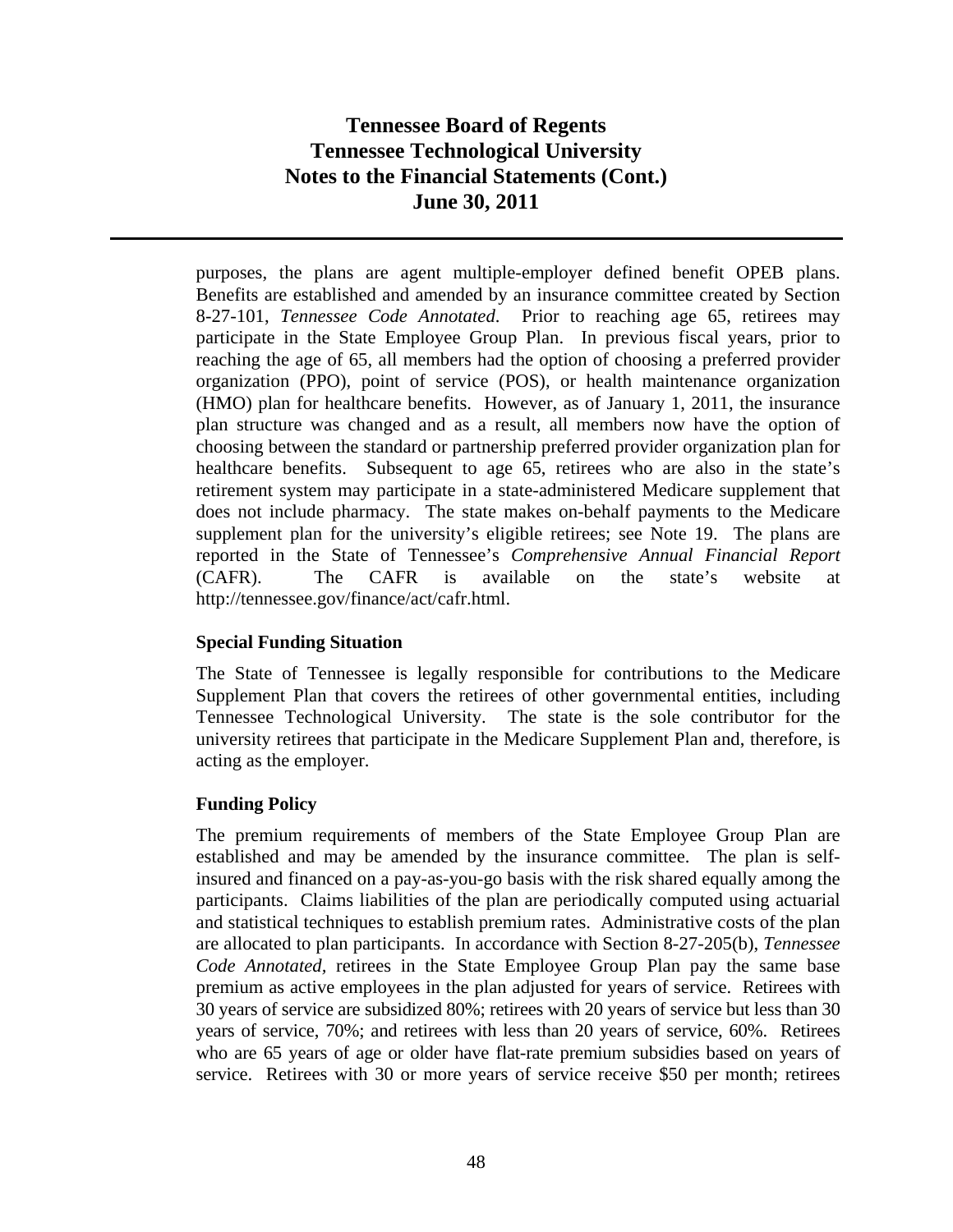with 20 years of service but less than 30 years of service, \$37.50; and retirees with 15 years of service but less than 20 years of service, \$25.

## University's Annual OPEB Cost and Net OPEB Obligation State Employee Group Plan

| Annual required contribution (ARC)      | 2,012,000.00   |
|-----------------------------------------|----------------|
| Interest on the net OPEB obligation     | 197,068.54     |
| Adjustment to the ARC                   | (186, 663.01)  |
| <b>Annual OPEB cost</b>                 | 2,022,405.53   |
| Amount of contribution                  | (1,188,441.67) |
| Increase in net OPEB obligation         | 833,963.86     |
| Net OPEB obligation – beginning of year | 4,379,300.86   |
| Net OPEB obligation – end of year       | 5,213,264.72   |
|                                         |                |

|               |                       | <b>Annual OPEB</b> | Cost        | Net OPEB Obligation |
|---------------|-----------------------|--------------------|-------------|---------------------|
| Year-end      | Plan                  | Cost               | Contributed | at Year-end         |
|               | <b>State Employee</b> |                    |             |                     |
| June 30, 2011 | Group Plan            | \$2,022,405.53     | 58.76%      | \$5,213,264.72      |
|               | <b>State Employee</b> |                    |             |                     |
| June 30, 2010 | Group Plan            | \$2,224,427.03     | 43.65%      | \$4,379,300.86      |
|               | <b>State Employee</b> |                    |             |                     |
| June 30, 2009 | Group Plan            | \$2,637,000.00     | 42.36%      | \$3,125,762.00      |

#### **Funded Status and Funding Progress**

The funded status of the university's portion of the State Employee Group Plan as of July 1, 2010, was as follows:

State Employee Group Plan

| Actuarial valuation date          | July 1, 2010    |
|-----------------------------------|-----------------|
| Actuarial accrued liability (AAL) | \$19,836,000.00 |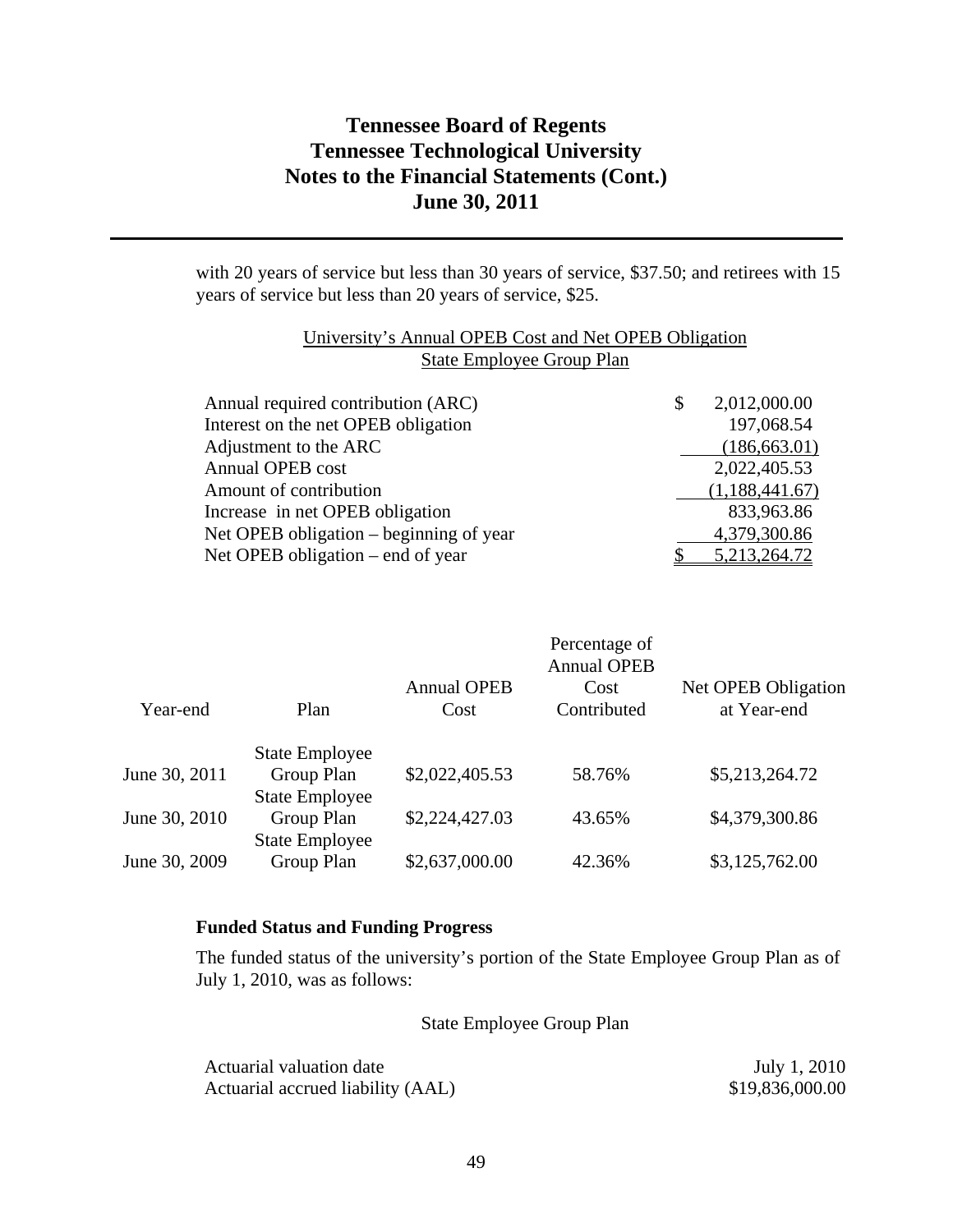| Actuarial value of plan assets                       |                 |
|------------------------------------------------------|-----------------|
| Unfunded actuarial accrued liability (UAAL)          | \$19,836,000.00 |
| Actuarial value of assets as a percentage of the AAL | $0.00\%$        |
| Covered payroll (active plan members)                | \$49,518,539.26 |
| UAAL as percentage of covered payroll                | 40.06%          |

Actuarial valuations involve estimates of the value of reported amounts and assumptions about the probability of events far into the future, and actuarially determined amounts are subject to continual revision as actual results are compared to past expectations and new estimates are made about the future. The schedule of funding progress, presented as Required Supplementary Information following the notes to the financial statements, presents multiyear trend information about whether the actuarial value of plan assets is increasing or decreasing over time relative to the actuarial accrued liability for benefits.

#### **Actuarial Methods and Assumptions**

Calculations are based on the types of benefits provided under the terms of the substantive plan at the time of each valuation and on the pattern of sharing of costs between the employer and plan members to that point. Actuarial calculations reflect a long-term perspective. Consistent with that perspective, actuarial methods and assumptions used include techniques that are designed to reduce short-term volatility in actuarial accrued liabilities and the actuarial value of assets.

In the July 1, 2010, actuarial valuation, the Projected Unit Credit actuarial cost method was used. The actuarial assumptions included a 4.5 percent investment rate of return (net of administrative expenses) and an annual healthcare cost trend rate of 10 percent in fiscal year 2011. The rate decreased to 9.5 percent in fiscal year 2012, and then reduced by decrements of 0.5 percent per year to an ultimate rate of 5 percent in fiscal year 2021. All rates include a 3 percent inflation assumption. The unfunded actuarial accrued liability is being amortized as a level percentage of payroll on a closed basis over a 30-year period beginning with July 1, 2007.

## **NOTE 13. INSURANCE-RELATED ACTIVITIES**

It is the policy of the state not to purchase commercial insurance for the risks of losses for general liability, automobile liability, professional malpractice, and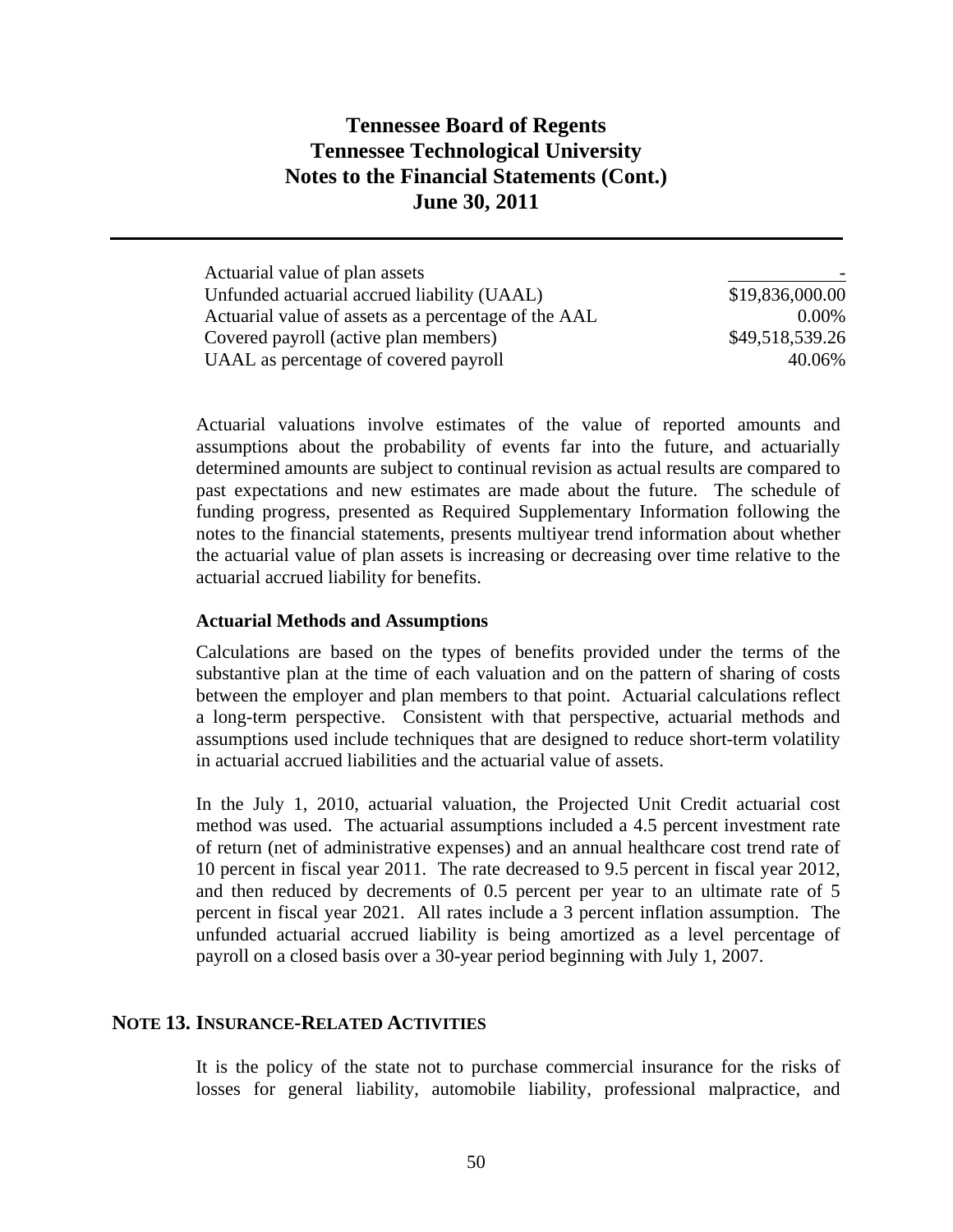workers' compensation. The state's management believes it is more economical to manage these risks internally and set aside assets for claim settlement in its internal service fund, the Risk Management Fund. The state purchases commercial insurance for real property, flood, earthquake, and builder's risk losses and surety bond coverage on the state's officials and employees. The amounts of settlements have not exceeded insurance coverage for each of the three past fiscal years. The Risk Management Fund is also responsible for claims for damages to state-owned property up to the amount of the property insurance aggregate deductible amount. The insurance policy deductibles vary from \$25,000 per occurrence, depending on the type of coverage, to an aggregate of \$5 million.

The university participates in the Risk Management Fund. The fund allocates the cost of providing claims servicing and claims payment by charging a premium to the university based on a percentage of the university's expected loss costs, which include both experience and exposures. This charge considers recent trends in actual claims experience of the state as a whole. An actuarial valuation is performed as of fiscal year-end to determine the fund liability and premium allocation. Information regarding the determination of the claims liabilities and the changes in the balances of the claims liabilities for the years ended June 30, 2011, and June 30, 2010, are presented in the *Tennessee Comprehensive Annual Financial Report*. The CAFR is available on the state's website at http://tennessee.gov/finance/act/cafr.html. Since the university participates in the Risk Management Fund, it is subject to the liability limitations under the provisions of the Tennessee Claims Commission Act, *Tennessee Code Annotated,* Section 9-8-101 et seq. Liability for negligence of the university for bodily injury and property damage is limited to \$300,000 per person and \$1,000,000 per occurrence. The limits of liability under workers' compensation are set forth in *Tennessee Code Annotated,* Section 50-6-101 et seq. Claims are paid through the state's Risk Management Fund. At June 30, 2011, the Risk Management Fund held \$107.6 million in cash and cash equivalents designated for payment of claims.

At June 30, 2011, the scheduled coverage for the university was \$584,323,120 for buildings and \$107,793,910 for contents.

The state has also set aside assets in the Employee Group Insurance Fund, an internal service fund, to provide a program of health insurance coverage for the employees of the state with the risk retained by the state. The university participates in the Employee Group Insurance Fund. The fund allocates the cost of providing claims servicing and claims payment by charging a premium to the university based on estimates of the ultimate cost of claims, including the cost of claims that have been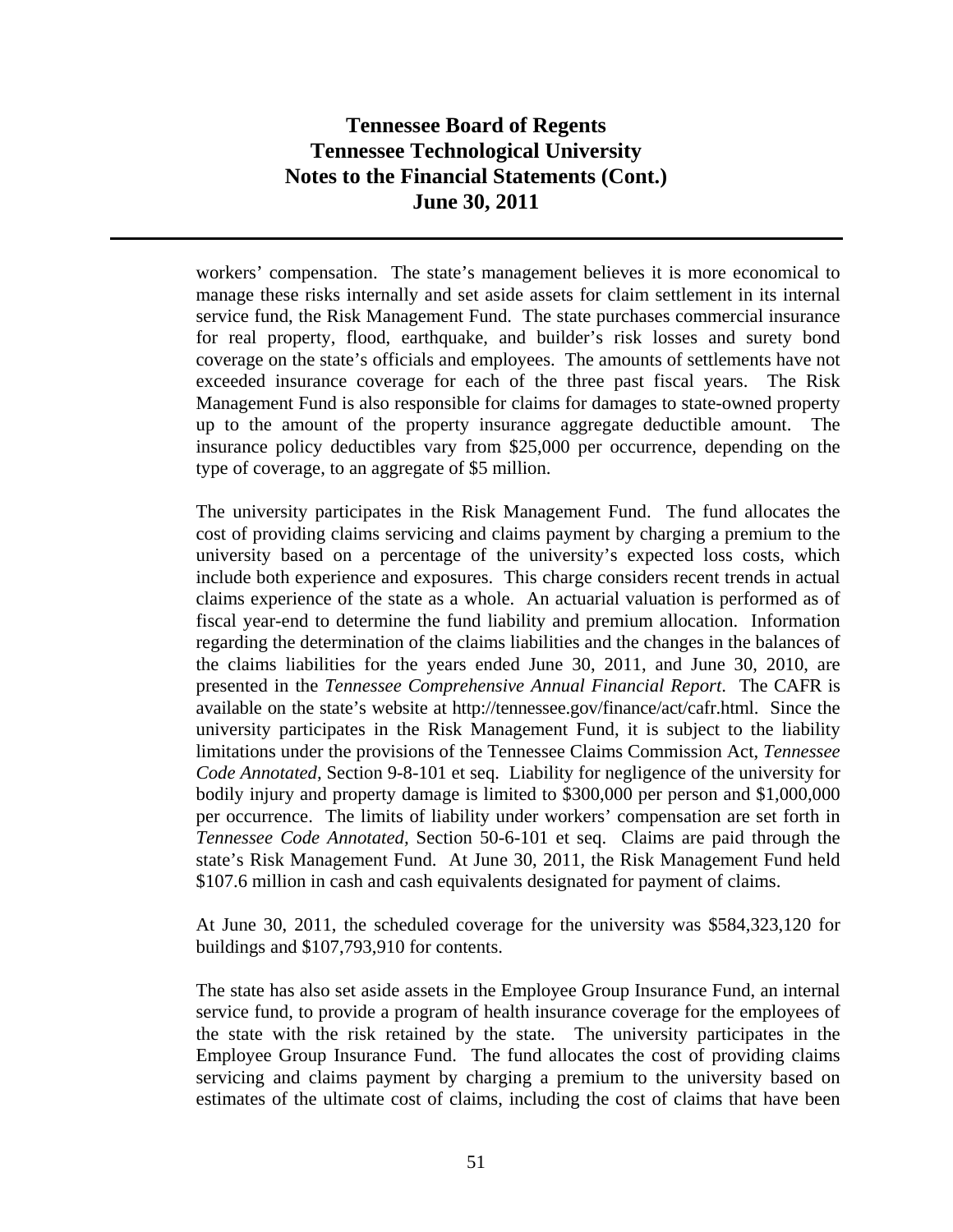reported but not settled and of claims that have been incurred but not reported. Employees and providers have 13 months to file medical claims.

## **NOTE 14. COMMITMENTS AND CONTINGENCIES**

#### **Sick Leave**

The university records the cost of sick leave when paid. Generally, since sick leave (earned one day per month with unlimited accumulation) is paid only when an employee dies or is absent because of illness, injury, or related family death, there is no liability for sick leave at June 30. The dollar amount of unused sick leave was \$25,854,909.55 at June 30, 2011.

## **Operating Leases**

The university has entered into various operating leases for buildings and equipment. Such leases will probably continue to be required. Expenses under operating leases for real property were \$4,919.96 and for personal property were \$236,271.67 for the year ended June 30, 2011. All operating leases are cancelable at the lessee's option.

## **Construction in Progress**

At June 30, 2011, outstanding commitments under construction contracts totaled \$3,868,207.23 for Tech Village Renovations, Central Cooling, IT Infrastructure, Crawford Hall Roof Replacement and several building upgrades, of which \$486,308.60 will be funded by future state capital outlay appropriations.

## **Litigation**

The university is involved in several lawsuits, none of which are expected to have a material effect on the accompanying financial statements.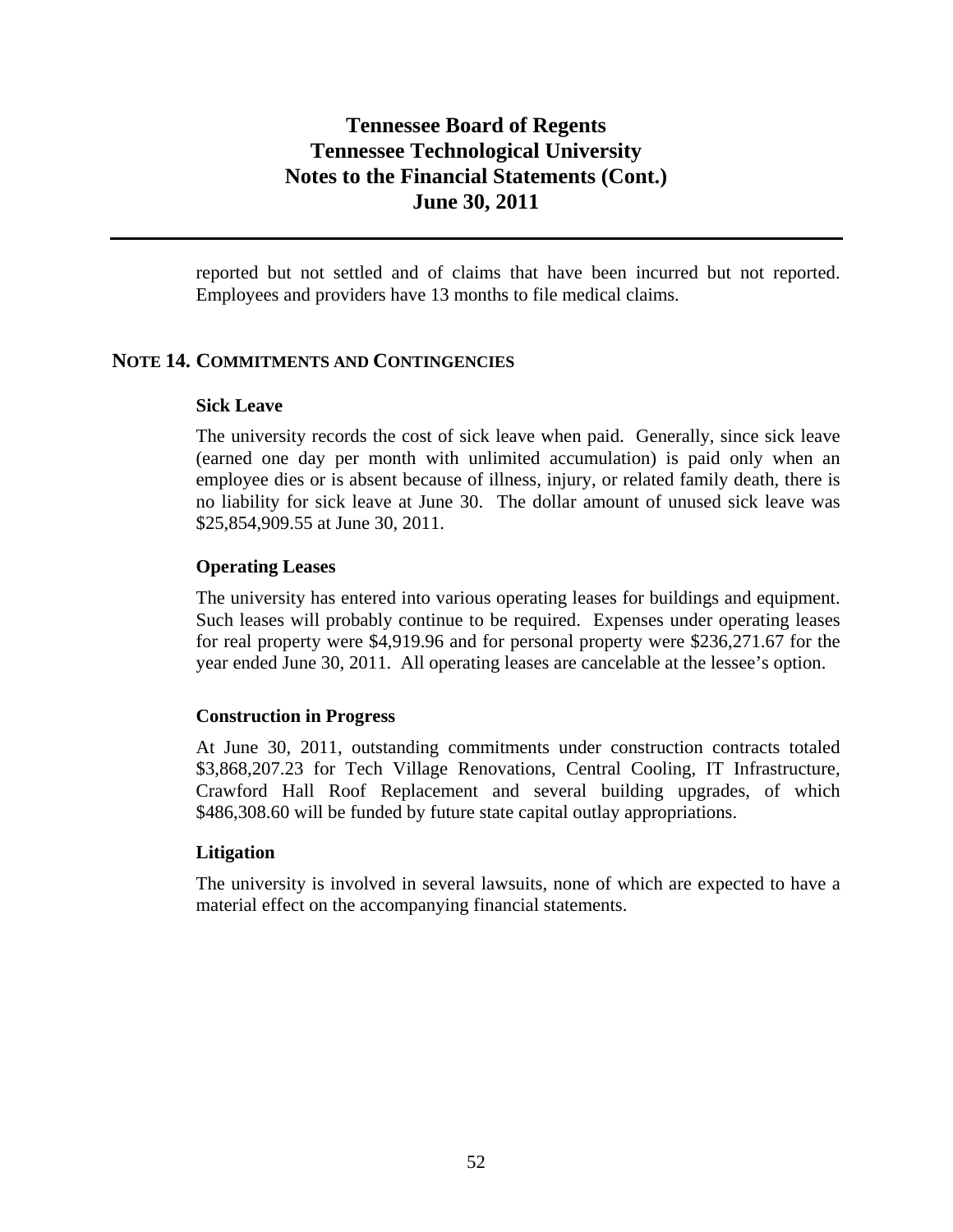## **NOTE 15. CHAIRS OF EXCELLENCE**

Functional

The university had \$5,404,472.88 on deposit at June 30, 2011, with the State Treasurer for its Chairs of Excellence program. These funds are held in trust by the state and are not included in the financial statements.

#### **NOTE 16. FUNDS HELD IN TRUST BY OTHERS**

The university is a beneficiary under the CTC Charitable Lead Trust, Odom Family Trust, Odom 2<sup>nd</sup> Chance Trust, and the William Jenkins Estate Account. The underlying assets are not considered assets of the university and are not included in the university's financial statements. The university received \$117,598.35 from these funds during the year ended June 30, 2011.

#### **NOTE 17. NATURAL CLASSIFICATIONS WITH FUNCTIONAL CLASSIFICATIONS**

The university's operating expenses for the year ended June 30, 2011, are as follows: Natural Classification

| 1 uncuonai       |                     |                     |                      |                          |                                |                     |
|------------------|---------------------|---------------------|----------------------|--------------------------|--------------------------------|---------------------|
| Classification   | Salaries            | <b>Benefits</b>     | Other Operating      | Scholarships             | Depreciation                   | Total               |
| Instruction      | 32.616.580.42<br>\$ | 10.593.150.25<br>S. | 5.969.061.24<br>S    | \$                       | \$<br>$\overline{\phantom{0}}$ | 49.178.791.91<br>\$ |
| Research         | 5,117,147.76        | 1,148,168.50        | 3,481,556.44         |                          |                                | 9,746,872.70        |
| Public service   | 1,896,590.04        | 668,768.26          | 1,600,181.86         | $\overline{\phantom{0}}$ | ٠                              | 4,165,540.16        |
| Academic support | 6,166,478.88        | 2.444.226.41        | (710, 567, 23)       |                          | ۰                              | 7,900,138.06        |
| Student services | 5,776,781.18        | 2,421,672.35        | 4,939,452.04         |                          | ۰                              | 13,137,905.57       |
| Institutional    |                     |                     |                      |                          |                                |                     |
| support          | 6,002,532.17        | 2.573.208.00        | 1.561.047.69         |                          | ۰                              | 10,136,787.86       |
| Maintenance &    |                     |                     |                      |                          |                                |                     |
| operation        | 3,326,819.29        | 1.813.815.02        | 12.987.810.49        |                          | ۰.                             | 18.128.444.80       |
| Scholarships &   |                     |                     |                      |                          |                                |                     |
| fellowships      |                     |                     |                      | 17,513,496.46            | ۰                              | 17,513,496.46       |
| Auxiliary        | 2,204,966.07        | 865,676.25          | 3,411,371.85         |                          |                                | 6,482,014.17        |
| Depreciation     |                     |                     |                      |                          | 6.972.746.02                   | 6,972,746.02        |
| Total            | 63.107.895.81       | 22,528,685.04       | 33.239.914.38<br>\$. | 17.513.496.46<br>S.      | 6.972.746.02                   | \$143,362,737.71    |

Expenses initially incurred by the academic support function as a result of providing internal services to the other functional classifications were allocated to the other functional areas by reducing the academic support function's operating expenses by the total amount of salaries, benefits, and operating expenses incurred in the provision of these services, and allocating this amount to the other functional areas' operating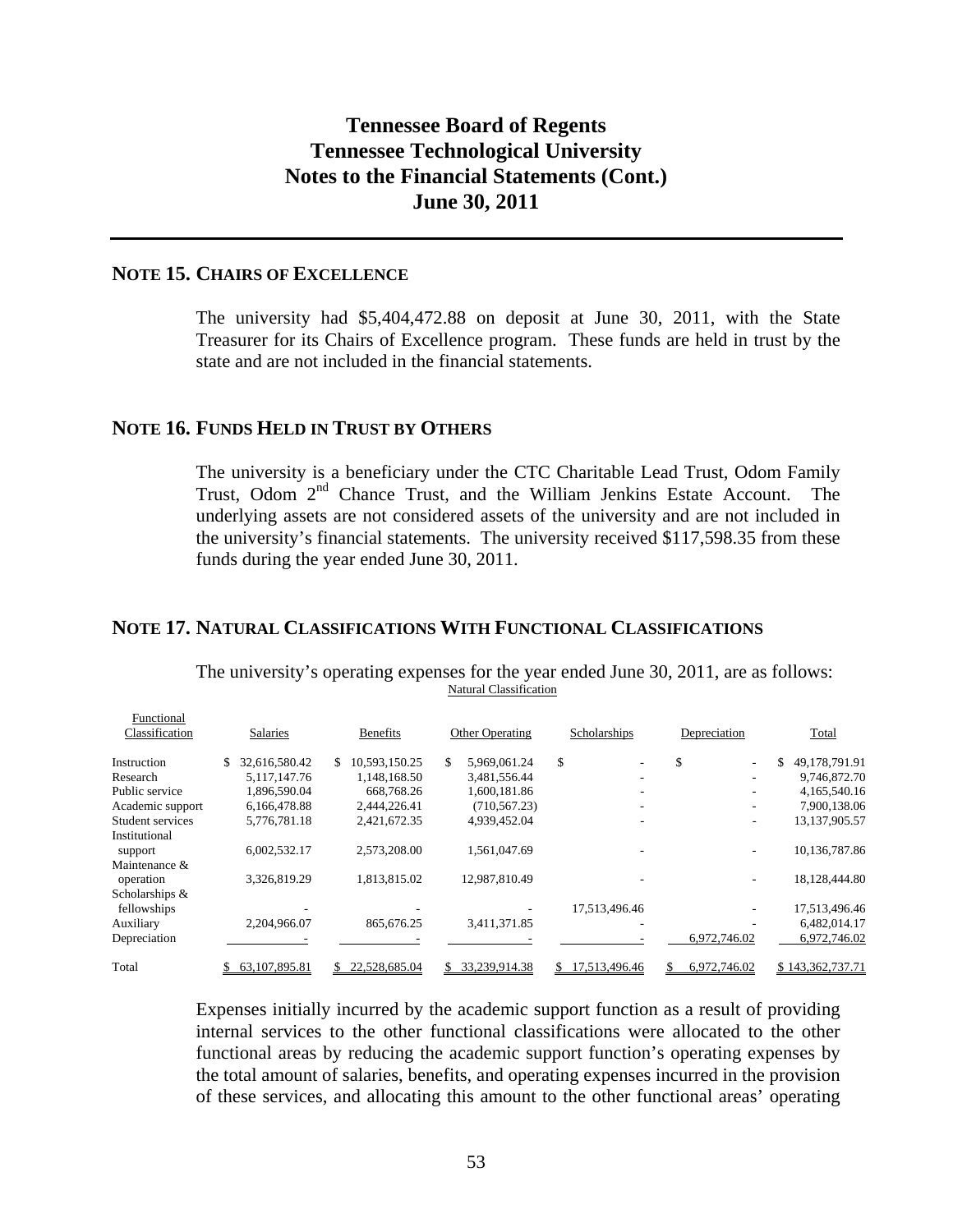expenses on the basis of usage. As a result of this process, expenses totaling \$2,575,902.75 were reallocated from academic support to the other functional areas and caused academic support operating expenses to appear as a negative amount in the schedule above.

#### **NOTE 18. AFFILIATED ENTITY NOT INCLUDED**

The TTU Agricultural Foundation is a private, nonprofit foundation with the university as the sole beneficiary. The TTU Agricultural Foundation is controlled by a board independent of the university. The financial records, investments, and other financial transactions are handled external to the university and these amounts are not included in the university's financial report. As reported in the foundation's most recently audited financial report, at June 30, 2010, the assets of the foundation totaled \$657,691.29, liabilities were \$0.00, and the net assets amounted to \$657,691.29.

#### **NOTE 19. ON-BEHALF PAYMENTS**

During the year ended June 30, 2011, the State of Tennessee made payments of \$122,086 on behalf of the university for retirees participating in the Medicare Supplement Plan. The Medicare Supplement Plan is a postemployment benefit healthcare plan and is discussed further in Note 12. The plan is reported in the *Tennessee Comprehensive Annual Financial Report*. That report is available on the state's website at http://tennessee.gov/finance/act/cafr.html.

## **NOTE 20. COMPONENT UNIT**

The Tennessee Technological University Foundation is a legally separate, tax-exempt organization supporting Tennessee Technological University. The foundation acts primarily as a fund-raising organization to supplement the resources that are available to the university in support of its programs. The 27-member board of the foundation is self-perpetuating and consists of graduates and friends of the university. Although the university does not control the timing or amount of receipts from the foundation, the majority of resources, or income thereon, that the foundation holds and invests are restricted to the activities of the university by the donors. Because these restricted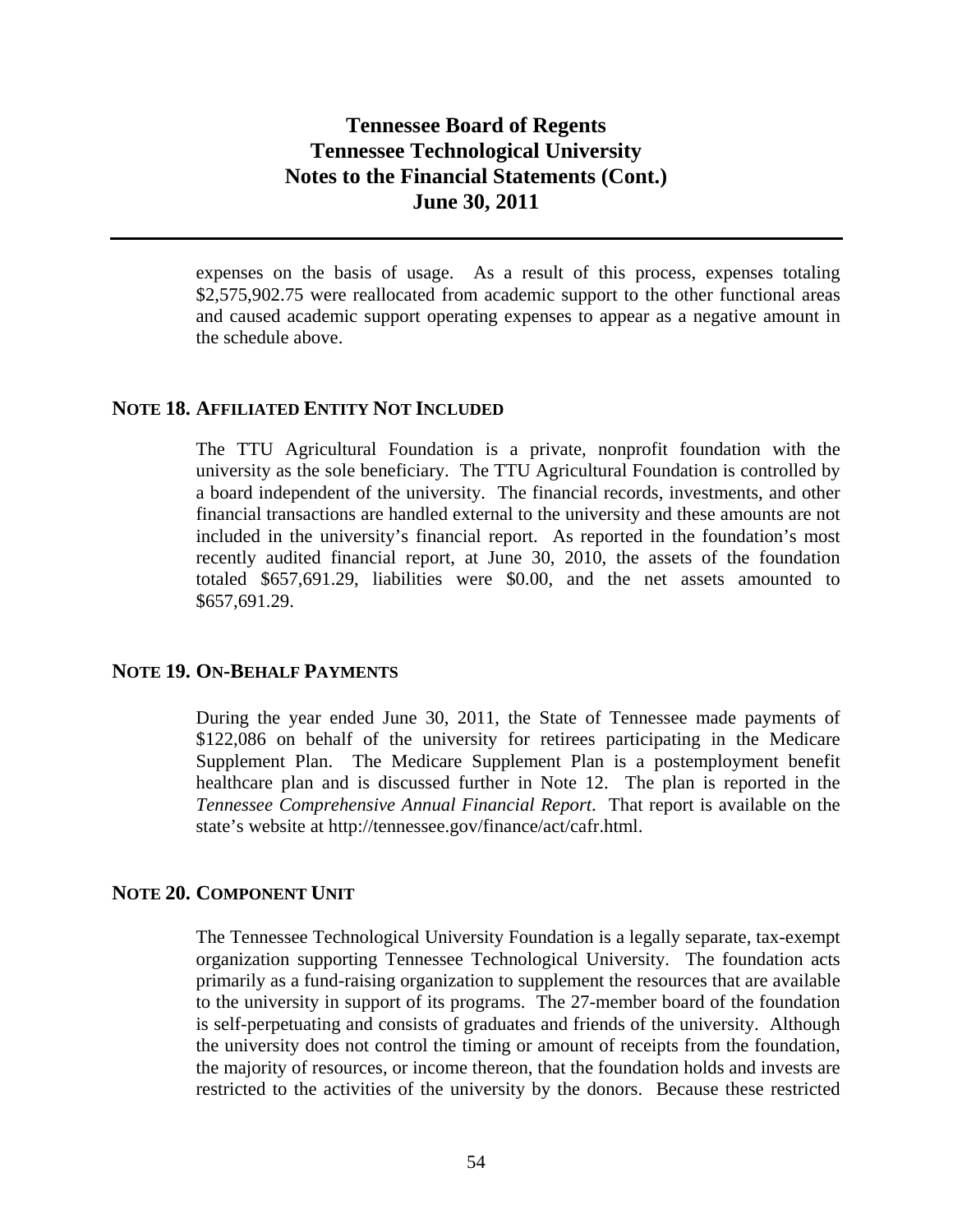resources held by the foundation can only be used by, or for the benefit of, the university, the foundation is considered a component unit of the university and is discretely presented in the university's financial statements.

During the year ended June 30, 2011, the foundation made distributions of \$819,847.39 to or on behalf of the university for both restricted and unrestricted purposes. Complete financial statements for the foundation can be obtained from Tennessee Technological University, Office of the Vice President for Planning and Finance, P.O. Box 5037, Cookeville, TN 38505.

## **Cash and Cash Equivalents**

In addition to demand deposits and petty cash on hand, this classification includes instruments which are readily convertible to known amounts of cash and which have original maturities of three months or less. At June 30, 2011, cash and cash equivalents consisted of \$5,515,587.58 in the State of Tennessee Local Government Investment Pool administered by the State Treasurer and \$3,647,023.18 in custodial accounts of investment managers of the foundation.

The foundation also has deposits in the Local Government Investment Pool (LGIP) administered by the State Treasurer. The LGIP is part of the Pooled Investment Fund. The fund's required risks disclosures are presented in the *State of Tennessee's Treasurer's Report.* That report is available on the state's website at http://www.tn.gov/treasury.

## **Investments**

The foundation is authorized to invest funds in accordance with its board of directors' policies. All investments permitted to be reported at fair value under GASB Statement 31, as amended, are reported at fair value, including those with a maturity date of one year or less at the time of purchase.

At June 30, 2011, the foundation had the following investments and maturities.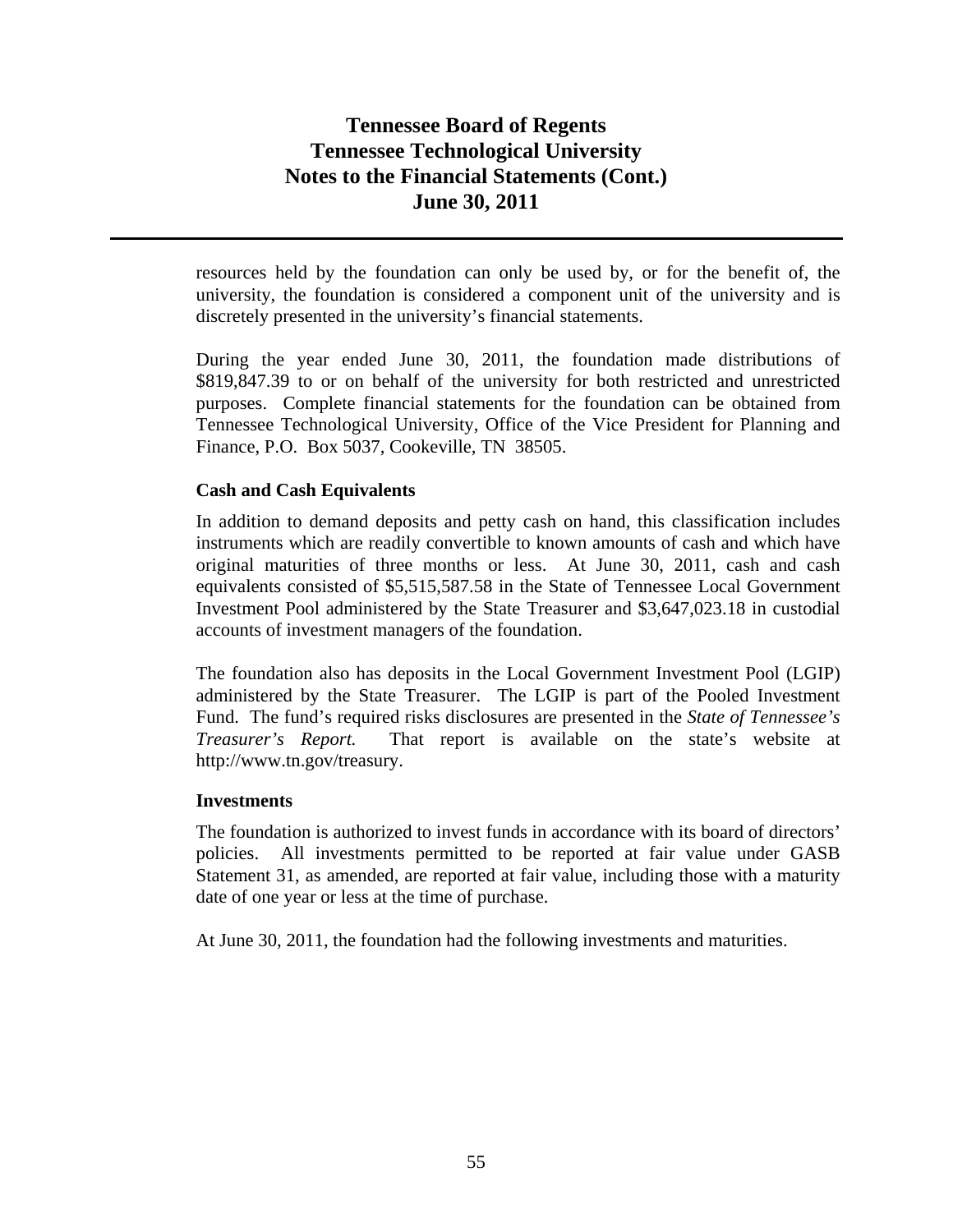Investment Maturities (in Years)

| <b>Investment Type</b>       | Fair Value      | Less than 1 | $1$ to 5     | 6 to 10         | No Maturity Date     |
|------------------------------|-----------------|-------------|--------------|-----------------|----------------------|
| U. S. Treasury               | \$<br>14,653.13 | \$          | \$           | \$<br>14,653.13 | \$                   |
| Corporate stocks             | 20,005,237.28   |             |              |                 | 20,005,237.28        |
| Corporate bonds              | 6.044.435.75    | 208,884.00  | 5,195,444.75 | 640,107.00      |                      |
| Mutual bond funds            | 4,298,129.15    |             |              |                 | 4,298,129.15         |
| Mutual equity funds          | 2,451,470.21    |             |              |                 | 2,451,470.21         |
| Land                         | 2.820,000.00    |             |              |                 | 2,820,000.00         |
| Other:                       |                 |             |              |                 |                      |
| Cash surrender<br>value life |                 |             |              |                 |                      |
| insurance                    | 20.113.67       |             |              |                 | 20.113.67            |
| Exchange traded              |                 |             |              |                 |                      |
| funds                        | 2,111,317.83    |             |              |                 | 2,111,317.83         |
| Hedge fund                   | 6,757,184.61    |             |              |                 | 6,757,184.61         |
| Total                        | 44,522,541.63   | 208,884.00  | 5.195.444.75 | 654,760.13      | 38,463,452.75<br>\$. |

Interest rate risk - Interest rate risk is the risk that changes in interest rates will adversely affect the fair value of a debt investment. The foundation does not have a formal investment policy that limits investment maturities as a means of managing its exposure to fair-value losses arising from increasing interest rates.

Credit risk - Credit risk is the risk that an issuer or other counterparty to an investment will not fulfill its obligations. Securities are rated using Standard and Poor's, Moody's, and/or Fitch and are presented below using the Standard and Poor's rating scale. The foundation has no investment policy limiting its investment choices based on ratings issued by nationally recognized statistical rating organizations.

At June 30, 2011, the foundation's investments were rated as follows:

#### Credit Quality Rating

| Investment Type                              | Fair Value                                   | AA              | А                 | <b>BBB</b>       | Unrated                                      |
|----------------------------------------------|----------------------------------------------|-----------------|-------------------|------------------|----------------------------------------------|
| LGIP<br>Corporate bonds<br>Mutual bond funds | 5,515,587.58<br>6,044,435.75<br>4.298.129.15 | -<br>556,220.00 | ۰<br>1,566,494.49 | ٠.<br>343,272.00 | 5,515,587.58<br>3,578,449.26<br>4.298.129.15 |
| Total                                        | 15.858.152.48                                | 556,220.00      | .566.494.49       | 343,272.00       | \$13,392,165.99                              |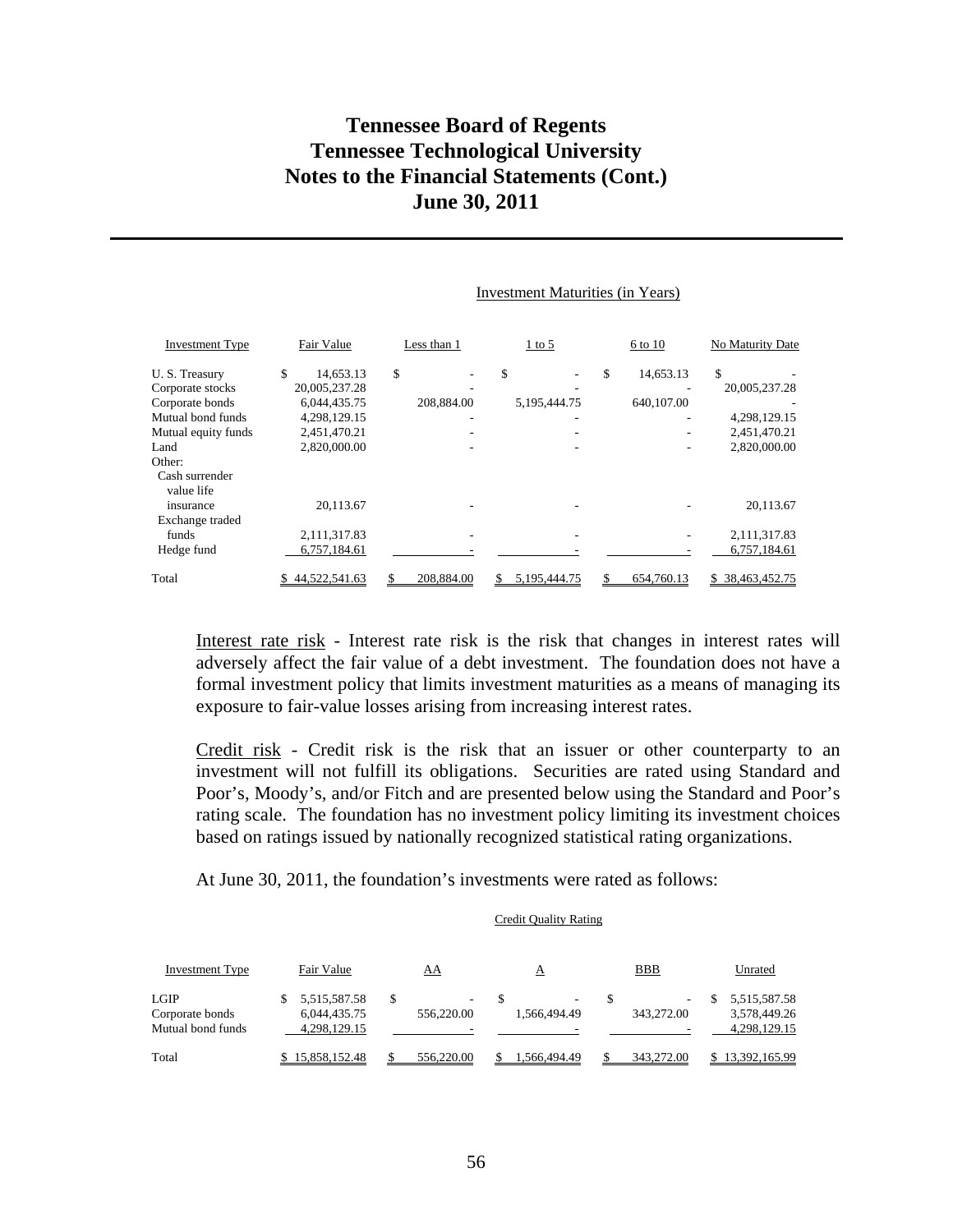Investments of the foundation's endowment and similar funds are composed of the following:

|                                       | Fair Value            |
|---------------------------------------|-----------------------|
|                                       | June 30, 2011         |
| <b>LGIP</b>                           | S.<br>5, 515, 587. 58 |
| Investment manager custodial accounts | 3,638,863.16          |
| Corporate stocks                      | 19,651,352.46         |
| Corporate bonds                       | 6,044,435.75          |
| Mutual funds                          | 6,686,997.56          |
| Land and other real estate            | 2,620,000.00          |
| Other:                                |                       |
| Exchange traded funds                 | 2,111,317.83          |
| Hedge funds                           | 6,757,184.61          |
| Total                                 |                       |

Assets of endowments are pooled on a fair value basis, with each individual fund subscribing to or disposing of units on the basis of the fair value per unit at the beginning of the calendar quarter within which the transaction takes place. Of the total units at June 30, 2011, each having a fair value of \$112.129444, 410,653.9179 units were owned by endowments, 13,018.6695 units were owned by quasiendowments, and 49,224.9611 units were owned by non-endowment operations accounts.

The following tabulations summarize changes in relationships between cost and fair values of the pooled assets:

|                 |                               | Net Gains<br>(Losses) | Fair<br>Value<br>Per Unit |  |
|-----------------|-------------------------------|-----------------------|---------------------------|--|
| Fair Value      | Cost                          |                       |                           |  |
| \$53,025,738.95 | \$48,670,054.42               | \$4,355,684.53        | \$112.129444              |  |
| \$44,442,893.85 | \$42,960,066.01               | 1,482,827.84          | 103.101319<br>\$9.028125  |  |
|                 |                               | 2,872,856.69          |                           |  |
|                 |                               |                       |                           |  |
|                 |                               | \$2,872,856.69        |                           |  |
|                 | Unrealized net gains/(losses) | Pooled Assets         |                           |  |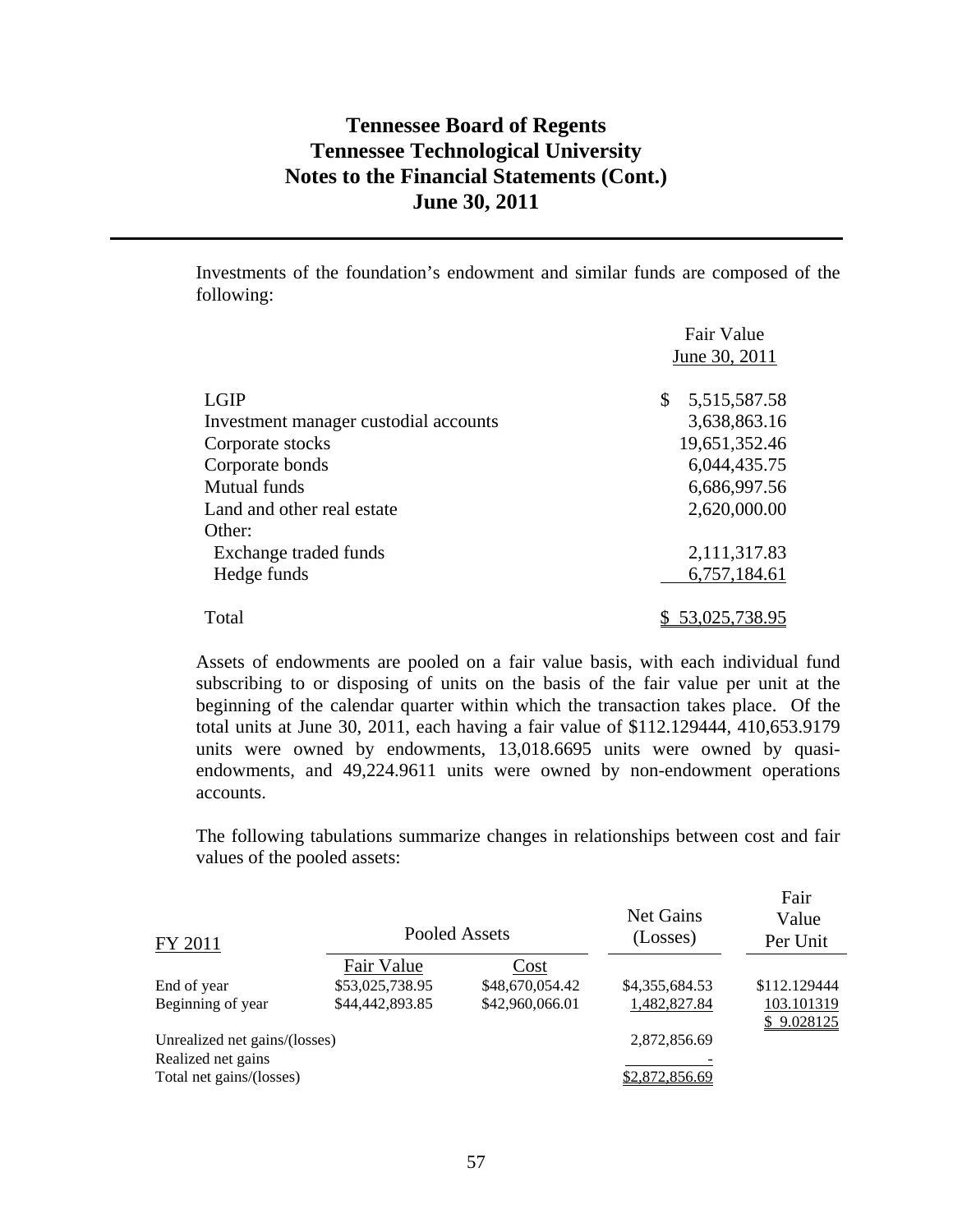The average annual earnings per unit, exclusive of net gains, were \$8.146852 for the year ended June 30, 2011.

#### **Alternative Investments**

The foundation has investments in two hedge funds. The estimated fair value of these assets is \$6,757,184.61 at June 30, 2011.

The foundation believes that the carrying amount of its alternative investments is a reasonable estimate of fair value as of June 30, 2011. Because these investments are not readily marketable, the estimated value is subject to uncertainty, and therefore, may differ from the value that would have been used had a ready market for the investments existed, and such differences could be material. These investments are made in accordance with the foundation's investment policy that approves the allocation of funds to various asset classes in order to ensure the proper level of diversification. These investments are designed to enhance diversification and provide reductions in overall portfolio volatility. These fair values are estimated using various valuation techniques.

The larger of the two funds accounting for 74% of the fair value of the hedge fund portfolio includes investments that the fair values are estimated using an industryrecognized pricing service. The second fund's investments representing 26% of the fair value of the hedge fund portfolio fair values are estimated using various valuation techniques. At June 30, 2011, the second fund's investments were valued at the net asset values as determined by the portfolio managers. The fund is issued audited financial statements on a calendar year basis. Using those audited fair values as a beginning point, valuations are adjusted for net capital activity and marketplace considerations to ascertain the reasonableness of estimated fair values provided by the portfolio managers.

#### **Capital Assets**

Capital asset activity for the year ended June 30, 2011, was as follows:

|      | Beginning<br>Balance |              | Additions | <b>Transfers</b> | Reductions | Ending<br><b>Balance</b> |
|------|----------------------|--------------|-----------|------------------|------------|--------------------------|
| Land | \$<br>240,354.71     | <sup>S</sup> | $\sim$    | $\sim$           | $\sim$     | $\frac{\$}{240,354.71}$  |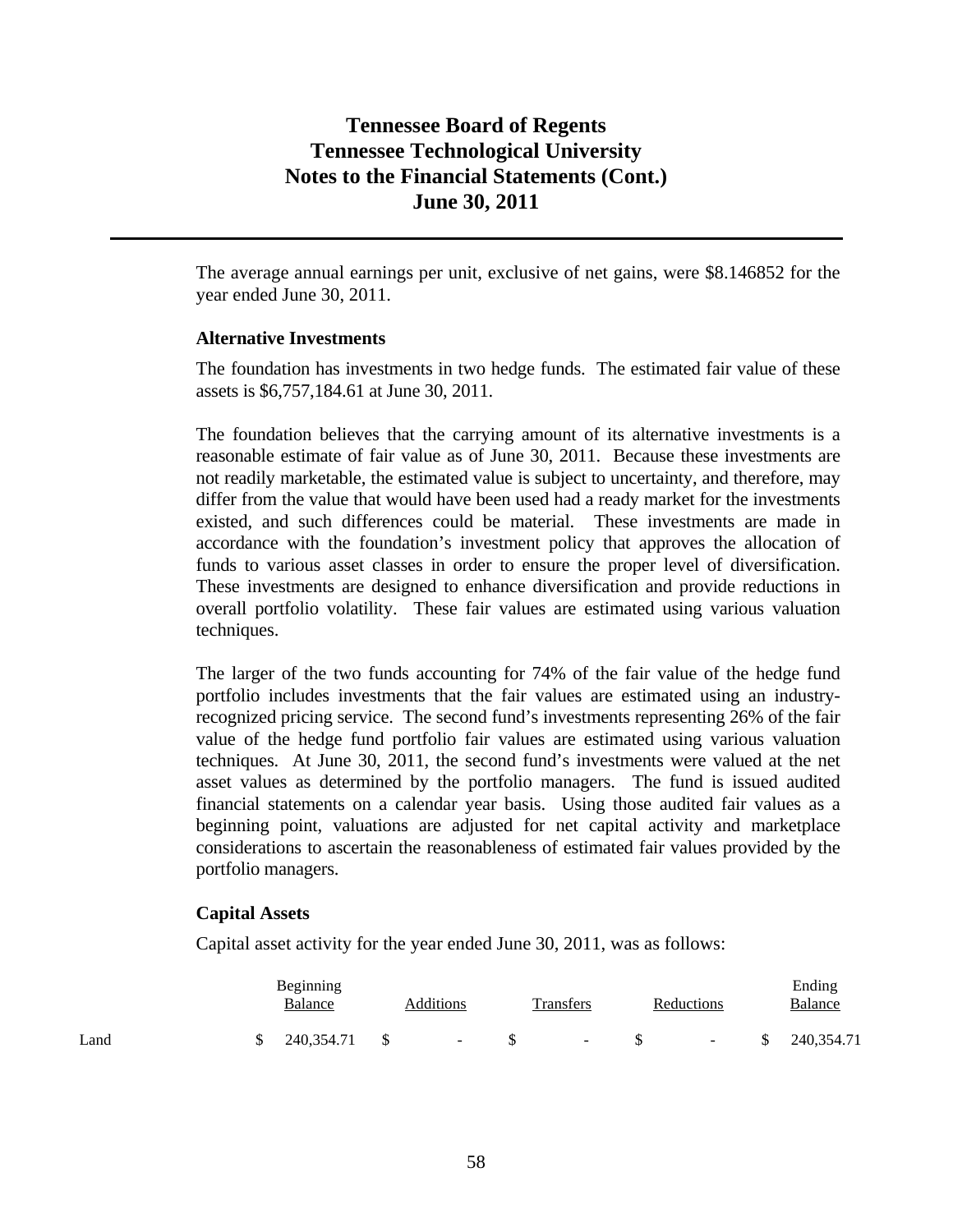#### **Long-term Liabilities**

Long-term liabilities activity for the year ended June 30, 2011, was as follows:

|                           | <b>Beginning</b><br>Balance |            | Additions | Reductions |  | Ending<br><b>Balance</b> |     | Current<br>Portion |           |
|---------------------------|-----------------------------|------------|-----------|------------|--|--------------------------|-----|--------------------|-----------|
| Payables:<br><b>Notes</b> |                             | 623.518.55 |           | $\sim$     |  | 89,074,05                | \$. | 534.444.50         | 82,222,20 |

Notes payable - The foundation borrowed funds to gift funds to the university for the STEM Center. The note is interest-free, with payments of \$6,851.85 due monthly through January 2018. The balance owed by the foundation was \$534,444.50 at June 30, 2011.

Debt service requirements to maturity for notes payable at June 30, 2011, are as follows:

| <b>Year Ending</b><br>June 30 | Principal       |
|-------------------------------|-----------------|
| 2012                          | \$<br>82,222.20 |
| 2013                          | 82,222.20       |
| 2014                          | 82,222.20       |
| 2015                          | 82,222.20       |
| 2016                          | 82,222.20       |
| $2017 - 2018$                 | 123,333.50      |
|                               |                 |
|                               |                 |

#### **Endowments**

If a donor has not provided specific instructions to the foundation, the foundation's policies and procedures permit the foundation to authorize for expenditure the net appreciation (realized and unrealized) of the investments of endowment funds. When administering its power to spend net appreciation, the foundation is required to consider its long-term and short-term needs, present and anticipated financial requirements, expected total return on its investments, price-level trends, and general economic conditions. Any net appreciation that is spent is required to be spent for the purposes for which the endowment was established.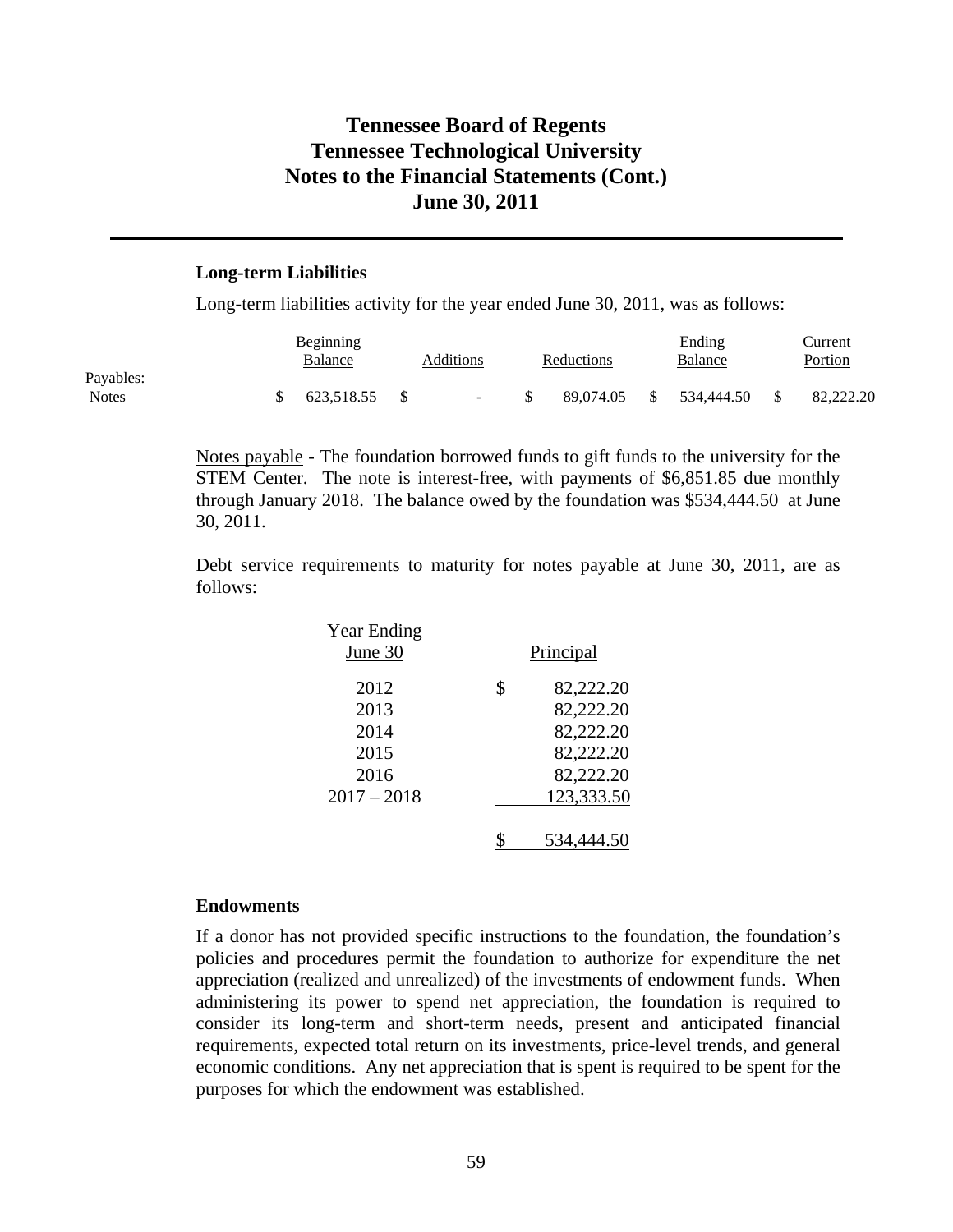The foundation chooses to spend only a portion of the investment income (including changes in the value of investments) each year. Under the spending plan established by the foundation, a percentage (as defined by the foundation) of the book value of the endowment or a percentage of the actual earnings as designated by the donor has been authorized for expenditure. The remaining amount, if any, becomes part of the permanent endowment.

## **Related Parties**

Wendell J. Long and Frances C. Long loaned the foundation \$500,000 from the William Benton and Fanalou Whitson Carlen Memorial Scholarship endowment to fund the new Center for Science, Technology, Engineering, and Mathematics building. The funds were transferred to the university to meet the state's minimum funding requirement to begin construction. During the period of this loan, the Tennessee Technology University Foundation agrees to annually fund the William Benton and Fanalou Whitson Carlen Memorial Scholarship in an amount equal to five (5) percent of the borrowed amount. The funds will be returned to the endowment as monies for the Science, Technology, Engineering, and Mathematics building are generated through additional donations.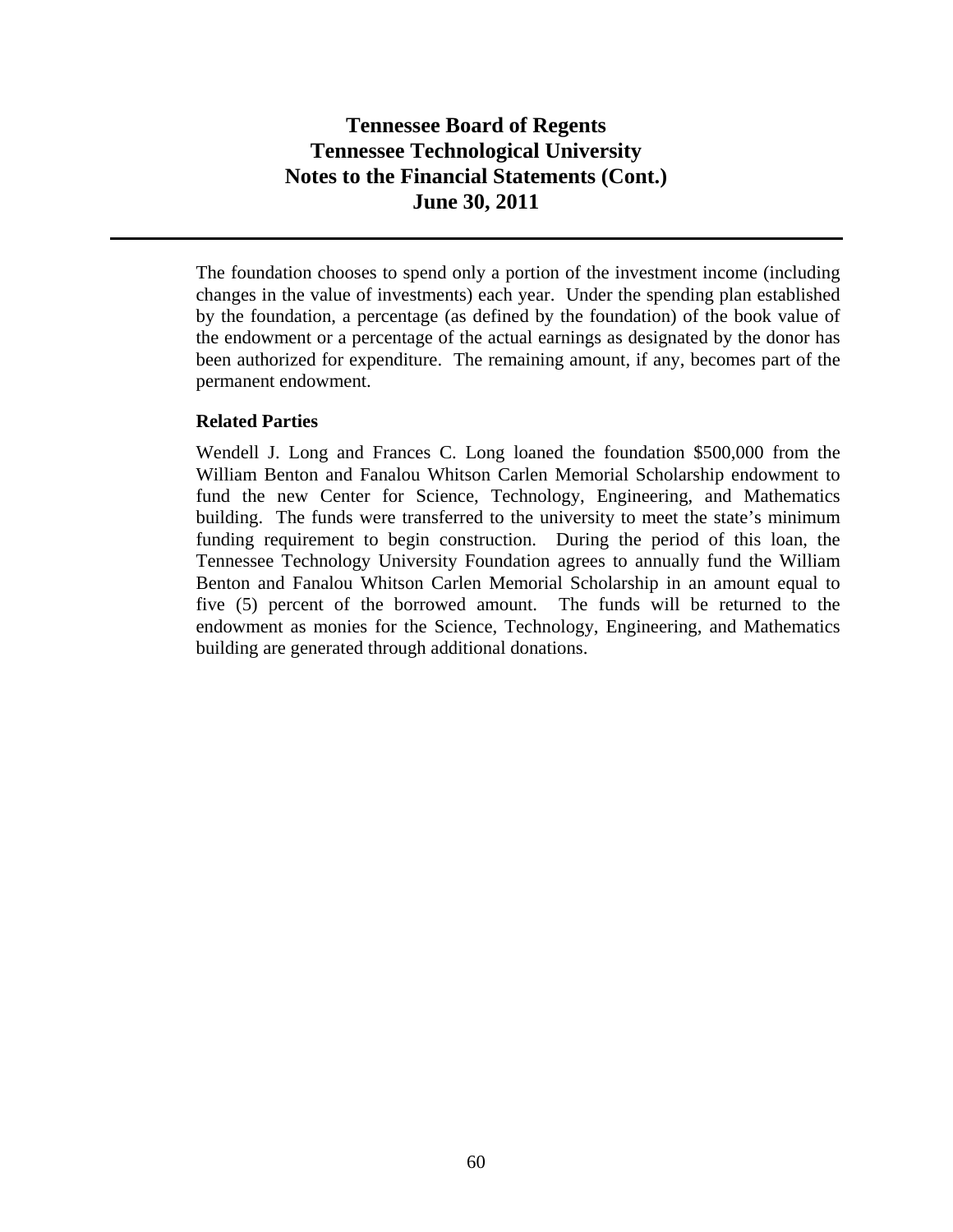# **Tennessee Board of Regents Tennessee Technological University Required Supplementary Information OPEB Schedule of Funding Progress Unaudited**

| Actuarial<br>Valuation<br>Date | Plan                                      | Actuarial<br>Value of<br>Assets<br>(a) | Actuarial<br>Accrued<br>Liability<br>(AAL)<br>(b) | Unfunded<br>AAL<br>(UAAL)<br>$(b-a)$ | Funded<br>Ratio<br>(a/b) | Covered<br>Payroll<br>(c) | <b>UAAL</b> as<br>a<br>Percentage<br>of<br>Covered<br>Payroll<br>$[(b-a)/c)]$ |
|--------------------------------|-------------------------------------------|----------------------------------------|---------------------------------------------------|--------------------------------------|--------------------------|---------------------------|-------------------------------------------------------------------------------|
| July 1, 2010                   | <b>State</b><br>Employee<br>Group<br>Plan | \$0.00                                 | \$19,836,000                                      | \$19,836,000                         | 0.0%                     | 49,518,539                | 40.06%                                                                        |
| July 1, 2009                   | <b>State</b><br>Employee<br>Group<br>Plan | \$0.00                                 | \$22,170,000                                      | \$22,170,000                         | $0.0\%$                  | 46, 307, 220              | 47.88%                                                                        |
| July 1, 2007                   | <b>State</b><br>Employee<br>Group<br>Plan | \$0.00                                 | 24,665,000                                        | \$24,665,000                         | 0.0%                     | 51,026,207                | 48.34%                                                                        |

The amount reported here for covered payroll relates to the fiscal year in which the valuations were performed.